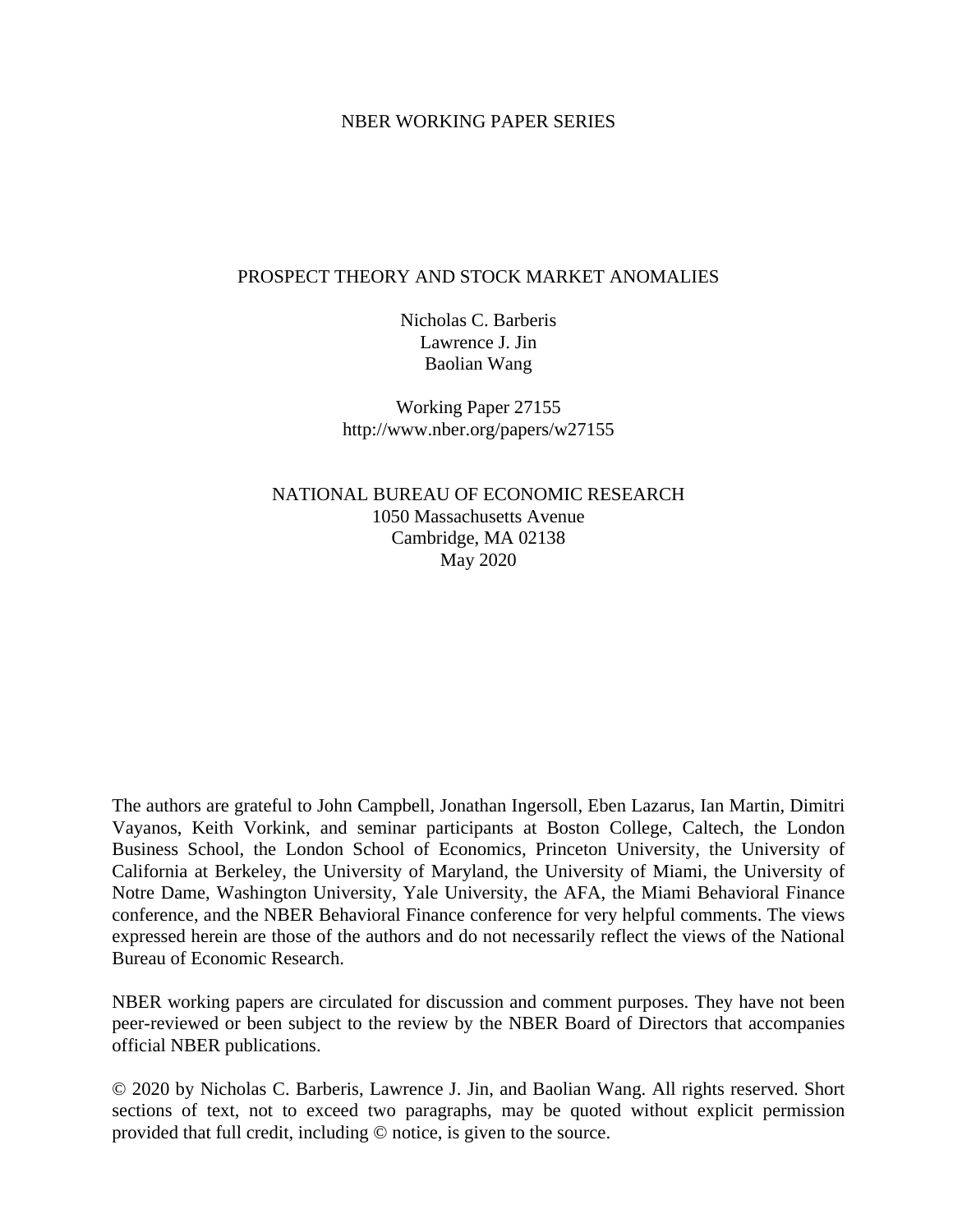Prospect Theory and Stock Market Anomalies Nicholas C. Barberis, Lawrence J. Jin, and Baolian Wang NBER Working Paper No. 27155 May 2020 JEL No. G11,G12

### **ABSTRACT**

We present a new model of asset prices in which investors evaluate risk according to prospect theory and examine its ability to explain 22 prominent stock market anomalies. The model incorporates all the elements of prospect theory, takes account of investors' prior gains and losses, and makes quantitative predictions about an asset's average return based on empirical estimates of its volatility, skewness, and past capital gain. We find that the model is helpful for thinking about a majority of the 22 anomalies.

Nicholas C. Barberis Yale School of Management 135 Prospect Street P O Box 208200 New Haven, CT 06520-8200 and NBER nick.barberis@yale.edu

Lawrence J. Jin California Institute of Technology 1200 E. California Blvd. MC 228-77 Pasadena, CA 91125 lawrence.jin@caltech.edu

Baolian Wang Warrington College of Business University of Florida 314 Stuzin Hall Gainesville, FL 32611 Baolian.Wang@warrington.ufl.edu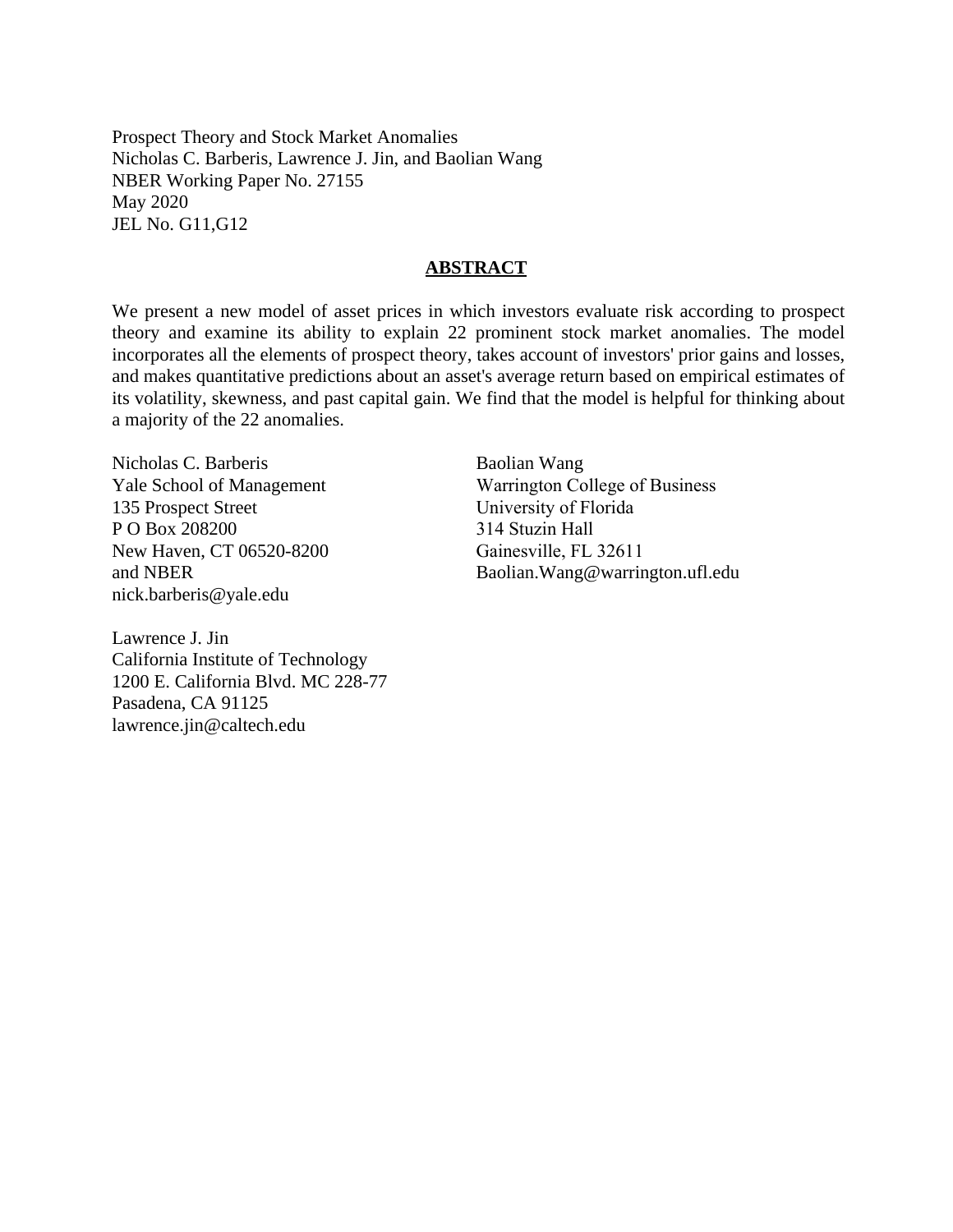# **1 Introduction**

Prospect theory, due to Kahneman and Tversky (1979, 1992), is a highly influential theory of decision-making under risk. In a parsimonious way, it captures a wide range of experimental evidence on attitudes to risk. As such, it has the potential to shed light on asset prices and investor behavior. However, despite years of effort, we still do not understand its implications for some basic aspects of asset prices, such as the cross-section of average returns. Under mean-variance preferences, average returns are described by the CAPM. But what determines average returns when investors instead evaluate risk according to prospect theory? What does prospect theory predict about the relative average returns of small-cap stocks and largecap stocks, or of value stocks and growth stocks? Full answers to these basic questions are still not available.

In this paper, we answer these questions. We build a new model of asset prices that incorporates prospect theory, as well as a related concept known as narrow framing, into investor preferences. We show how the model can be used to make quantitative predictions about the cross-section of average returns. In our main application, we take 22 prominent stock market anomalies and examine whether our model can help explain them. We find that the model is able to shed light on a majority of these anomalies.

Prospect theory posits that people evaluate risk using a utility function that is defined over gains and losses; that has a kink at its origin, capturing a greater sensitivity to losses than to gains ("loss aversion"); and that is concave over gains and convex over losses, capturing risk aversion over moderate-probability gains and risk-seeking over moderate-probability losses ("diminishing sensitivity"). It also states that people weight outcomes not by objective probabilities but by transformed probabilities that overweight the tails of the distribution they are thinking about ("probability weighting"). Prospect theory is often implemented in conjunction with narrow framing, a phenomenon observed in experimental studies whereby, when an individual is thinking about taking on a new risk, he evaluates it to some extent in isolation, separately from his other risks.

Intuition and prior research suggest that, in an economy with prospect theory investors who engage in narrow framing, the price of an asset will depend in part on three asset characteristics: the volatility of the asset's returns; the skewness of the asset's returns; and the average prior gain or loss since purchase across investors holding the asset, a quantity known as the asset's "capital gain overhang" (Grinblatt and Han, 2005). All else equal, investors require a *higher* average return on more volatile assets: since these investors evaluate each asset to some extent in isolation, and since they are loss averse, they find assets with volatile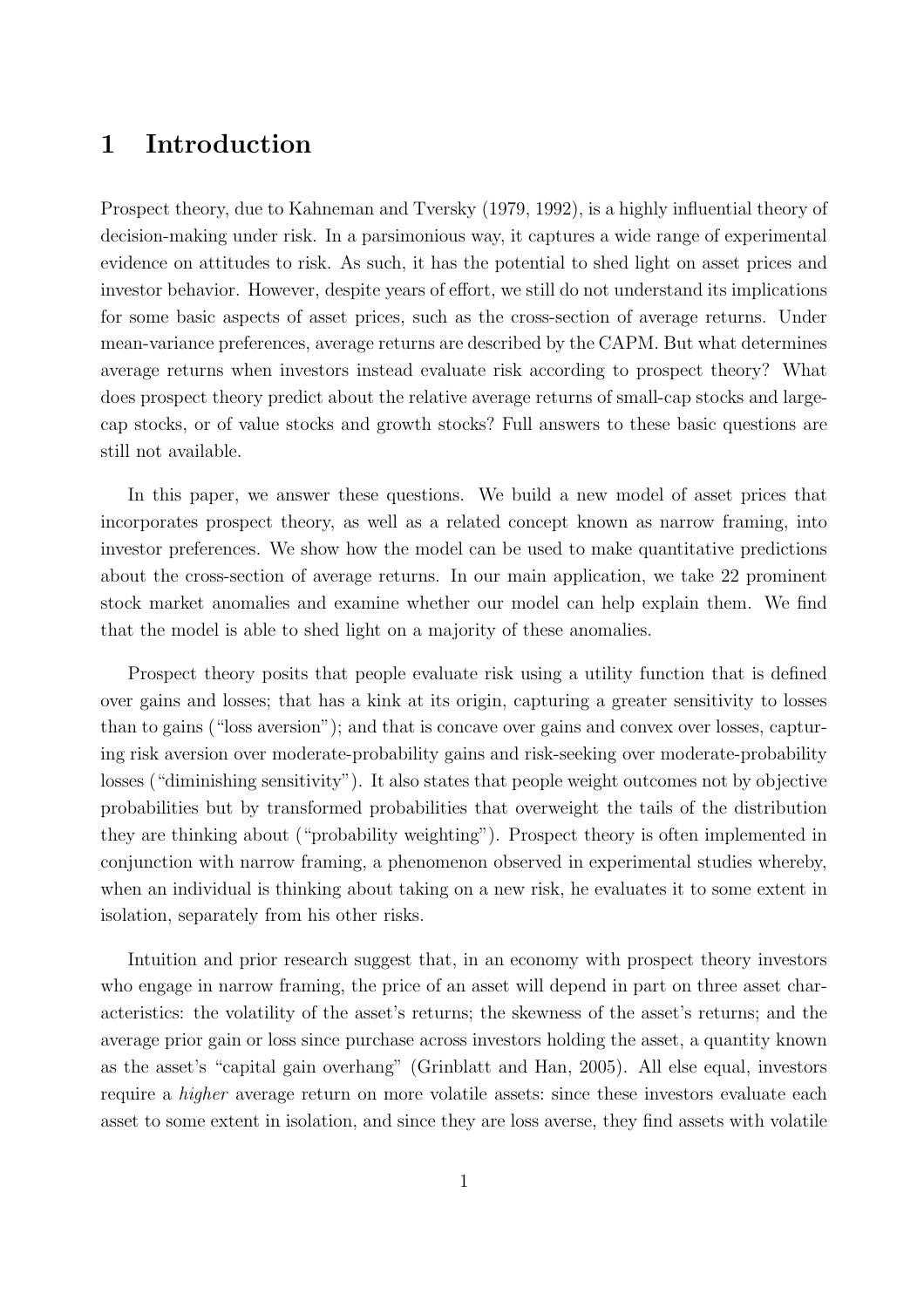returns unappealing. All else equal, investors require a *lower* average return on assets with more positively-skewed returns: since these investors focus on an asset's own distribution of potential gains and losses, and since they overweight the tails of this distribution, they find assets with positively-skewed returns attractive. Finally, the utility function's concavity over gains and convexity over losses mean that, all else equal, investors require a *higher* average return on assets where they have larger prior gains.<sup>1</sup>

The above intuitions indicate that, to understand prospect theory's implications for asset prices, we need a model that incorporates *all* the elements of prospect theory *and* accounts for investors' prior gains and losses in each risky asset. No existing model of asset prices fulfills both conditions; we therefore build a new one that does. In our model, investor preferences have two components. The first is traditional mean-variance preferences; taken alone, they lead to the CAPM. The second embeds prospect theory and narrow framing.

While our model has a simple structure, solving for equilibrium prices presents a challenge. In the model, all investors are identical. In an Expected Utility framework, this would imply that, in equilibrium, all investors hold identical portfolios. Strikingly, such an equilibrium does not exist once we introduce prospect theory preferences. To break this logjam, we construct an alternative equilibrium, one in which investors hold different portfolios that correspond to non-unique optima of their objective function. With this equilibrium structure in hand, we are able to generate quantitative predictions about the expected return on any risky asset.

In our main application, we examine whether the model can explain 22 prominent stock market anomalies. To see if our model can explain a particular anomaly – the size anomaly, say – we compute what it predicts for the average return of the typical small-cap stock. As explained above, this average return will depend on the return volatility, return skewness, and capital gain overhang of the typical small-cap stock. We estimate these quantities from historical U.S. data, plug them into our model, and record the model's prediction for the average return of a typical small-cap stock. We repeat this process for the typical stock in each of the ten market capitalization deciles. The results reveal how much, if any, of the size anomaly our model can explain. We proceed in the same way for all 22 anomalies.

Our empirical estimates of the volatility, skewness, and gain overhang of the typical stock in each anomaly decile are interesting in their own right. We find that the three characteristics are strongly correlated across anomaly deciles: if the typical stock in decile

<sup>&</sup>lt;sup>1</sup>The three intuitions described here are outlined in Barberis and Huang (2001) and Li and Yang (2013); in Section III.G of Barberis and Huang (2008); and in Grinblatt and Han (2005) and Li and Yang (2013), respectively.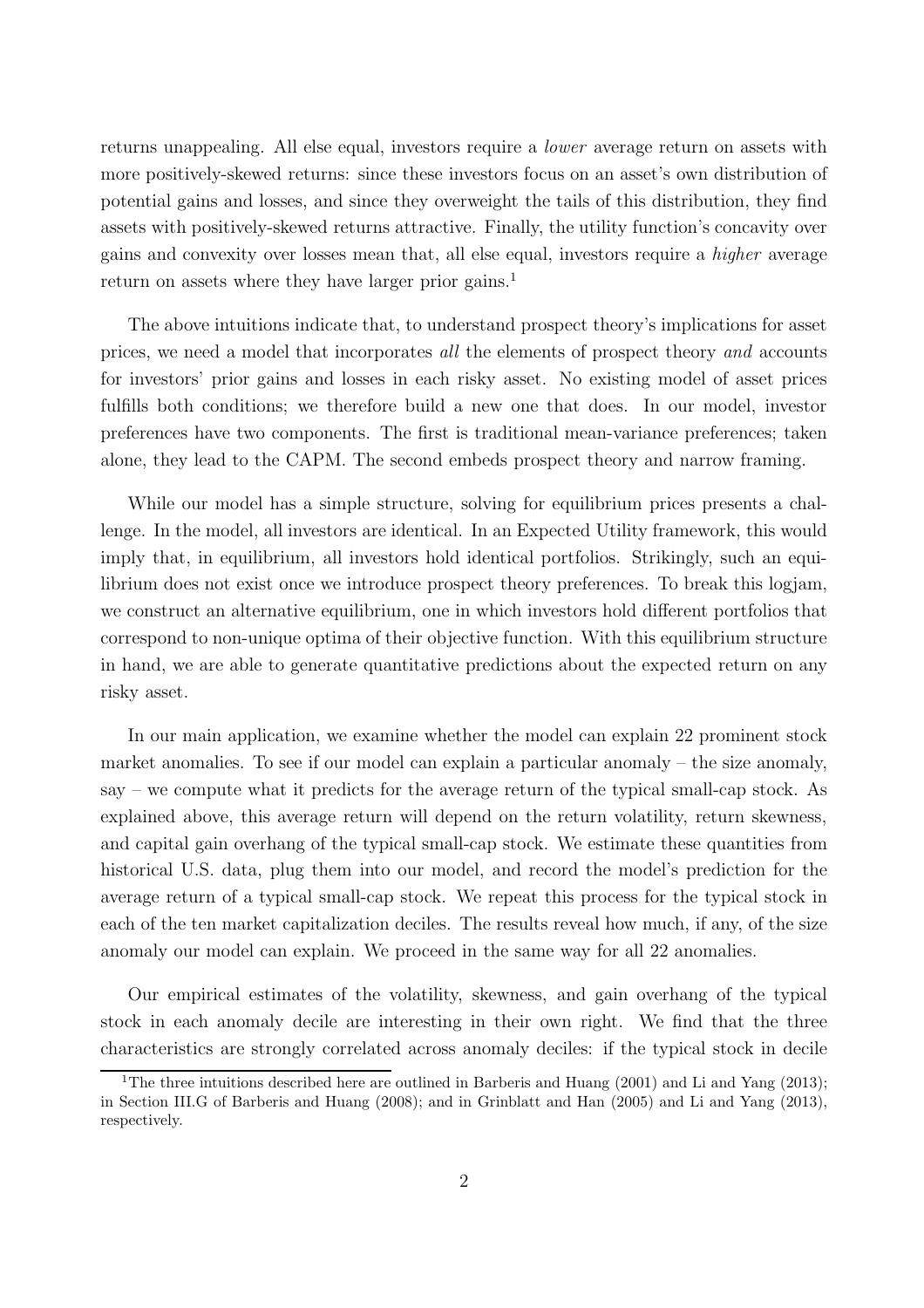1 for some anomaly has more volatile returns than the typical stock in decile 10 for that anomaly, then it almost always also has more positively-skewed returns and a more negative gain overhang. For example, in the case of the size anomaly, the typical small-cap stock not only has more volatile returns than the typical large-cap stock, but also has more skewed returns and a more negative gain overhang.

This last observation points to the necessity of the quantitative approach we take in this paper. Consider again the size anomaly. Empirically, the returns of the typical small-cap stock are much more volatile than those of the typical large-cap stock. All else equal, this leads prospect theory investors who engage in narrow framing to charge a *higher* average return on small-cap stocks than on large-cap stocks, thereby helping to explain the size anomaly. However, the typical small-cap stock also has more positively-skewed returns, and a more negative gain overhang, than the typical large-cap stock. All else equal, these two factors lead prospect theory investors to charge a *lower* average return on small-cap stocks, thereby hampering the model's ability to explain the size anomaly. It is only through a quantitative, model-based approach like the one we present here that we can find out what the overall prediction of prospect theory for the size anomaly is, once *all* of these factors are properly combined.

We find that our model can help explain 13 of the 22 anomalies we consider, in the sense that it predicts a higher CAPM alpha for the extreme anomaly decile portfolio that actually has a higher alpha, empirically. These are the momentum, failure probability, idiosyncratic volatility, gross profitability, expected idiosyncratic skewness, return on assets, maximum daily return, O-score, external finance, composite equity issuance, net stock issuance, postearnings announcement drift, and difference of opinion anomalies. The model explains these anomalies in the same way. For each of these 13 anomalies, the typical stock in the extreme decile with the lower average return is more highly skewed, more volatile, and has a lower gain overhang than the typical stock in the other extreme decile. The greater skewness and lower gain overhang of the former stock leads investors to charge a lower average return on it, while its higher volatility leads investors to charge a higher average return on it. Quantitatively, the first effect dominates. As a consequence, our model's prediction about the anomaly is in line with the empirical facts. To evaluate the model's performance more formally, we compare its average absolute pricing error across the 22 anomalies to that of several widely-used factor models. Our model achieves similar performance to the Carhart four-factor model – a striking result, given that the Carhart model was designed in full knowledge of several major anomalies, while ours was not.

For some anomalies, most notably the size and value anomalies, our model performs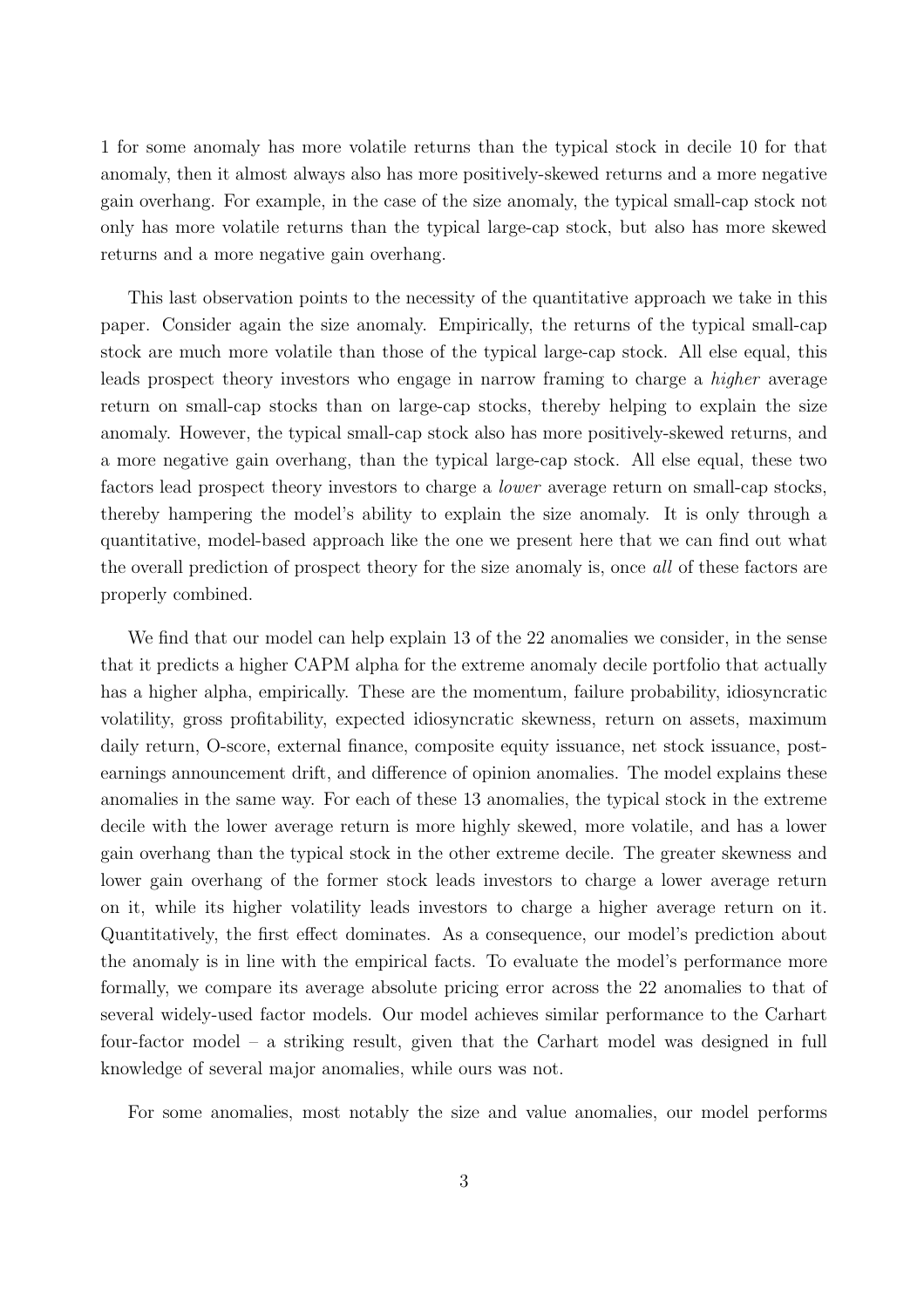poorly. For example, value stocks are more highly skewed and have a more negative gain overhang than growth stocks. All else equal, this leads prospect theory investors to charge a lower average return on value stocks. However, value stocks are also more volatile, which, all else equal, leads investors to charge a higher average return on them. Quantitatively, the first effect dominates. The model therefore predicts a lower average return on value stocks, contrary to the empirical facts. One possible explanation for the model's poor performance on some anomalies is that investors have incorrect beliefs about the return distributions of certain types of stocks – for example, they may under-estimate the skewness in value stock returns. We discuss evidence from option prices that offers some support for this hypothesis.

Our analysis builds on intuitions laid out in earlier papers. The idea that, due to loss aversion, more volatile assets should, all else equal, have a higher average return, is discussed by Barberis and Huang (2001) and Li and Yang (2013); the idea that, due to diminishing sensitivity, an asset's gain overhang should be positively related to its average return, is developed by Grinblatt and Han (2005) and Li and Yang (2013); and the idea that, due to probability weighting, an asset's return skewness should be negatively related to its average return, is studied by Barberis and Huang (2008) and Baele et al. (2019), among others.

Despite these advances, the basic questions listed in our opening paragraph remain unanswered. To answer these questions – to understand prospect theory's predictions for the cross-section of returns – we need to combine the three above intuitions. And to do that, we need a model that incorporates all the elements of prospect theory *and* takes account of investors' prior gain or loss in each asset. Most of the earlier models incorporate only a subset of the elements of prospect theory: only loss aversion (Barberis and Huang, 2001), only loss aversion and diminishing sensitivity (Li and Yang, 2013), or only loss aversion and probability weighting (Baele et al., 2019). Meanwhile, the prior models of the cross-section that do incorporate all the elements of prospect theory, those of Barberis and Huang (2008), Ingersoll (2014), and Barberis, Mukherjee, and Wang (2016), are all one-period models; as such, they cannot account for investors' prior gains and losses. A new model is needed, and we develop one in this paper. The model is not an "easy extension" of prior models, but rather requires an entirely new equilibrium structure and solution method.

More generally, we advance research on prospect theory applications in finance on three dimensions: in terms of theory, in terms of empirics, and in terms of scope. First, we present a new model of the cross-section, one that allows us to answer the questions laid out at the start of the paper in a way that was not previously possible. Second, to derive quantitative predictions about average returns, we use empirical measures of return volatility, return skewness, and gain overhang as inputs to the model. And third, while previous papers on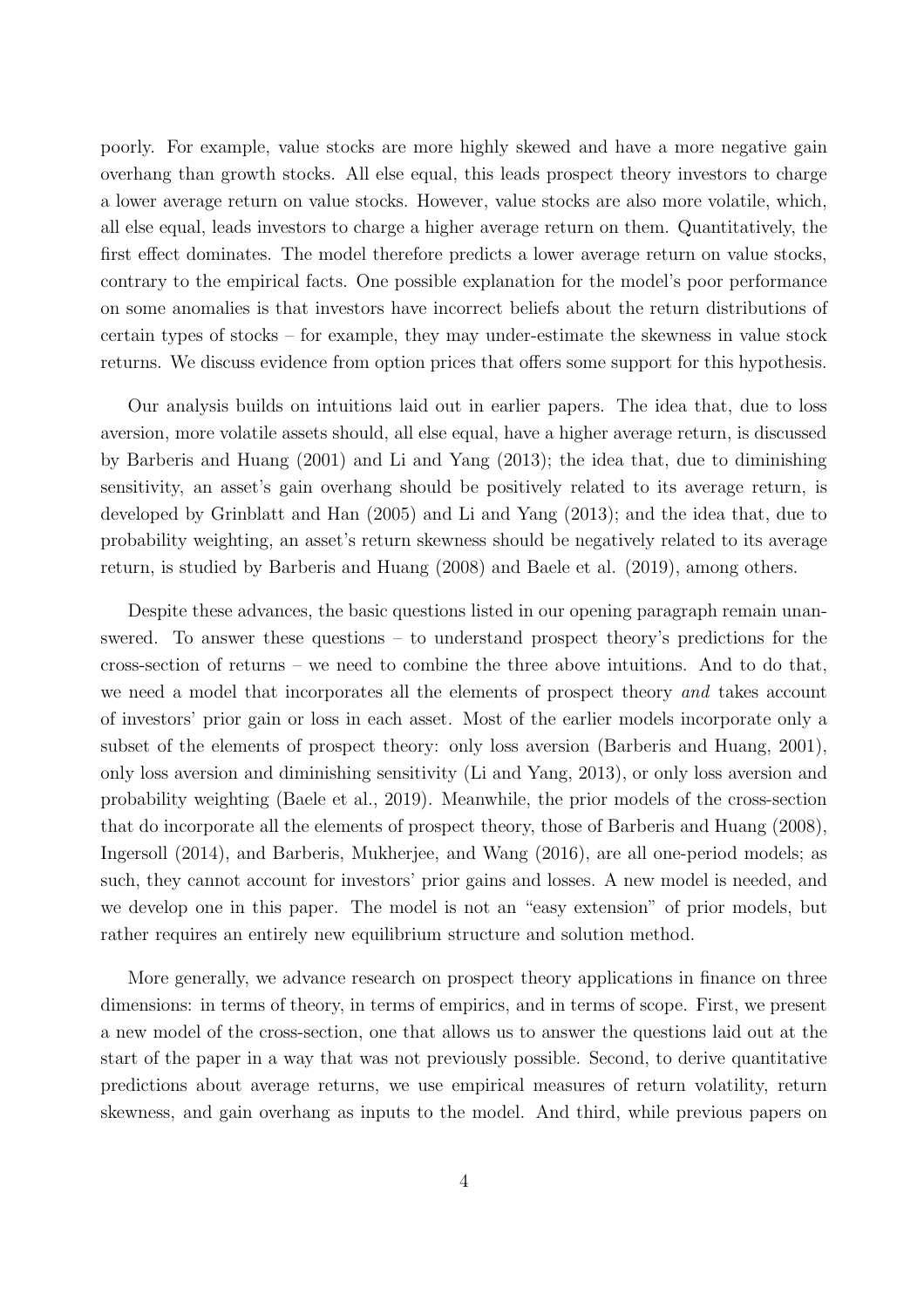prospect theory and market anomalies have each focused on a very small set of anomalies, we widen the scope of this research by looking at 22 different anomalies. To our knowledge, our paper marks the first time a "behavioral" model of either beliefs or preferences has been used to make quantitative predictions about such a wide range of anomalies.

In Section 2, we review prospect theory and narrow framing. In Section 3, we present a model that incorporates these concepts and discuss the structure of the equilibrium. In Section 4, we introduce the 22 anomalies that are the focus of our study and compute the empirical characteristics that serve as inputs to the model. In Section 5, we present the model's predictions about stock market anomalies. Section 6 discusses some other aspects of our analysis, while Section 7 concludes. Additional technical details can be found in Section 8 and in the Internet Appendix.

# **2 Prospect Theory and Narrow Framing**

Our goal is to study asset prices in an economy where investors have prospect theory preferences and engage in narrow framing. In this section, we review prospect theory and narrow framing in turn. Readers already familiar with these concepts may prefer to go directly to Section 3.

### **2.1 Prospect theory**

The original version of prospect theory is described in Kahneman and Tversky (1979). This version of the theory has some limitations: it can be applied to gambles with at most two nonzero outcomes, and it predicts that people will sometimes choose dominated gambles. Tversky and Kahneman (1992) propose a modified version of the theory known as cumulative prospect theory that overcomes these limitations. This is the version we adopt in this paper.<sup>2</sup>

To see how cumulative prospect theory works, consider the gamble

$$
(x_{-m}, p_{-m}; \ldots; x_{-1}, p_{-1}; x_0, p_0; x_1, p_1; \ldots; x_n, p_n), \qquad (1)
$$

which should be read as "gain or lose  $x_{-m}$  with probability  $p_{-m}$ ,  $x_{-m+1}$  with probability  $p_{-m+1}$ , and so on," where  $x_i < x_j$  for  $i < j$  and where  $x_0 = 0$ , so that  $x_{-m}$  through  $x_{-1}$ are losses and  $x_1$  through  $x_n$  are gains, and where  $\sum_{i=-m}^{n} p_i = 1$ . For example, a 50:50 bet

<sup>2</sup>While our analysis is based on cumulative prospect theory, we often abbreviate this as "prospect theory."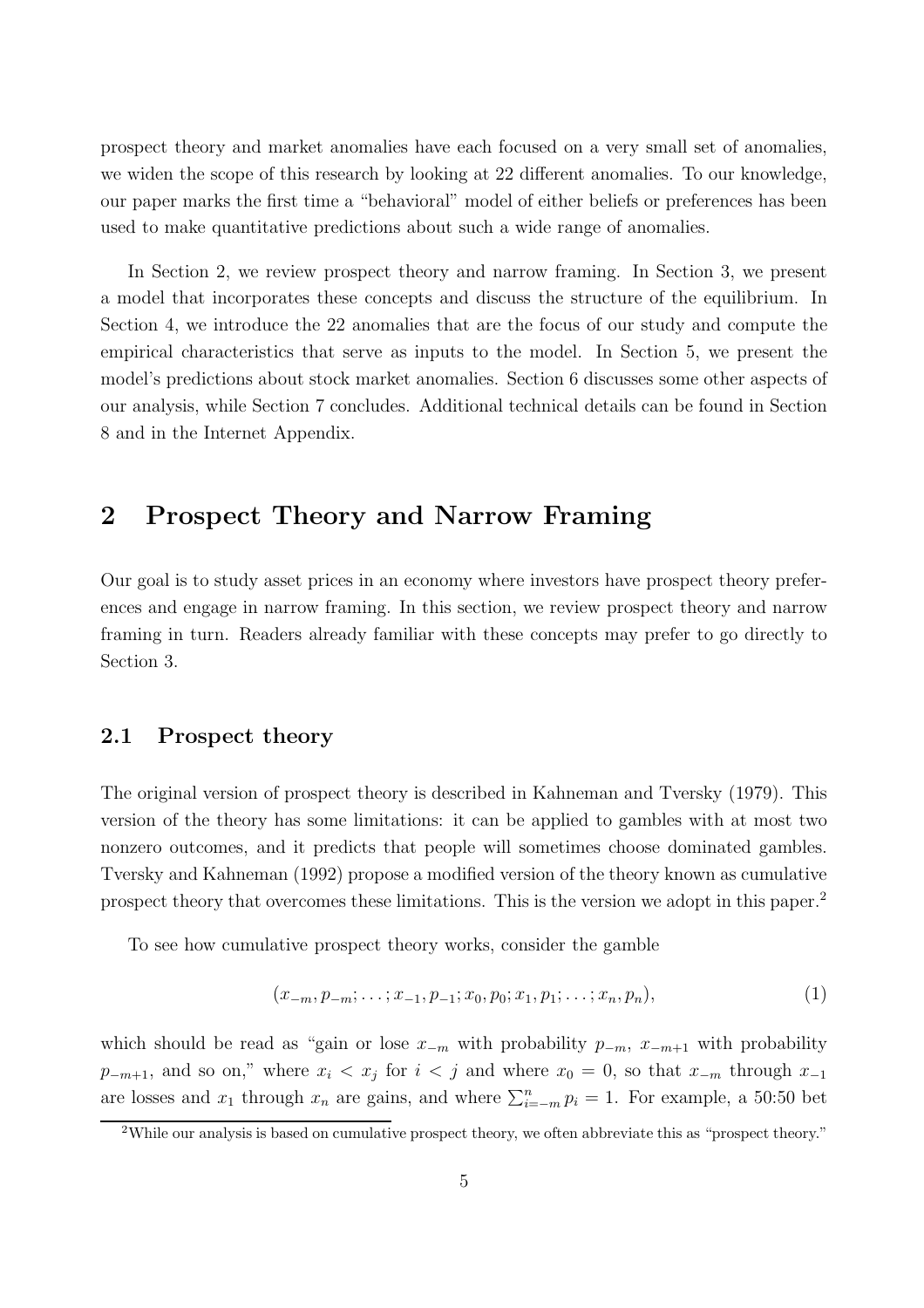to win \$110 or lose \$100 would be written as  $(-\$100, \frac{1}{2}; \$110, \frac{1}{2})$ . In the Expected Utility framework, an individual with utility function  $U(\cdot)$  evaluates the gamble in (1) by computing

$$
\sum_{i=-m}^{n} p_i U(W+x_i),\tag{2}
$$

where  $W$  is his current wealth. A cumulative prospect theory individual, by contrast, assigns the gamble the value

$$
\sum_{i=-m}^{n} \pi_i v(x_i),\tag{3}
$$

where

$$
\pi_i = \begin{cases} w(p_i + \dots + p_n) - w(p_{i+1} + \dots + p_n) & \text{for } 0 \le i \le n \\ w(p_{-m} + \dots + p_i) - w(p_{-m} + \dots + p_{i-1}) & \text{for } -m \le i < 0 \end{cases},
$$
\n(4)

and where  $v(\cdot)$  and  $w(\cdot)$  are known as the value function and probability weighting function, respectively.<sup>3</sup> Tversky and Kahneman (1992) propose the functional forms

$$
v(x) = \begin{cases} x^{\alpha} & \text{for } x \ge 0\\ -\lambda (-x)^{\alpha} & x < 0 \end{cases}
$$
 (5)

and

$$
w(P) = \frac{P^{\delta}}{(P^{\delta} + (1 - P)^{\delta})^{1/\delta}},\tag{6}
$$

where  $\alpha, \delta \in (0,1)$  and  $\lambda > 1$ . The left panel in Figure 1 plots the value function in (5) for  $\alpha = 0.5$  and  $\lambda = 2.5$ . The right panel in the figure plots the weighting function  $w(P)$  in (6) for  $\delta = 0.4$  (the dashed line), for  $\delta = 0.65$  (the solid line), and for  $\delta = 1$ , which corresponds to no probability weighting (the dotted line). Note that  $v(0) = 0$ ,  $w(0) = 0$ , and  $w(1) = 1$ .

There are four differences between (2) and (3). First, the carriers of value in prospect theory are gains and losses, not final wealth levels: the argument of  $v(\cdot)$  in (3) is  $x_i$ , not  $W + x_i$ . Second, while  $U(\cdot)$  is typically differentiable everywhere, the value function  $v(\cdot)$  is kinked at the origin, as shown in Figure 1, so that the individual is more sensitive to losses – even small losses – than to gains of the same magnitude. This element of prospect theory is known as loss aversion and is designed to capture the widespread aversion to bets such as

$$
(-\$100, \frac{1}{2}; \$110, \frac{1}{2}).
$$
\n<sup>(7)</sup>

The severity of the kink is determined by the parameter  $\lambda$ ; a higher value of  $\lambda$  implies a greater sensitivity to losses.

<sup>3</sup>When  $i = n$  or  $i = -m$ , equation (4) reduces to  $\pi_n = w(p_n)$  and  $\pi_{-m} = w(p_{-m})$ , respectively.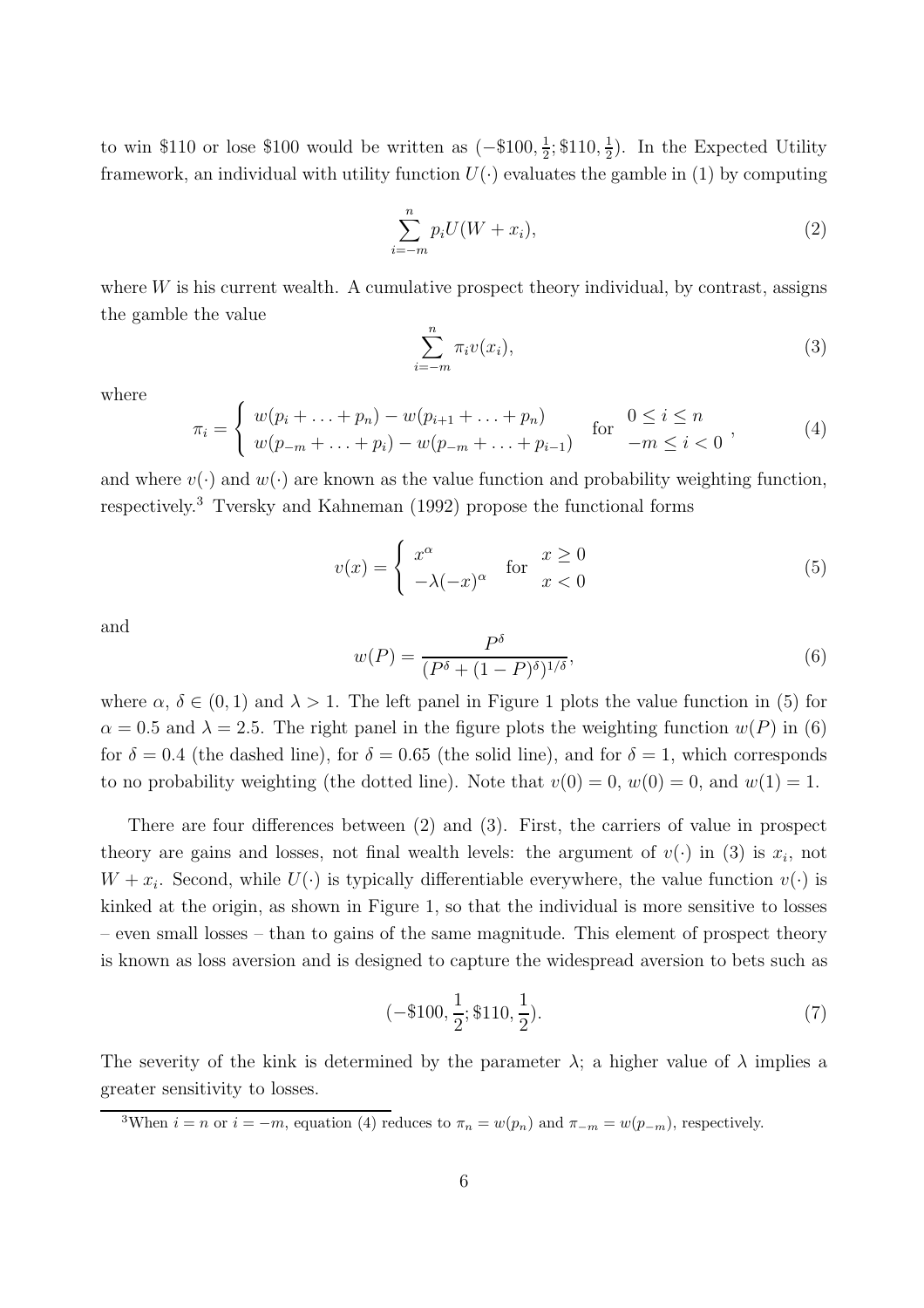Third, while  $U(\cdot)$  in (2) is typically concave everywhere,  $v(\cdot)$  in (3) is concave only over gains; over losses, it is convex. This pattern, which can be seen in Figure 1, captures the experimental finding that people tend to be risk averse over moderate-probability gains – they prefer a certain gain of  $$500$  to  $(\$1000, 0.5)$  – but risk-seeking over moderate-probability losses, in that they prefer (−\$1000, 0.5) to a certain loss of \$500.<sup>4</sup> The degree of concavity over gains and convexity over losses are governed by the parameter  $\alpha$ ; a lower value of  $\alpha$ means greater concavity over gains and greater convexity over losses.

Finally, under cumulative prospect theory, the individual does not use objective probabilities when evaluating a gamble, but rather, transformed probabilities obtained from objective probabilities via the weighting function  $w(\cdot)$ . The main consequence of the probability weighting in (4) and (6) is that the individual overweights the *tails* of any distribution he faces. In equations (3)-(4), the most extreme outcomes,  $x_{-m}$  and  $x_n$ , are assigned the weights  $w(p_{-m})$  and  $w(p_n)$ , respectively. For the functional form in (6) and for  $\delta \in (0,1)$ ,  $w(P) > P$  for low, positive P; the right panel of Figure 1 illustrates this for  $\delta = 0.4$  and  $\delta = 0.65$ . If  $p_{-m}$  and  $p_n$  are small, then, we have  $w(p_{-m}) > p_{-m}$  and  $w(p_n) > p_n$ , so that the most extreme outcomes – the outcomes in the tails – are overweighted.

The overweighting of tails in (4) and (6) is designed to capture the simultaneous demand many people have for both lotteries and insurance. For example, people typically prefer (\$5000, 0.001) to a certain \$5, but also prefer a certain loss of \$5 to (−\$5000, 0.001). By overweighting the tail probability of 0.001 sufficiently, cumulative prospect theory can capture both of these choices. The degree to which the individual overweights tails is governed by the parameter  $\delta$ ; a lower value of  $\delta$  implies more overweighting of tails.<sup>5</sup>

### **2.2 Narrow framing**

Traditional models, in which utility functions are defined over wealth or consumption, make a clear prediction as to how an individual evaluates a new gamble he is offered: he merges the new gamble with other risks he is already facing to determine its effect on the distribution of his future wealth or consumption, and then checks if the new distribution is an improvement.

<sup>&</sup>lt;sup>4</sup>We abbreviate  $(x, p; 0, q)$  as  $(x, p)$ .

<sup>5</sup>Prospect theory has impressive predictive power in experimental settings: Fudenberg et al. (2019) find that, at least for simple gambles, it attains almost the maximum possible level of predictive ability. One aspect of prospect theory – the "rank-dependent" formulation of probability weighting in  $(4)$  – has not found empirical support (Bernheim and Sprenger, 2019). Fortunately, our results do not rely on rank dependence: we have repeated our analysis with *non*-rank-dependent probability weighting and obtain very similar findings.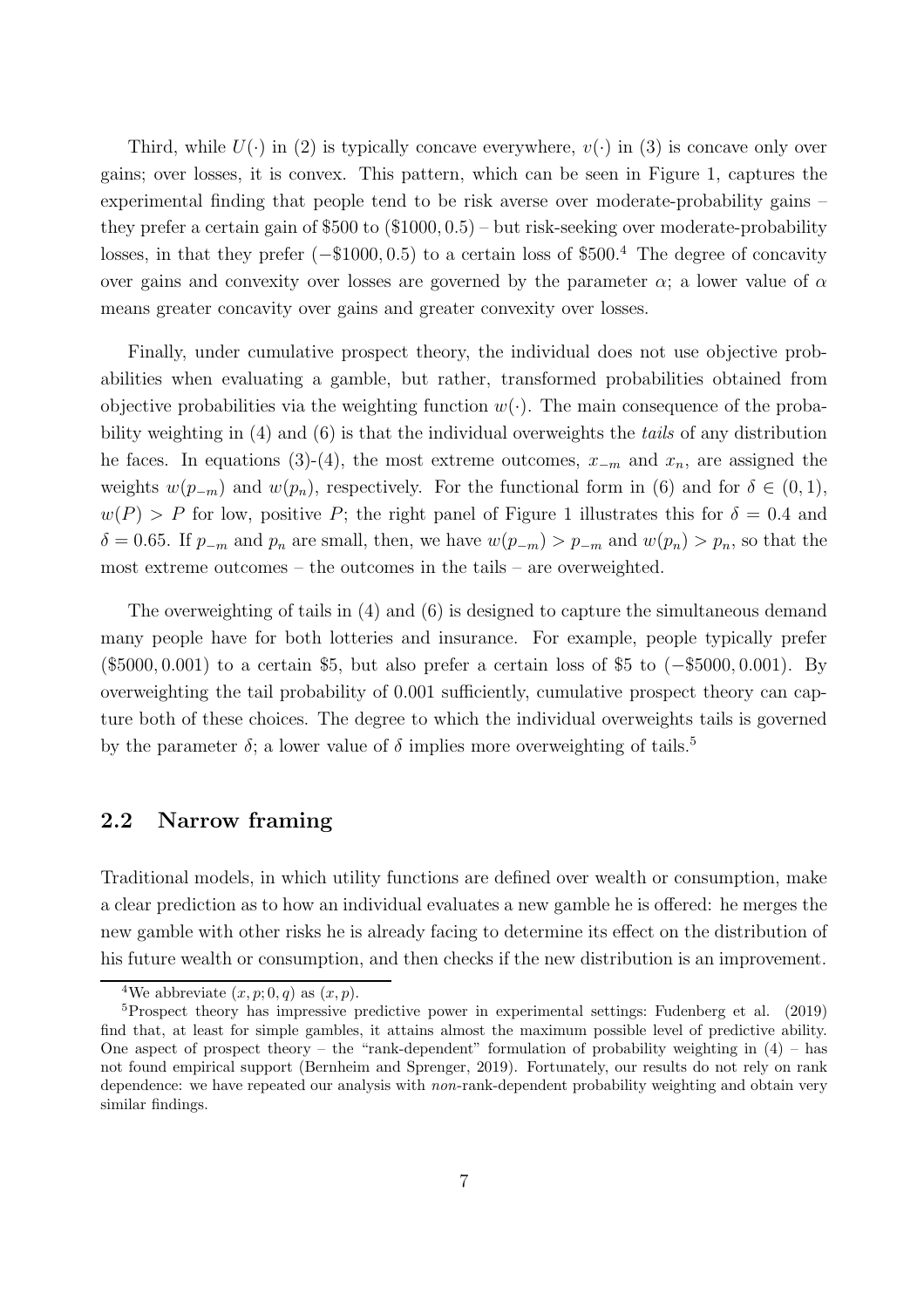Research on decision-making under risk has uncovered many instances in which people do not appear to evaluate gambles in this way: instead of merging a new gamble with other risks they are already facing and checking if the combination is attractive, they often evaluate the new gamble in isolation, separately from their other risks. This is known as "narrow framing." Tversky and Kahneman (1981) present early laboratory evidence of narrow framing. More recently, Barberis, Huang, and Thaler (2006) argue that the commonly-observed rejection of the gamble in (7) is evidence not only of loss aversion, but of narrow framing as well.

Prospect theory and narrow framing are both widely seen as describing people's intuitive mode of thinking. As such, models with prospect theory investors often also incorporate narrow framing. We follow this practice here.

## **3 Model and Equilibrium Structure**

In the Introduction, we noted that, in an economy with prospect theory investors who engage in narrow framing, three asset characteristics are particularly important for the pricing of an asset: the volatility of the asset's returns; the skewness of the asset's returns; and the average paper gain or loss in investors' holdings of the asset. We now explain in more detail why these three characteristics are important.

Prospect theory investors who engage in narrow framing evaluate a risky asset by thinking about the potential gains and losses in their holdings of the asset, and then computing the prospect theory value of this distribution of gains and losses. Since they are loss averse, they dislike assets with volatile returns; all else equal, they require a higher average return on these assets. Moreover, since, according to probability weighting, they overweight the tails of the distribution they are thinking about, they like assets with positively-skewed returns; all else equal, they require a lower average return on such assets. Finally, if an asset is trading at a gain for the typical investor, this investor finds himself in the concave region to the right of the kink in the value function in Figure 1. Since he is risk averse at this point, he demands a high average return to hold the asset. If, on the other hand, the typical investor has a paper loss in the asset, then he finds himself in the convex region to the left of the kink, where he is risk-seeking. As a result, he requires a low average return for holding the asset.

The above intuitions make it clear that, to understand prospect theory's implications for asset prices, we need a model that incorporates all the elements of prospect theory *and* accounts for investors' prior gain or loss in each risky asset. As noted above, no existing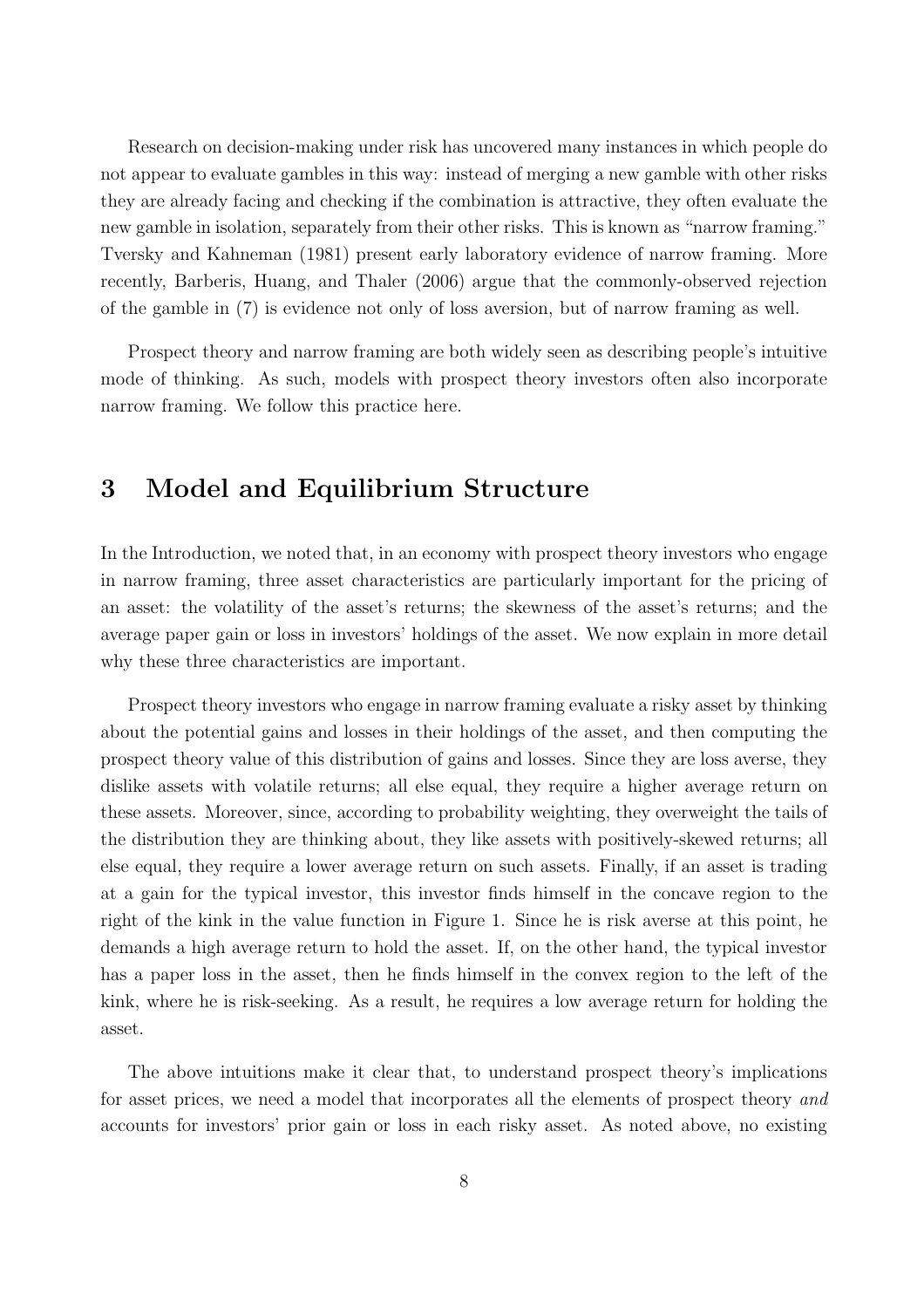model of asset prices fulfills both conditions. We now present a new model that does. Solving a model of this kind presents significant challenges; to keep the model tractable, we necessarily make some simplifying assumptions. Nonetheless, the model captures the three essential intuitions described above in a robust way.

## **3.1 Model setup**

We consider a model with three dates,  $t = -1$ , 0, and 1; our focus is on investor decisionmaking at time 0. There is a risk-free asset with gross per-period return  $R_f$ . There are also N risky assets. The gross per-period return of risky asset i is  $R_i$ , and the return vector  $\tilde{R} = (\tilde{R}_1, \ldots, \tilde{R}_N)$  has a cumulative distribution function  $P(\tilde{R})$  that we specify below. The vector of expected returns on the risky assets is  $\overline{R} = (\overline{R}_1, \ldots, \overline{R}_N)$  and the covariance matrix of returns is  $\Sigma = {\sigma_{ij}}$ .

The economy contains a large number of investors who are identical in their preferences; in their wealth at time  $-1$ ,  $W_{-1}$ ; and in their wealth at time 0,  $W_0$ . The fraction of time 0 wealth that an investor allocates to risky asset i is  $\Theta_i$ , so that wealth at time 1 is

$$
\widetilde{W}_1 = W_0((1 - 1' \Theta)R_f + \Theta' \widetilde{R}),\tag{8}
$$

where  $\Theta = (\Theta_1, \ldots, \Theta_N)$ . To determine  $\Theta$ , at date 0, each investor solves:

$$
\max_{\Theta_1,\dots,\Theta_N} E(\widetilde{W}_1) - \frac{\gamma}{2} \text{Var}(\widetilde{W}_1) + b_0 \sum_{i=1}^N V(\widetilde{G}_i)
$$
\n
$$
= \max_{\Theta_1,\dots,\Theta_N} W_0((1 - 1'\Theta)R_f + \Theta'\overline{R}) - \frac{\gamma}{2} W_0^2 \Theta' \Sigma \Theta + b_0 \sum_{i=1}^N V(\widetilde{G}_i), \tag{9}
$$

where

$$
\widetilde{G}_i = W_0 \Theta_i (\widetilde{R}_i - R_f) + W_{-1} \Theta_{i,-1} g_i.
$$
\n(10)

The first two terms in (9) are the traditional mean-variance preferences;  $\gamma$  measures aversion to portfolio risk. The third term in (9) is new, and captures prospect theory and narrow framing. It is the sum of N components, where the *i*'th component,  $V(\tilde{G}_i)$ , corresponds to asset *i*. Specifically,  $\tilde{G}_i$  is the potential gain or loss on asset *i*, and  $V(\tilde{G}_i)$ is the cumulative prospect theory value of this gain or loss. The parameter  $b_0$  controls the importance of the prospect theory term relative to the mean-variance terms.

The gain or loss on asset i,  $\tilde{G}_i$ , is defined in (10). It is the sum of two terms. The first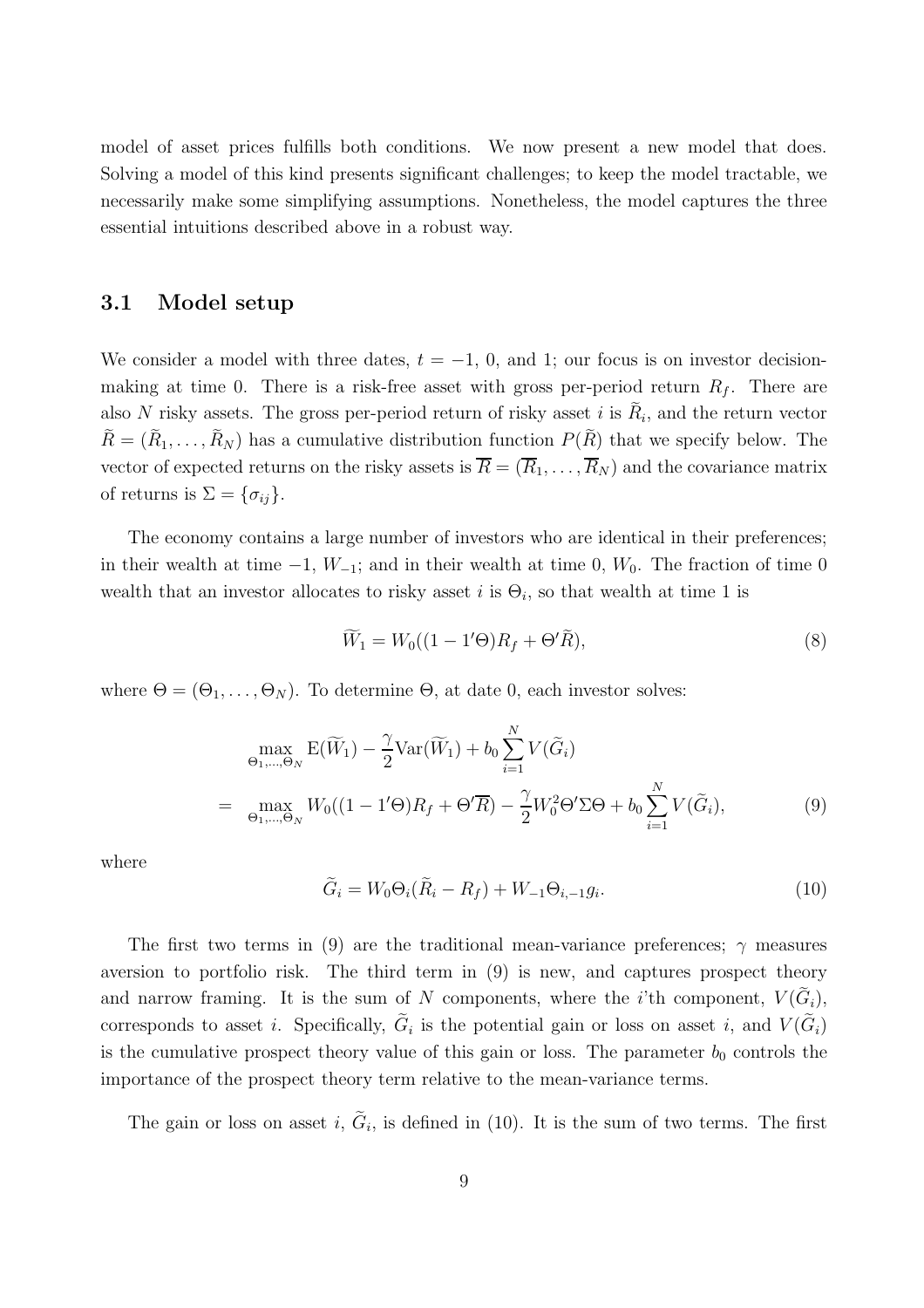term,  $W_0\Theta_i(R_i - R_f)$ , is the potential *future* gain or loss on asset *i* between time 0 and time 1: specifically, it is the value of the investor's holdings of asset  $i$  at time 0 multiplied by the return on the asset in excess of the risk-free rate. For example, if the investor's holdings of asset 1 are worth \$100 at time 0, and the net return on asset 1 and on the risk-free asset between time 0 and time 1 are 20% and 2% respectively, then the realized value of this first term will be  $$120 - $102 = $18$ . We view the risk-free rate as a psychologically plausible benchmark: the investor may think of the outcome of his investment in asset  $i$  as a gain only if this outcome is better than what he would have earned by investing in the risk-free asset. Our framework can also accommodate other choices of benchmark.

The second term in (10),  $W_{-1}\Theta_{i,-1}g_i$ , is the gain or loss the investor experienced in his holdings of asset i *prior to* arriving at time 0. Here, W−<sup>1</sup> is the investor's wealth at time  $-1, \Theta_{i,-1}$  is the fraction of wealth allocated to asset i at time  $-1$ , and  $g_i$  is the capital gain on asset i between time  $-1$  and time 0: if the investor experienced a capital gain of 30% on asset i between  $t = -1$  and  $t = 0$ , then  $g_i = 0.3$ , while if he experienced a capital loss of 30\%, then  $g_i = -0.3$ .<sup>6</sup>

Equation (10) indicates that, at time 0, the investor merges the potential future gain or loss on asset i between time 0 and time 1 with his prior gain or loss on the asset between time −1 and time 0, and computes the prospect theory value of this *overall* gain or loss. This assumption is consistent with mounting evidence that, when an individual has an ongoing investment in an asset, he integrates the potential future gain or loss in the asset with his past gain or loss (Thaler and Johnson, 1990; Imas, 2016; Andrikogiannopoulou and Papakonstantinou, 2019).

To keep the model tractable, we take the second term on the right-hand side of (10) to be identical across investors. Each investor in the model has the same prior gain or loss  $q_i$ in asset i, one that we will empirically estimate as the average gain or loss, since purchase, across all holders of the asset. In addition, for each investor, we will set  $\Theta_{i,-1}$  to a neutral value, namely asset i's weight in the market portfolio. As such, the  $W_{-1}\Theta_{i,-1}g_i$  term can be thought of as exogenous:  $\Theta_{i,-1}$  is not a control variable that the investor chooses; the only control variable is  $\Theta_i$ , the investor's allocation to asset i at time 0, which appears in the first term in (10). In the Internet Appendix, we study the impact of allowing for heterogeneity across investors in either their gain or loss  $g_i$  or their initial allocation  $\Theta_{i,-1}$ ; we find that this impact is quantitatively small. Finally, we use the approximation  $W_{-1} \approx W_0$ .<sup>7</sup>

 $6$ There are small differences in how the past and the future gains and losses are defined: for simplicity, the past gain or loss does not account for dividends or correct for the risk-free rate. Adjusting for these has a very minor impact on our results.

<sup>&</sup>lt;sup>7</sup>More accurate approximations, such as  $W_{-1} \approx W_0/1.04$ , where 4% is a measure of the historical average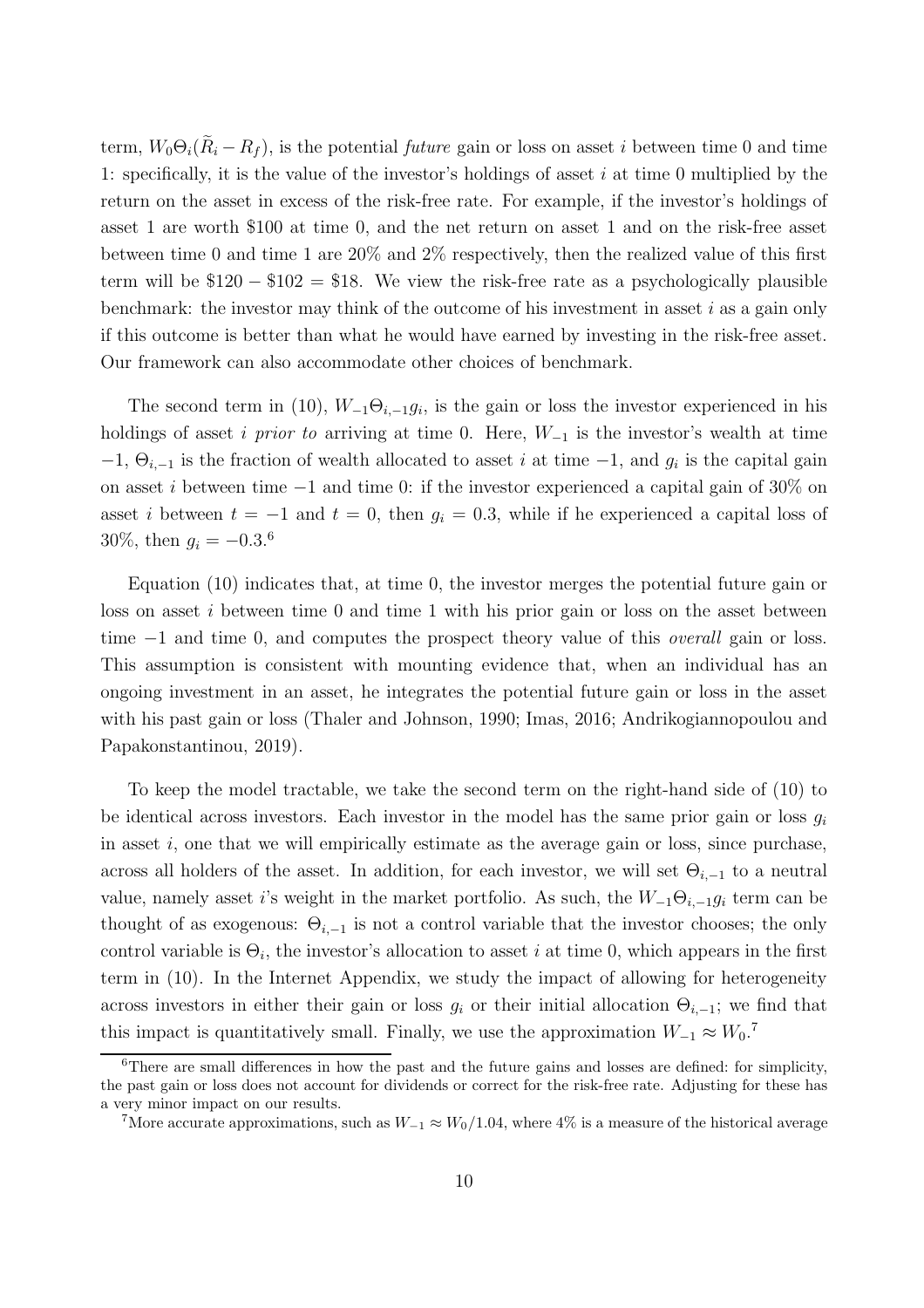By defining utility over asset-level gains and losses, we are incorporating narrow framing. This framing assumption makes our model more tractable. In addition, as noted above, there are psychological reasons to couple prospect theory with narrow framing. Consistent with this, we find that the narrow framing assumption improves the model's predictive power. In the Internet Appendix, we describe an analysis we conducted of a model with broad framing, one where investors derive prospect theory utility from portfolio-level gains and losses. We find that the model with narrow framing is more successful at explaining the observed facts.

The quantity  $V(\tilde{G}_i)$  is the cumulative prospect theory value of the gain or loss  $\tilde{G}_i$ . For  $\Theta_i > 0$ , we can write  $V(\widetilde{G}_i)$  as

$$
-\lambda W_0^{\alpha} \int_{-\infty}^{R_f-\Theta_{i,-1}g_i/\Theta_i} (\Theta_i (R_f - R_i) - \Theta_{i,-1}g_i)^{\alpha} dw (P(R_i))
$$

$$
-W_0^{\alpha} \int_{R_f-\Theta_{i,-1}g_i/\Theta_i}^{\infty} (\Theta_i (R_i - R_f) + \Theta_{i,-1}g_i)^{\alpha} dw (1 - P(R_i)), \tag{11}
$$

where  $P(R_i)$  is the marginal CDF of asset i's returns and where  $dw(P(R_i))$  and  $dw(1-P(R_i))$ are given in full in Section 8.1. The expression in (11) uses a standard implementation of cumulative prospect theory for gambles with continuous distributions. The top row corresponds to losses, and is therefore multiplied by loss aversion  $\lambda$ . The bottom row corresponds to gains.

To complete the description of the decision problem, we need to specify the probability distribution  $P(\tilde{R})$  for asset returns. Since skewness plays an important role in our analysis, we need a distribution that can capture it as accurately as possible. One distribution that is increasingly seen as a superior way of modeling skewness and fat tails in asset returns is the "generalized hyperbolic (GH) skewed *t*" distribution, and we adopt it here. The vector of asset returns  $\tilde{R} = (\tilde{R}_1, \ldots, \tilde{R}_N)$  has an N-dimensional GH skewed t distribution; we present the density function for this distribution in Internet Appendix A. For our computations, we need only the marginal distribution of an asset's return. This is a one-dimensional GH skewed *t* distribution; for asset *i*, its density function is<sup>8</sup>

$$
p(R_i) = \frac{2^{1-\frac{\nu+1}{2}}}{\Gamma(\frac{\nu}{2})(\pi\nu S_i)^{\frac{1}{2}}} \cdot \frac{K_{\frac{\nu+1}{2}}(\sqrt{(\nu+(R_i-\mu_i)^2/S_i)\zeta_i^2/S_i})\exp((R_i-\mu_i)\zeta_i/S_i)}{(\sqrt{(\nu+(R_i-\mu_i)^2/S_i)\zeta_i^2/S_i})^{-\frac{\nu+1}{2}}}(1+(R_i-\mu_i)^2\nu^{-1}/S_i)^{\frac{\nu+1}{2}}},
$$
for  $\zeta \neq 0$ 

return on investor wealth, have a very minor impact on our quantitative predictions. We therefore stick with the simpler approximation  $W_{-1} \approx W_0$ .<br><sup>8</sup>We use  $p(\cdot)$  and  $P(\cdot)$  to denote the probability density function and the cumulative distribution function,

respectively.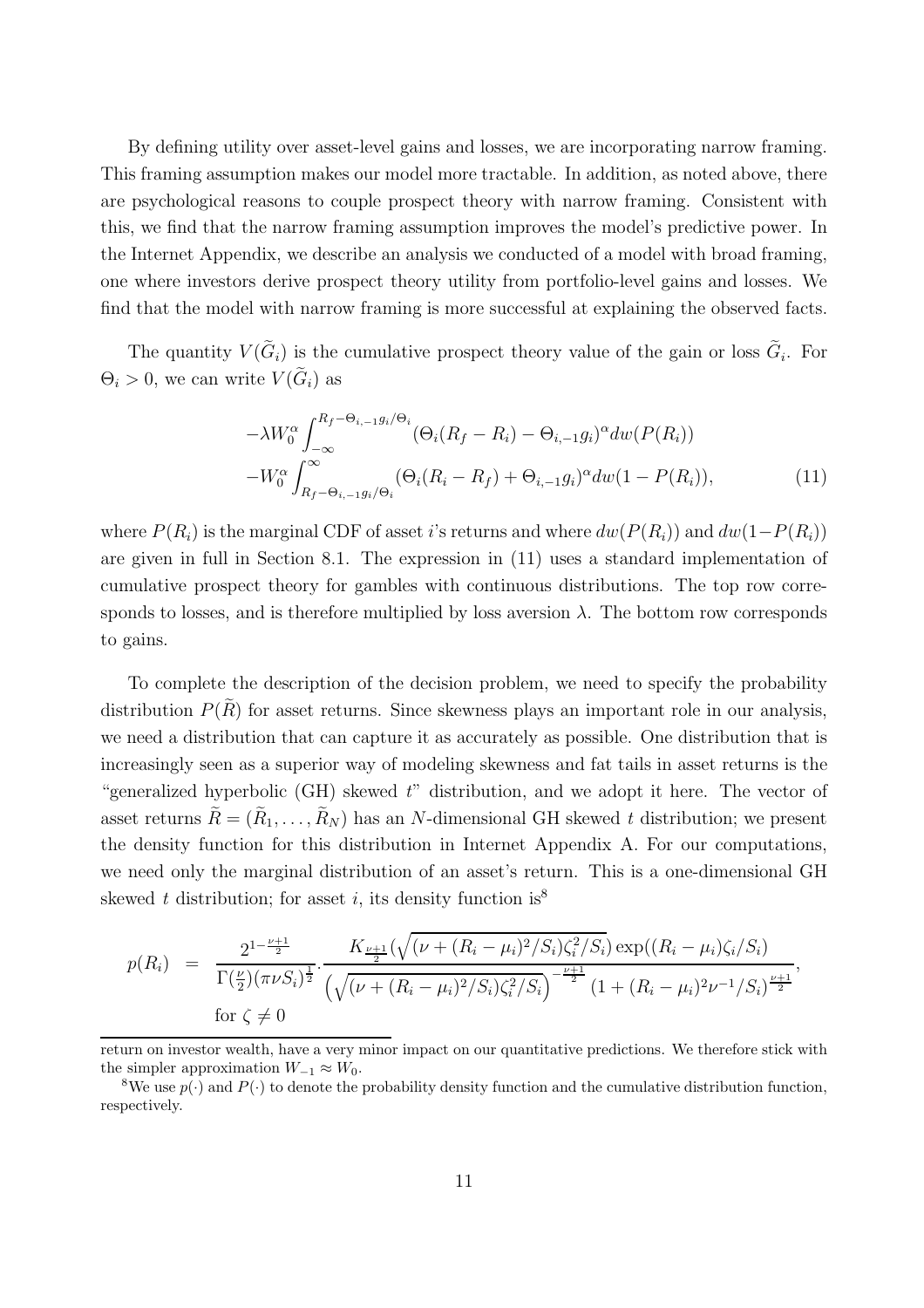$$
p(R_i) = \frac{\Gamma(\frac{\nu+1}{2})}{\Gamma(\frac{\nu}{2})(\pi\nu S_i)^{\frac{1}{2}}} \cdot (1 + (R_i - \mu_i)^2 \nu^{-1} / S_i)^{-\frac{\nu+1}{2}}, \text{ for } \zeta = 0,
$$
\n(12)

where  $\Gamma(\cdot)$  is the Gamma function and  $K_l$  is the modified Bessel function of the second kind with order  $l$ <sup>9</sup>

The above distribution has four parameters:  $\mu_i$ ,  $S_i$ ,  $\zeta_i$ , and  $\nu$ . Here,  $\mu_i$ , the location parameter, helps to determine the mean of the distribution;  $S_i$ , the dispersion parameter, controls the dispersion in returns;  $\zeta_i$ , the asymmetry parameter, governs the skewness of returns; and  $\nu$ , a degree of freedom scalar, affects the heaviness of the tails of the distribution. The mean, variance, and skewness of the distribution are

$$
E(\tilde{R}_i) = \overline{R}_i = \mu_i + \frac{\nu}{\nu - 2}\zeta_i
$$
\n(13)

$$
Var(\tilde{R}_i) = \frac{\nu}{\nu - 2} S_i + \frac{2\nu^2}{(\nu - 2)^2 (\nu - 4)} \zeta_i^2
$$
\n(14)

$$
\text{Skew}(\tilde{R}_i) = \frac{2\zeta_i\sqrt{\nu(\nu-4)}}{\sqrt{S_i}(2\nu\zeta_i^2/S_i + (\nu-2)(\nu-4))^{\frac{3}{2}}} \left[3(\nu-2) + \frac{8\nu\zeta_i^2}{S_i(\nu-6)}\right].\tag{15}
$$

In Sections 4 and 5, using equations (14) and (15), we will set  $S_i$ ,  $\zeta_i$ , and  $\nu$  to match the empirical volatility and skewness of asset i's returns. We will then search for a value of  $\mu_i$ so that the market for asset i clears. The asset's expected return – the quantity we want to determine – is then given by  $(13).^{10}$ 

The objective function in (9) combines a traditional component, namely mean-variance preferences, with a non-traditional one that incorporates prospect theory. As such, it is consistent with the approach advocated by Koszegi and Rabin (2006) among others, namely that models of gain-loss utility should retain a traditional utility term. One interpretation of this two-part utility function draws on the influential "two-system" framework in psychology (Kahneman, 2013). Under this view, the prospect theory term in (9) and the narrow framing it incorporates capture a person's "fast," intuitive sense of how to invest, while the

<sup>9</sup>See Aas and Haff (2006) and Hu and Kercheval (2010) for more discussion of the GH skewed *t* distribution. This distribution has one "heavy" tail and one "semi-heavy" tail, making it particularly useful for capturing skewness and fat tails in asset returns. Simpler distributions such as the log-normal and skewnormal are not suitable for our purposes. The log-normal distribution has two parameters; setting these to match an asset's volatility and skewness also fixes the asset's mean, preventing it from being determined in equilibrium by market clearing. The skew-normal distribution cannot accommodate skewness levels higher than 0.995; this makes it a poor fit for our application.

<sup>&</sup>lt;sup>10</sup>This procedure is analogous to that for the CAPM. In the case of the CAPM, we estimate a second moment – an asset's beta – from the data and use it to determine the asset's expected return. Here, we will estimate second and third moments – the asset's beta, volatility, and skewness – and use them all to predict the expected return.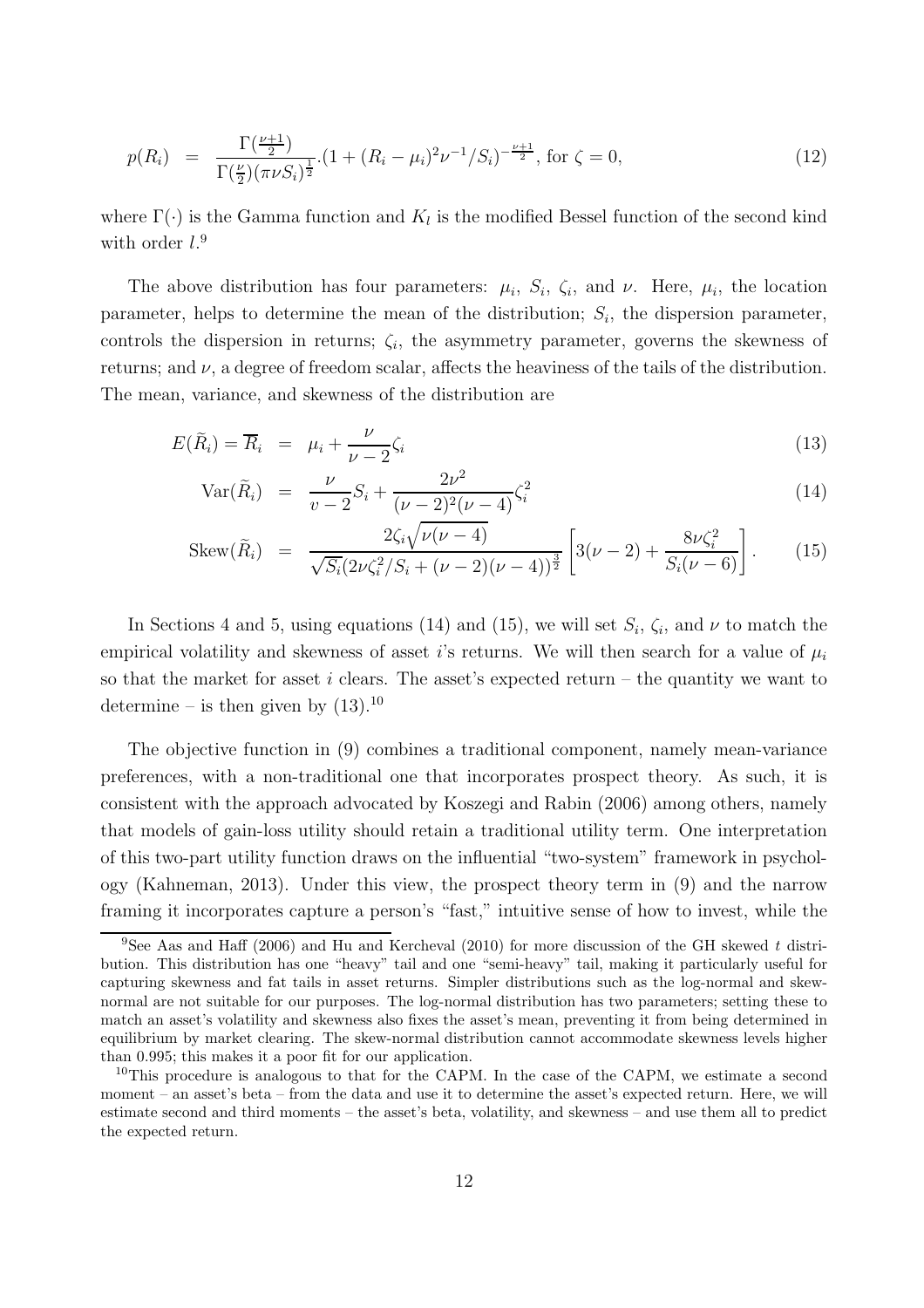mean-variance term corresponds to an investment strategy based on "slow," effortful reasoning. The individual's final course of action is a combination of these intuitive and reasoned judgments: he anchors on his initial intuitive impression, which then leaves an imprint on his final decision.

Why do we take the traditional term in (9) to be mean-variance preferences, rather than some other Expected Utility specification? Our main application in this paper is to see if prospect theory can explain stock market anomalies, in other words, empirical deviations from the CAPM. As such, we want the traditional part of our preference specification to be one that delivers CAPM pricing; this will allow us to cleanly identify the deviations from the CAPM that prospect theory generates. The simplest preferences that lead to the CAPM are mean-variance preferences.<sup>11</sup>

### **3.2 Equilibrium structure**

In this section, we discuss the form of the equilibrium in our economy. The equilibrium structure that is typically used to analyze Expected Utility models does not apply for the model in (9). This is a roadblock to understanding prospect theory's implications for the cross-section, and one of our contributions is to surmount it by way of a new equilibrium structure. Below, we describe three types of equilibrium and explain why we study the one that we do.

**Full rationality with homogeneous holdings.** At time 0, the investors in our economy are identical in their preferences, their wealth, and their prior gain or loss in each risky asset. It is therefore natural to think that, in equilibrium, at time 0, they would all choose the same portfolio holdings  $\{\Theta_i\}_{i=1}^N$ , in other words, that they would each hold the market supply of each risky asset. Formally, such an equilibrium would consist of a location vector  $\mu = (\mu_1, \ldots, \mu_N)$  such that, for this  $\mu$ , the objective function in (9) has a unique global maximum  $\Theta^* = (\Theta_1^*, \ldots, \Theta_N^*)$  with  $\Theta_i^* = \Theta_{M,i}$  for all *i*, where  $\Theta_{M,i}$  is the market value of asset i divided by the total market value of all traded assets. This equilibrium structure is the one used in Expected Utility models with identical investors.

Remarkably, however, for the wide range of parameter values we have examined, this type of equilibrium does not exist for the model in Section 3.1. In the Internet Appendix, we

<sup>&</sup>lt;sup>11</sup>This explains why we do not include a preference for portfolio skewness in the Expected Utility component of the objective function. If we did, it would be unclear whether deviations from the CAPM predicted by the model are due to the Expected Utility term – specifically, to coskewness – or to the prospect theory term. Other papers have examined whether coskewness can shed light on stock market anomalies; see Harvey and Siddique (2000). Here, we examine whether prospect theory can do so.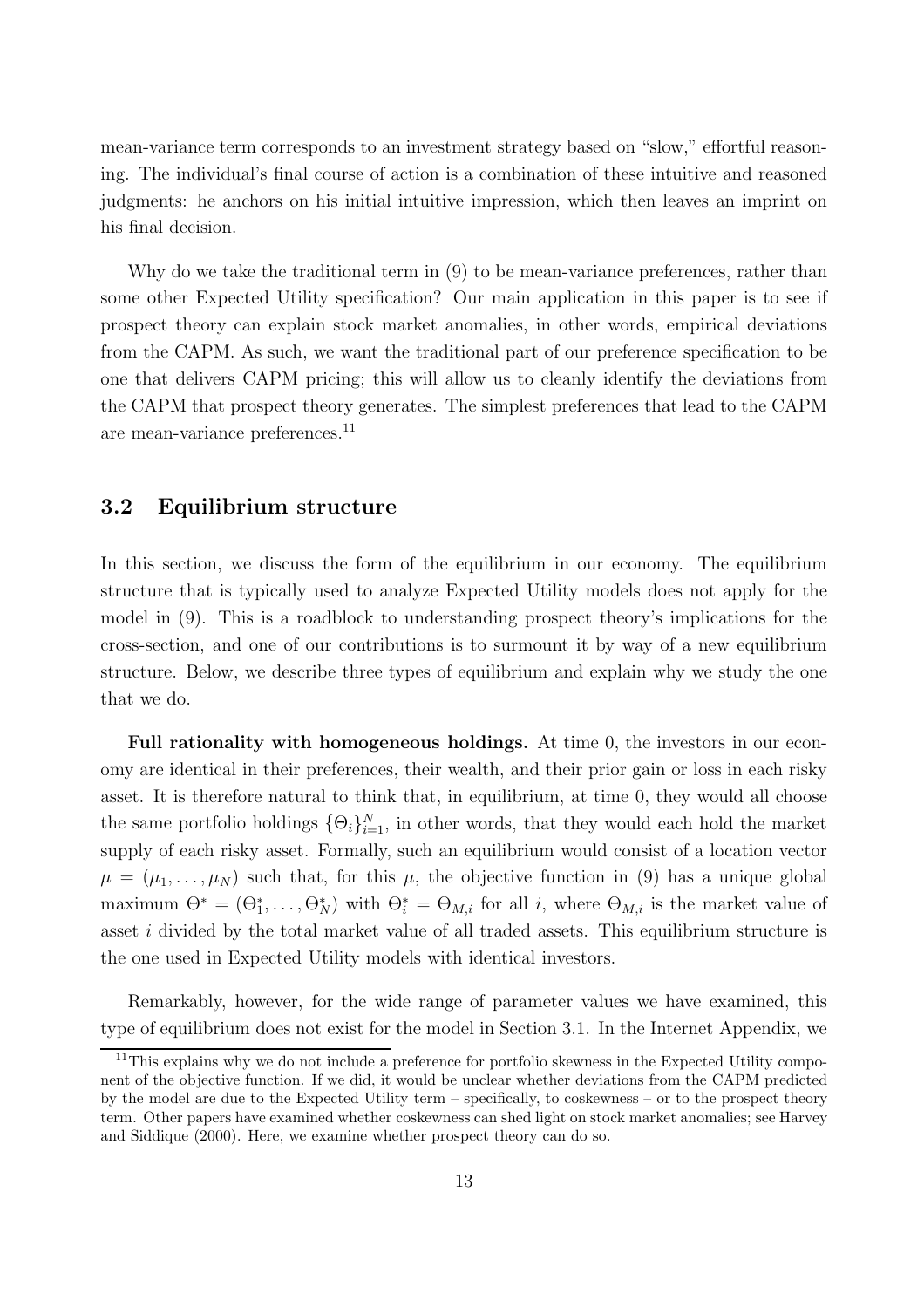illustrate this non-existence with an example. Here, we explain it in general terms. Suppose that, for some value of  $\mu_1$ , the location parameter for asset 1, the objective function in (9) is maximized at  $\Theta_1 = \Theta_1^*$ , where  $\Theta_1^*$  exceeds the asset's market supply  $\Theta_{M,1}$ . This suggests that, to clear the market, we simply need to lower the value of  $\mu_1$ , as this will lower the asset's expected return. However, it turns out that, as we do so, the value of  $\Theta_1$  for which the objective function attains its maximum jumps *discontinuously* from a  $\Theta_1^*$  that exceeds  $\Theta_{M,1}$ to a  $\Theta_1^*$  that lies below it. As such, there is *no* value of  $\mu_1$  for which the objective function is maximized at a  $\Theta_1^*$  that equals  $\Theta_{M,1}$ . An equilibrium where investors have identical holdings for all assets therefore does not exist.<sup>12</sup>

**Full rationality with heterogeneous holdings.** Given that the homogeneous-holdings equilibrium does not exist, what kind of equilibrium can we consider instead? One alternative structure involves multiple global maxima. In other words, it may be that there exists a location vector  $\mu = (\mu_1, \dots, \mu_N)$  such that, for this  $\mu$ , the objective function in (9) has multiple global maxima, and that by allocating the appropriate number of investors to each maximum, we can clear the market in each asset.

The difficulty with this equilibrium structure is that it is computationally infeasible to determine if it exists. To see why, suppose that we consider 100 candidate values for each element of the location vector  $\mu$ ; this implies  $100^N$  possible location vectors  $\mu$ . Since we are thinking of the risky assets as individual stocks,  $N$  is a large number, on the order of 1000. For each of the  $100<sup>N</sup>$  location vectors, we need to solve the N-dimensional optimization problem in (9) and determine if there are multiple global maxima. We then need to see whether, by allocating investors to the various maxima, we can clear the market. This procedure is challenging even for  $N = 2$  risky assets; for  $N = 1000$ , the more realistic value we use below, it is completely infeasible.

**Bounded rationality with heterogeneous holdings.** To overcome the difficulties described above, we introduce a mild bounded-rationality assumption, one that makes it feasible to find a heterogeneous-holdings equilibrium. Specifically, we assume that, when trying to determine the allocation  $\Theta_i$  to asset *i* that maximizes the objective function in (9), an investor assumes that his holdings of the *other* N −1 risky assets equal the market supply of those assets – in other words, that  $\Theta_i = \Theta_{M,i}$  for all  $j \neq i$ . This will not be exactly true – investors' actual portfolios will be less diversified than the market portfolio – but, as we

<sup>&</sup>lt;sup>12</sup>Why does the value of  $\Theta_1^*$  at which (9) is maximized jump discontinuously as we lower  $\mu_1$ ? When  $b_0 = 0$ , a convergence in (9) viewed as a function of  $\Theta$ , denends only on  $\Theta_1$  and  $\Theta_1^2$ . It therefore has the expression in (9), viewed as a function of  $\Theta_1$ , depends only on  $\Theta_1$  and  $\Theta_1^2$ . It therefore has a single local maximum that is also its global maximum. When  $b_0 > 0$ , (9) becomes a function of  $\Theta_1$ ,  $\Theta_1^2$ , and additional<br>powers of  $\Theta_1$ , including  $\Theta^{\alpha}$ , where  $\alpha \in (0, 1)$ . As such it can have multiple local maxima. As we powers of  $\Theta_1$ , including  $\Theta_1^{\alpha}$ , where  $\alpha \in (0,1)$ . As such, it can have multiple local maxima. As we lower  $\mu_1$ , there comes a point where the global maximum jumps from one local maximum to another this makes there comes a point where the global maximum jumps from one local maximum to another; this makes  $\Theta_1^*$ a discontinuous function of  $\mu_1$ .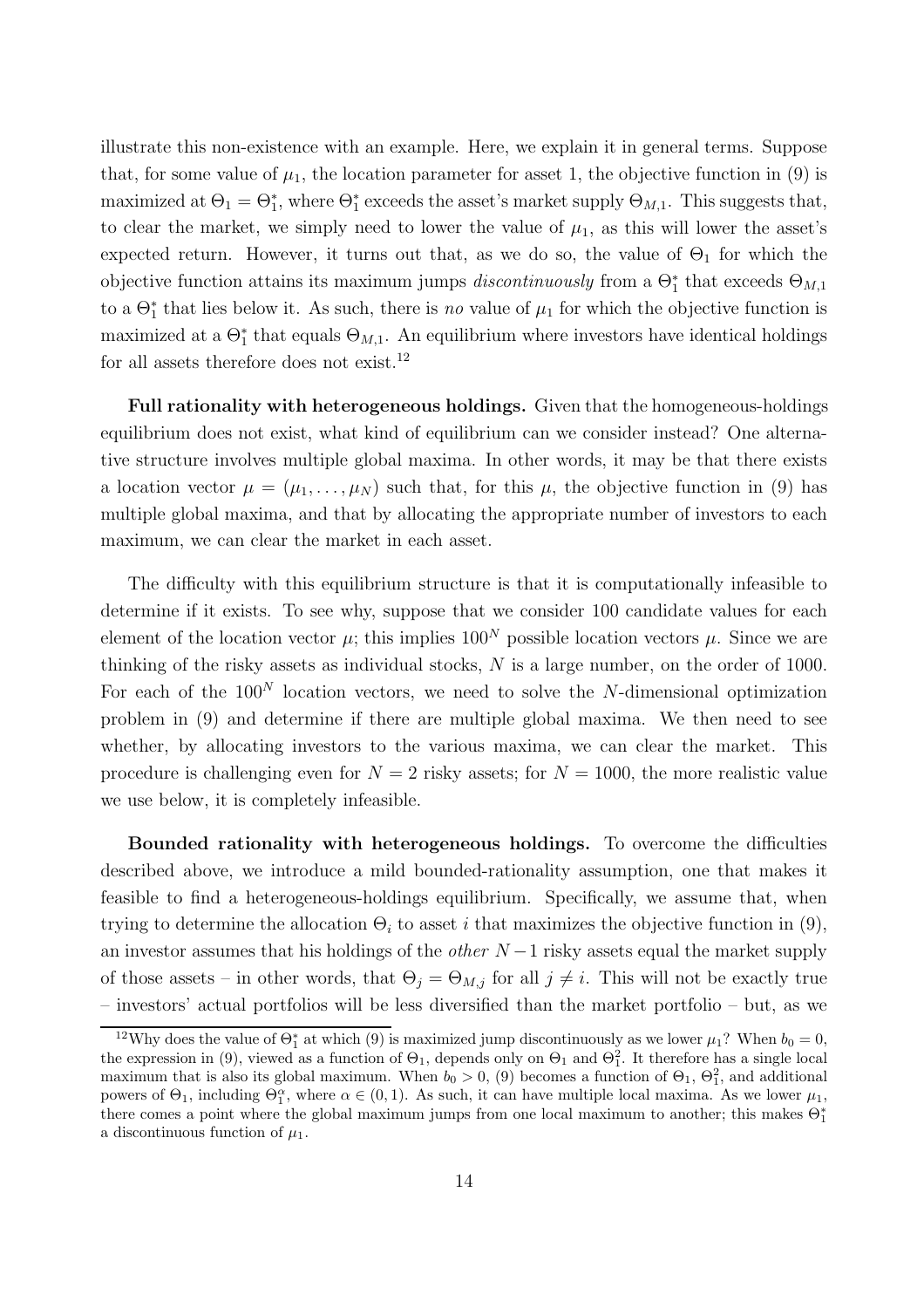explain below, this discrepancy is likely to have a negligible impact on our results. We think of this bounded-rationality assumption not just as a computational technique for solving the problem in (9), but also as a psychological assumption as to how an individual might in reality go about solving this problem.

We then define a bounded-rationality equilibrium with heterogeneous holdings as consisting of a location vector  $\mu$  such that, for this  $\mu$ , and under the bounded-rationality assumption, the solution to the problem in (9) involves multiple global maxima, and by allocating each investor to one of the maxima, we can clear the market. More precisely, for each risky asset i in turn, we take the objective function in (9), view it as a function of  $\Theta_i$ , and then – this is where the bounded-rationality assumption comes in – set  $\Theta_j = \Theta_{M,j}$  for all  $j \neq i$ . Up to a linear transformation, the resulting function can be written:

$$
\Theta_i(\mu_i + \frac{\nu \zeta_i}{\nu - 2} - R_f) - \frac{\widehat{\gamma}}{2} (\Theta_i^2 \sigma_i^2 + 2\Theta_i \sum_{j \neq i} \Theta_{M,j} \sigma_{ij})
$$
  

$$
-\lambda \widehat{b}_0 \int_{-\infty}^{R_f - \Theta_{i,-1} g_i/\Theta_i} (\Theta_i (R_f - R_i) - \Theta_{i,-1} g_i)^{\alpha} dw (P(R_i))
$$
  

$$
-\widehat{b}_0 \int_{R_f - \Theta_{i,-1} g_i/\Theta_i}^{\infty} (\Theta_i (R_i - R_f) + \Theta_{i,-1} g_i)^{\alpha} dw (1 - P(R_i)), \tag{16}
$$

where

$$
\hat{\gamma} = \gamma W_0 \tag{17}
$$

$$
\widehat{b}_0 = b_0 W_0^{\alpha - 1}.
$$
\n
$$
(18)
$$

A bounded-rationality equilibrium with heterogeneous holdings consists of a location vector  $(\mu_1,\ldots,\mu_N)$  such that, for each i, the function in (16) has either a unique global maximum at  $\Theta_i = \Theta_{M,i}$ , or has multiple global maxima, one of which lies below  $\Theta_{M,i}$  and one of which lies above it, thereby allowing us to clear the market in asset  $i$  by allocating some investors to the lower optimum and others to the upper optimum.

The bounded-rationality assumption greatly simplifies the investors' optimization problem: by turning the multivariate function in (9) into the univariate function in (16), it converts the search for the optimal allocation  $\Theta_i$  to asset i into a one-dimensional problem, one where investors trade off a larger allocation to asset  $i$  and lower allocation to the risk-free asset against the opposite strategy. Moreover, because the problem is now one-dimensional, it is easy to determine whether the function in (16) has multiple global maxima or a unique global maximum.

We find that a bounded-rationality equilibrium with heterogeneous holdings exists for a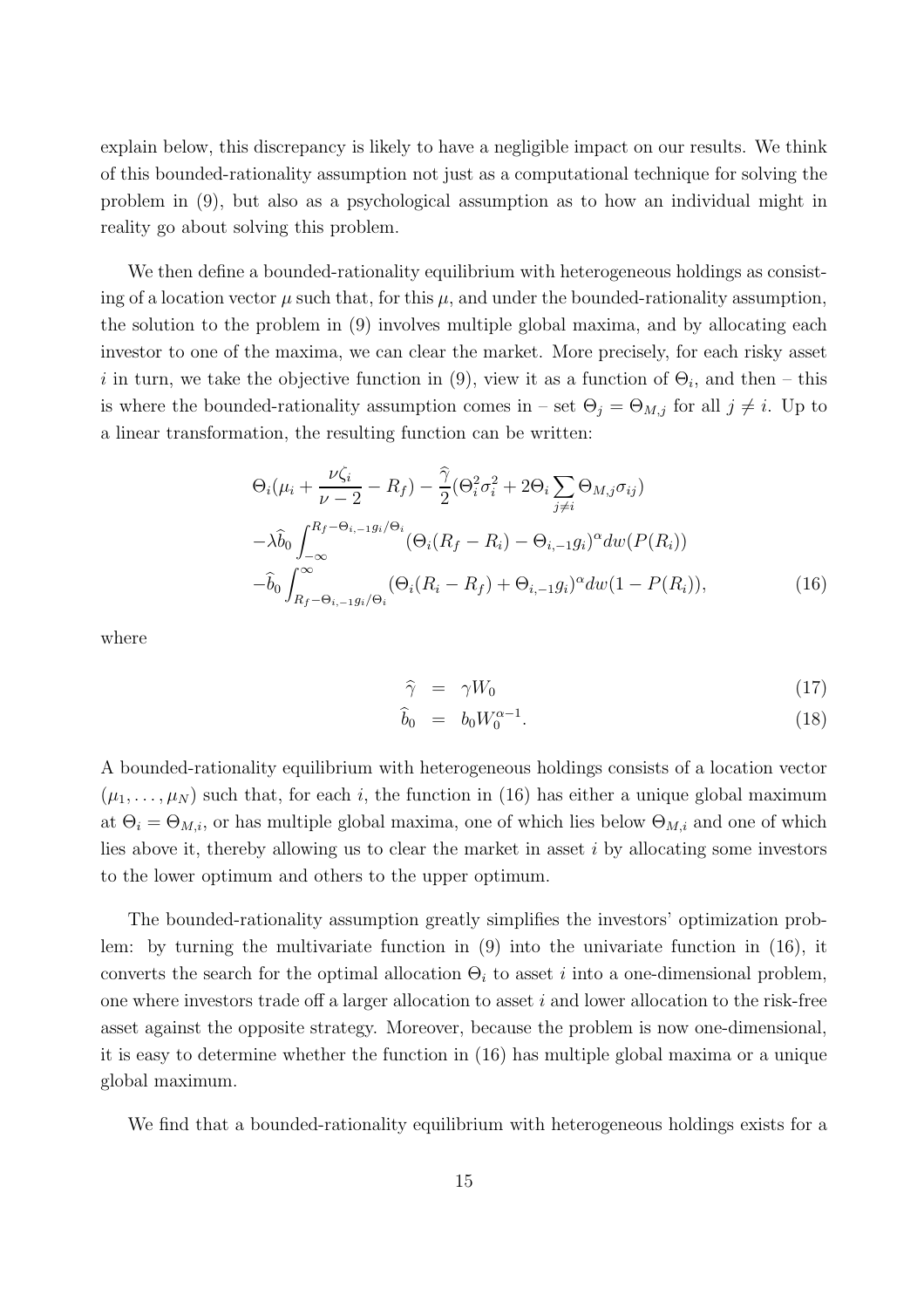wide range of parameter values, and it is the one we focus on. We note two things about it. First, in this equilibrium, investors need not have heterogeneous holdings for *all* the risky assets. When we implement the equilibrium, we find that, for many risky assets, investors have identical holdings. Second, we find that, for any asset  $i$  where investors have heterogeneous holdings, the function in (16) has just two global maxima,  $\Theta_i^*$  and  $\Theta_i^{**}$ , both of which are positive. These maxima straddle the market supply  $\Theta_{M,i}$ , so that  $\Theta_i^* < \Theta_{M,i} < \Theta_i^{**}$ , and this allows us to clear the market in the asset by assigning some investors to the  $\Theta_i^*$ allocation and the rest to the  $\Theta_i^{**}$  allocation. We also find that  $\Theta_i^*$  is always much closer to  $\Theta_{M,i}$  than is  $\Theta_i^{**}$ . As such, to clear the market, we assign the vast majority of investors to the  $\Theta_i^*$  allocation and the remaining few to the  $\Theta_i^{**}$  allocation.

In Section 4, after parameterizing the model, we present a numerical example that illustrates investors' heterogeneous holdings. For now, we emphasize that there is a simple and realistic intuition for the two optima,  $\Theta^*$  and  $\Theta^{**}$ . The heterogeneous holdings typically arise for stocks with a positive gain overhang which, in part because of this, have a high expected return. The lower optimum  $\Theta^*$  reflects investors' desire to lock in their prior gains in these stocks by selling some of their holdings; the upper optimum  $\Theta^{**}$  reflects investors' desire to benefit from the high expected return by increasing their allocation to these stocks. In equilibrium, the two strategies are equally attractive.

To understand the portfolios that the investors in our economy hold, suppose that there are  $N = 1000$  risky assets, and that for 500 of them, all investors have identical holdings – for these assets, the function in (16) has a unique global maximum – while for the remaining 500, the function in (16) has two global maxima, so that investors have heterogeneous holdings; this equal split between assets with homogeneous holdings and assets with heterogeneous holdings approximates what we find when we implement the equilibrium. All investors then hold the first 500 assets in proportion to their market weights. For the vast majority of the remaining 500 assets, the fraction of his portfolio that a given investor allocates to each one is lower than its market weight – this is the  $\Theta_i^*$  optimum – but for a small handful of these assets, he holds a large position, given by the  $\Theta_i^{**}$  optimum. Overall, then, each investor combines a diversified portfolio of many assets with a small number of concentrated holdings – a portfolio structure that mirrors that of many real-world investors.

An investor's assumption, when solving for his optimal allocation to asset i, that his holdings of the remaining assets equal their market weights, is not exactly correct: by the nature of the heterogeneous-holdings equilibrium, he may have an undiversified position in a small number of these other risky assets. However, this discrepancy is likely to have a negligible impact on the model's predictions: we find that, if, when solving for his allocation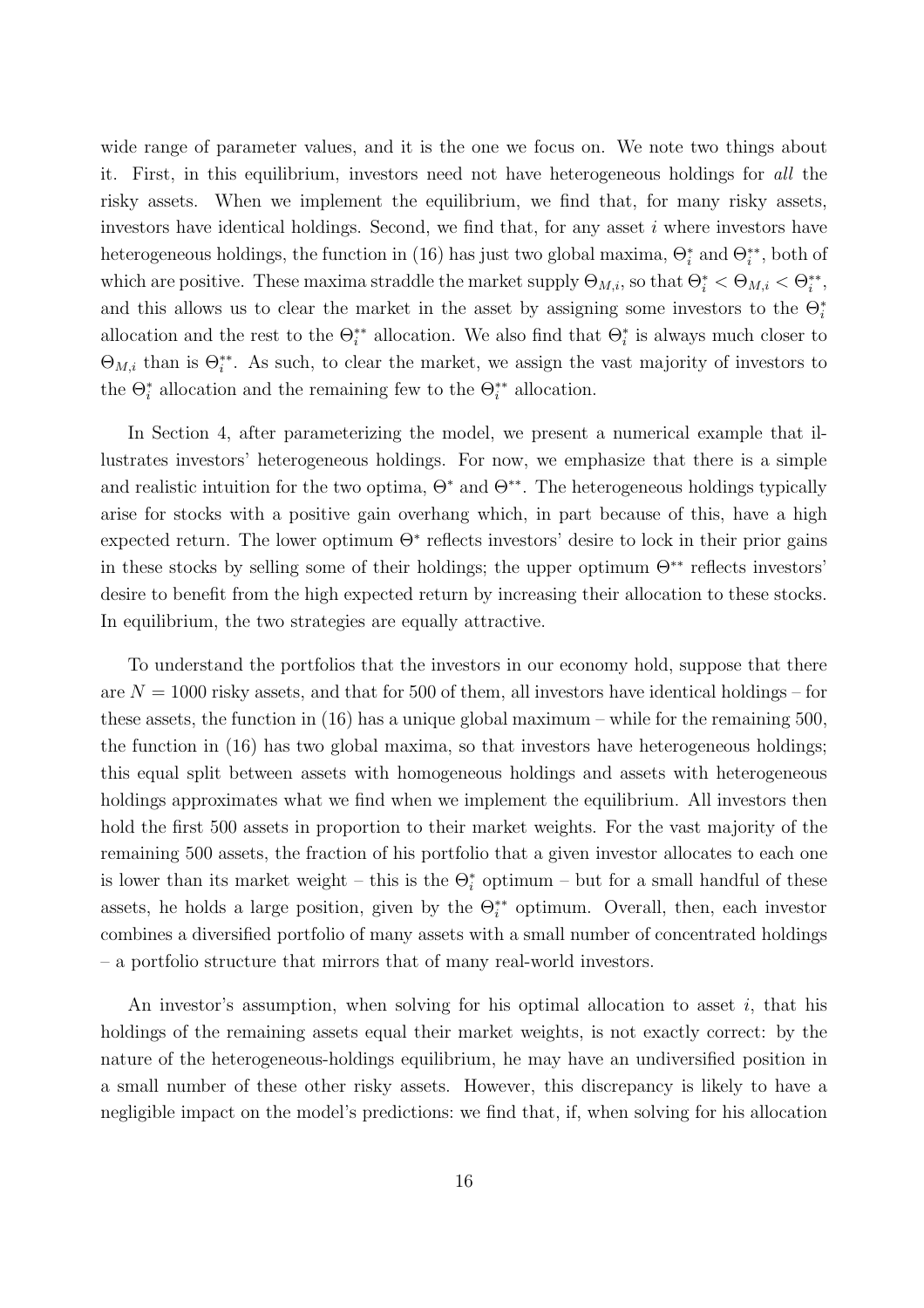to asset i, the investor instead makes the *correct* assumption that he has a few undiversified holdings, the quantitative predictions for expected returns are very similar to those of the simpler bounded-rationality equilibrium defined through equations  $(16)-(18)^{13}$ 

To make the model easier to implement, we rescale it. Specifically, let  $\Theta_{M,R} = \sum_{i=1}^{N} \Theta_{M,i}$ be the market value of all risky assets relative to the market value of all assets, and define

$$
\theta_i = \Theta_i / \Theta_{M,R}
$$
  
\n
$$
\theta_{M,i} = \Theta_{M,i} / \Theta_{M,R}
$$
  
\n
$$
\theta_{i,-1} = \Theta_{i,-1} / \Theta_{M,R}.
$$
\n(19)

From now on, we think of investors as choosing  $\theta_i$  rather than  $\Theta_i$ . In Section 8.2, we show that, when reformulated with  $\theta_i$  as the choice variable, the investor's decision problem has exactly the same form as in (16), subject only to a rescaling of  $\hat{\gamma}$  and  $b_0$ . The rescaled problem is simpler to implement because it is easier to compute an empirical counterpart for  $\theta_{M,i}$  than for  $\Theta_{M,i}$  and because – see Section 8.2 for details – the rescaling allows us to simplify the variance term in the first row of (16) by introducing asset *i*'s beta, denoted  $\beta_i$ <sup>14</sup>

For completeness, we restate the definition of equilibrium in terms of  $\theta_i$ . The equations below are simply a rescaled version of (16)-(18). A bounded-rationality equilibrium consists of a location vector  $\mu = (\mu_1, \ldots, \mu_N)$  such that, for each i, the function

$$
\theta_{i}(\mu_{i} + \frac{\nu\zeta_{i}}{\nu - 2} - R_{f}) - \frac{\hat{\gamma}}{2}(\theta_{i}^{2}\sigma_{i}^{2} + 2\theta_{i}(\beta_{i}\sigma_{M}^{2} - \theta_{M,i}\sigma_{i}^{2}))
$$
  

$$
-\lambda\hat{b}_{0} \int_{-\infty}^{R_{f} - \theta_{i, -1}g_{i}/\theta_{i}} (\theta_{i}(R_{f} - R_{i}) - \theta_{i, -1}g_{i})^{\alpha} dw(P(R_{i}))
$$
  

$$
-\hat{b}_{0} \int_{R_{f} - \theta_{i, -1}g_{i}/\theta_{i}}^{\infty} (\theta_{i}(R_{i} - R_{f}) + \theta_{i, -1}g_{i})^{\alpha} dw (1 - P(R_{i})),
$$
\n(20)

<sup>&</sup>lt;sup>13</sup>We have also studied the following iterative procedure. When solving for his allocation  $\Theta_i$  to asset i, the investor starts with an assumption  $A_1$  about his remaining holdings – specifically, that they equal market weights. He then uses the resulting optimal portfolio  $P_1$  as a new assumption  $A_2$  about the structure of his portfolio: he again solves for his allocation  $\Theta_i$ , this time under assumption  $A_2$  about his remaining holdings. He then takes the new optimal portfolio  $P_2$  as a new assumption about his remaining holdings, and so on. This iterative procedure converges to a "self-consistent" heterogeneous-holdings equilibrium, one where the assumption the investor makes about his remaining holdings when solving for his allocation to a particular asset is consistent with the portfolio he actually ends up choosing to hold. The expected asset returns in this self-consistent equilibrium are quantitatively very similar to those in the simpler bounded-rationality equilibrium in equations (16)-(18).

<sup>&</sup>lt;sup>14</sup>Since  $\Theta_{M,R} = \sum_{i=1}^{N} \Theta_{M,i}$ , it follows that  $\sum_{i=1}^{N} \theta_{M,i} = 1$ . However, due to investors' heterogeneous holdings,  $\sum_{i=1}^{N} \theta_i$  will almost never equal 1 for any given investor.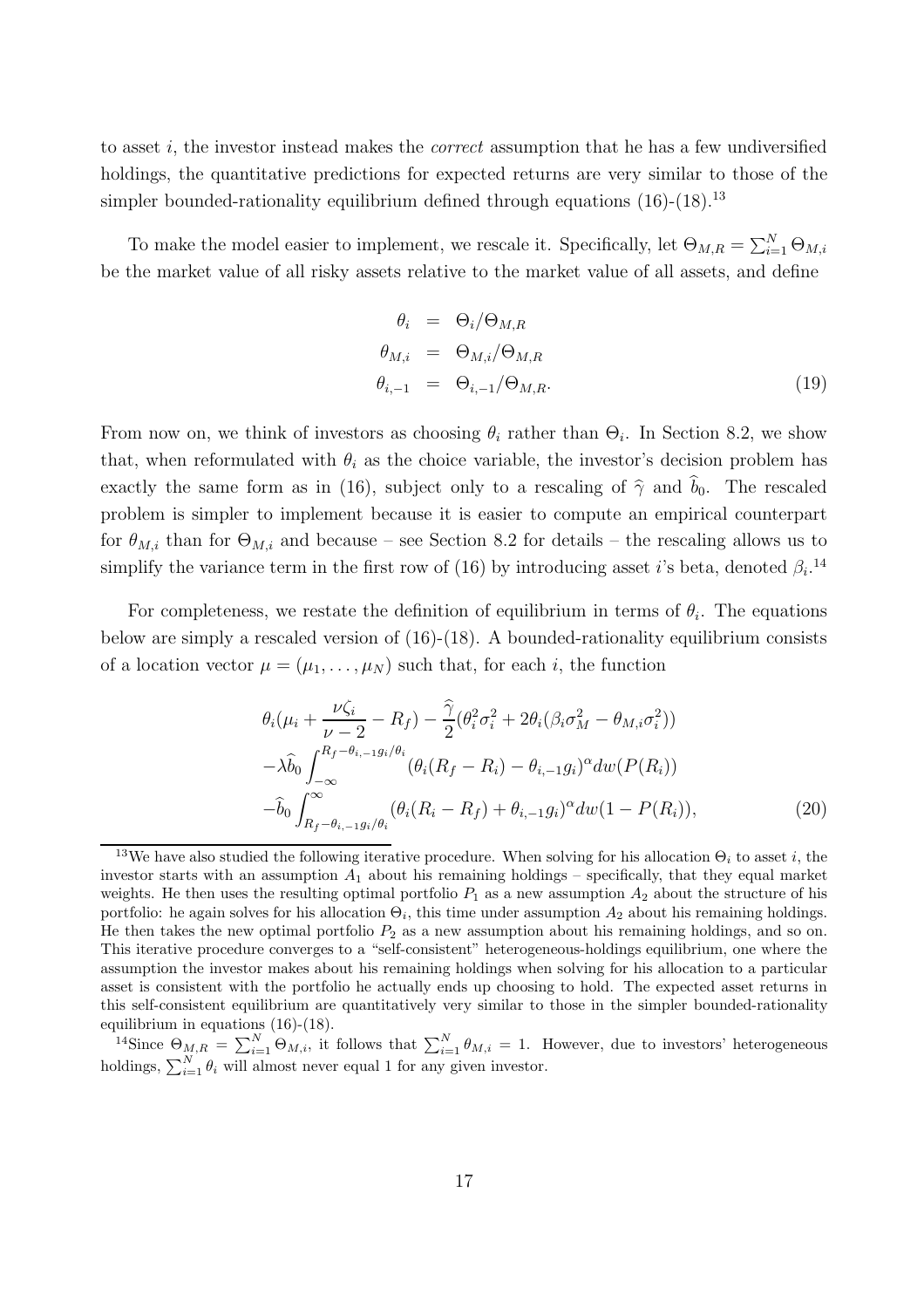where

$$
\widehat{\gamma} = \gamma W_0 \Theta_{M,R} \tag{21}
$$

$$
\hat{b}_0 = b_0 W_0^{\alpha - 1} \Theta_{M,R}^{\alpha - 1},\tag{22}
$$

has either a unique global maximum at  $\theta_i = \theta_{M,i}$  or multiple global maxima that straddle  $\theta_{M,i}$ .

In Section 8.3, we explain in full the procedure we use to determine whether investors have identical or heterogeneous holdings in an asset, and to then compute the asset's expected return. Since it involves numerical integration, this calculation takes a few minutes of computing time; this is fast enough for the application we consider in this paper.

## **4 Anomalies and Model Parameter Values**

The model of Section 3 generates quantitative predictions about the cross-section of average returns when investors evaluate risk according to prospect theory. We now use the model to answer a basic but long-standing question: Can prospect theory shed light on stock market anomalies? To be as comprehensive as possible, subject to the computational constraints we face, we consider 22 anomalies. They are listed in Table 1, along with the abbreviations we use in subsequent tables to refer to them; Internet Appendix B reports the predictor variable associated with each anomaly. The 22 anomalies are intended to include those that, to date, have received the most attention from researchers. To construct the set of anomalies, we start with the 11 anomalies studied by Stambaugh, Yu, and Yuan (2012) and then add 11 more by choosing, from among the 97 anomalies studied by McLean and Pontiff (2016), those that appear to us to have received the most attention. The list is not based on any prior beliefs about whether prospect theory is helpful for explaining an anomaly – again, it is intended to be nothing more than a representative set of well-known anomalies.

To see if our model can explain a particular anomaly, we proceed as follows. We consider an economy with  $N = 1000$  stocks; each anomaly decile therefore contains 100 stocks. We number the stocks so that, in the case of the value anomaly, say, stocks 1 to 100 belong to decile 1, which contains stocks with low book-to-market ratios; stocks 101 to 200 belong to decile 2; and so on. All stocks in a given decile are identical: they have the same characteristics, namely, the empirical characteristics of the typical stock in that anomaly decile. For each decile in turn, we choose one stock at random and compute our model's prediction for its expected return. Since all stocks in a given decile are identical, this immediately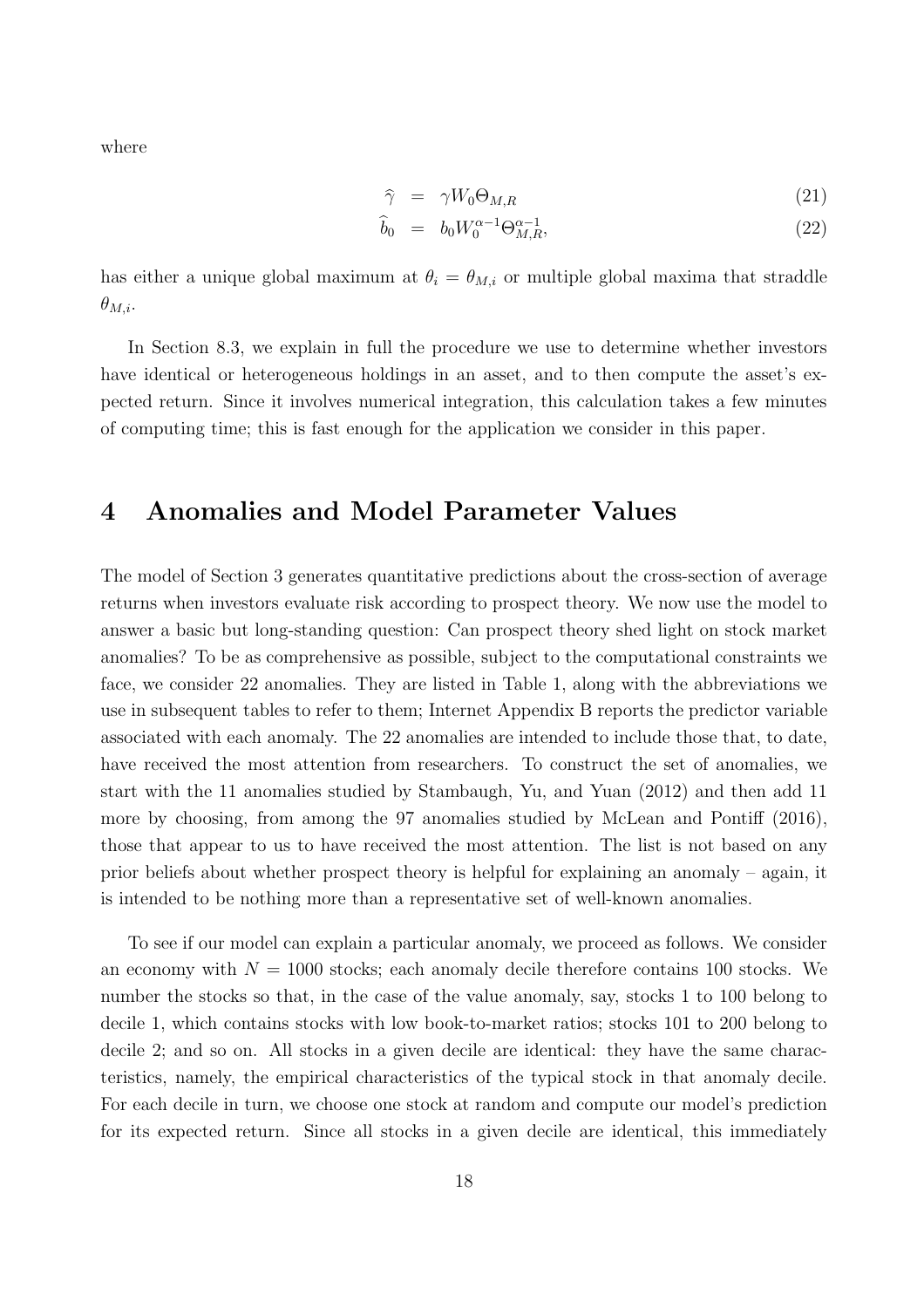tells us the expected return of all the stocks in that decile. Our model can help explain the value anomaly if the expected return it predicts for the randomly-chosen stock in decile 10 is significantly higher than the expected return it predicts for the randomly-chosen stock in decile 1.<sup>15</sup>

What are the empirical inputs we need to compute the expected return of a stock in our model? Equation (20) shows that, to determine  $\mu_i$ , and hence stock i's expected return, we need to know  $\sigma_i$ ,  $\zeta_i$ ,  $g_i$ , and  $\beta_i$ . In words, to compute our model's prediction for the expected return of a stock in some anomaly decile, we need to know, for the typical stock in that decile, its return volatility, its return skewness, its gain overhang, and its beta. We estimate these inputs from historical data. To explain how we do so, we focus on the example of the value anomaly; the process is the same for all the anomalies we consider.

Each month from July 1963 to December 2014, we rank all stocks listed on the NYSE, Amex, or Nasdaq on their book-to-market ratio and then group them into deciles. (For each of the other anomalies, we instead rank stocks on the relevant anomaly characteristic – for example, on their idiosyncratic volatility in the case of the volatility anomaly.) Decile 1 corresponds to stocks with the lowest book-to-market ratios, and decile 10 to stocks with the highest book-to-market ratios. Suppose that, in some particular month, each decile contains 100 stocks. Take decile 4, say. To compute the beta of the typical stock in decile 4 in this month, we calculate the betas of each of the 100 stocks in the decile and average them.<sup>16</sup> To compute the capital gain overhang of the typical stock in decile 4, we calculate the gain overhang for each stock in the decile – the percentage gain or loss since purchase for the average investor in the stock – and average these 100 numbers. To compute the volatility and skewness of the typical stock in decile 4 over the next year, we record the returns, over the next year, of the 100 stocks in the decile and compute the cross-sectional volatility and skewness of these 100 returns. We conduct this exercise for each decile in this month. At the end of this process, we have four quantities in hand for each anomaly decile in this month: the volatility, skewness, gain overhang, and beta for the typical stock in that decile.

We repeat the above exercise for each month in our sample. This gives us, for each book-to-market decile, a time series for each of the four quantities: return volatility, return skewness, gain overhang, and beta. In the final step, we compute the mean of each time

<sup>&</sup>lt;sup>15</sup>Why do we not simply consider an economy with  $N = 10$  risky assets, where each asset represents the typical stock in one of the anomaly deciles? The reason is that the expected return our model predicts for an asset depends on the asset's weight in the market portfolio. We therefore need to capture the fact that, in reality, any given stock makes up only a small fraction of the overall market. Setting  $N = 1000$  allows us to do this. Since all 100 stocks in each decile are identical, the computational burden in the case of  $N = 1000$ is the same as for  $N = 10$ .

<sup>16</sup>For a given stock in a given month, we compute its beta using daily returns over the following year.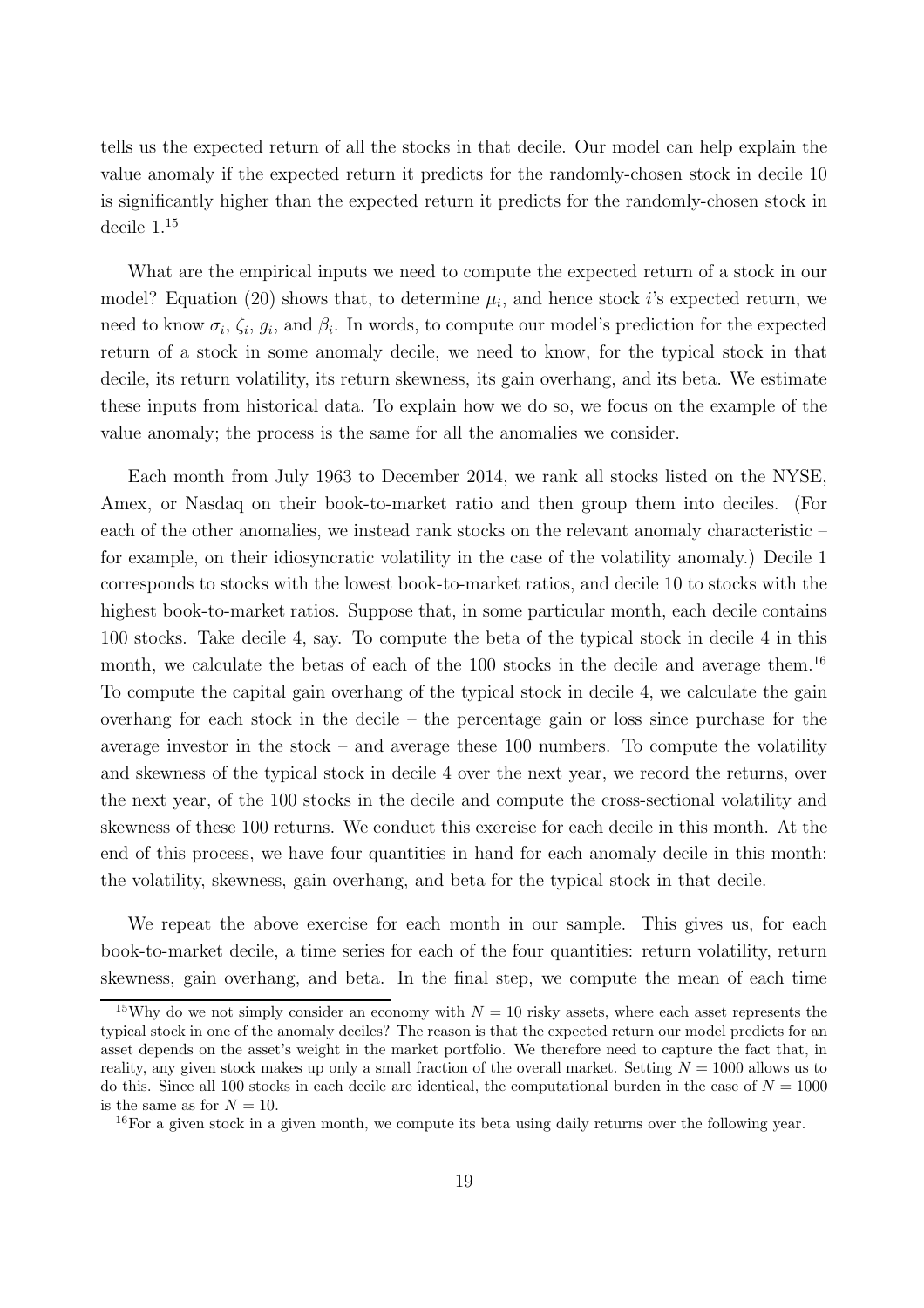series. For each book-to-market decile, this leaves us with four numbers pertaining to the typical stock in that decile: the standard deviation of its returns; its return skewness; its gain overhang; and its beta. We feed these four numbers into our model to see what it predicts for the expected return of the typical stock in that anomaly decile.<sup>17</sup>

In the calculations described above, we compute the volatility and skewness of *annual* stock returns. Why is this? In our model, we focus on decision-making at time 0, which lies somewhere between time −1, when an investor purchases a stock, and time 1, when he disposes of it. Over our sample period, stock market turnover is approximately 50% per year, which implies that an individual stock is held for about two years, on average (Chordia, Subrahmanyam, and Anshuman, 2001). If the interval between time −1 and time 1 is two years, it is natural to take the interval between time 0 and time 1 to be one half of this, namely one year.

As noted above, we compute the volatility and skewness of the typical stock in an anomaly decile as the cross-sectional volatility and skewness of the subsequent returns of the 100 stocks in the decile. This approach has a number of advantages. By measuring the likely volatility and skewness of a stock going forward, rather than the stock's past volatility and skewness, it focuses on what a rational, forward-looking investor is interested in. It also captures a natural way in which real-world investors may judge the future volatility or skewness of a stock: when trying to estimate a stock's skewness, say, they may take a set of stocks with similar characteristics and then check how often stocks in this set post an extreme right-tail return. The cross-sectional volatility and skewness are fairly stable from month to month, which means that investors can learn them from even a short sample of data. One limitation of this approach is that, due to common factors in the returns of stocks in the same decile, it may understate the volatility and skewness of these returns. However, if this bias is similar across deciles, its impact on the alphas we compute later will be minor.<sup>18</sup>

Before presenting the empirical characteristics of the 220 anomaly deciles, we clarify the definition of one key variable: the capital gain overhang. There are two approaches to

<sup>17</sup>For four of the anomalies – O-Score, post-earnings announcement drift, failure probability, and difference of opinion – data availability requires us to begin the computation after July 1963: in January 1972, December 1973, December 1974, and January 1980, respectively. For the size anomaly, we follow standard practice in using NYSE rather than CRSP breakpoints. For this one anomaly, then, decile 1 contains many more stocks than decile 10.

<sup>&</sup>lt;sup>18</sup>We have also considered an alternative forward-looking approach. For each of the 100 stocks in a given anomaly decile in a given month, we compute the volatility and skewness of the stock's daily returns over the next year and then average these quantities across the 100 stocks. We can then use the volatility and skewness of daily returns to make inferences about the volatility and skewness of annual returns. However, this last step is challenging, particularly in the case of skewness, in that it relies on additional assumptions about the autocorrelations of stock returns. Weighing the advantages and disadvantages of the time-series and cross-sectional approaches, we view the latter as superior.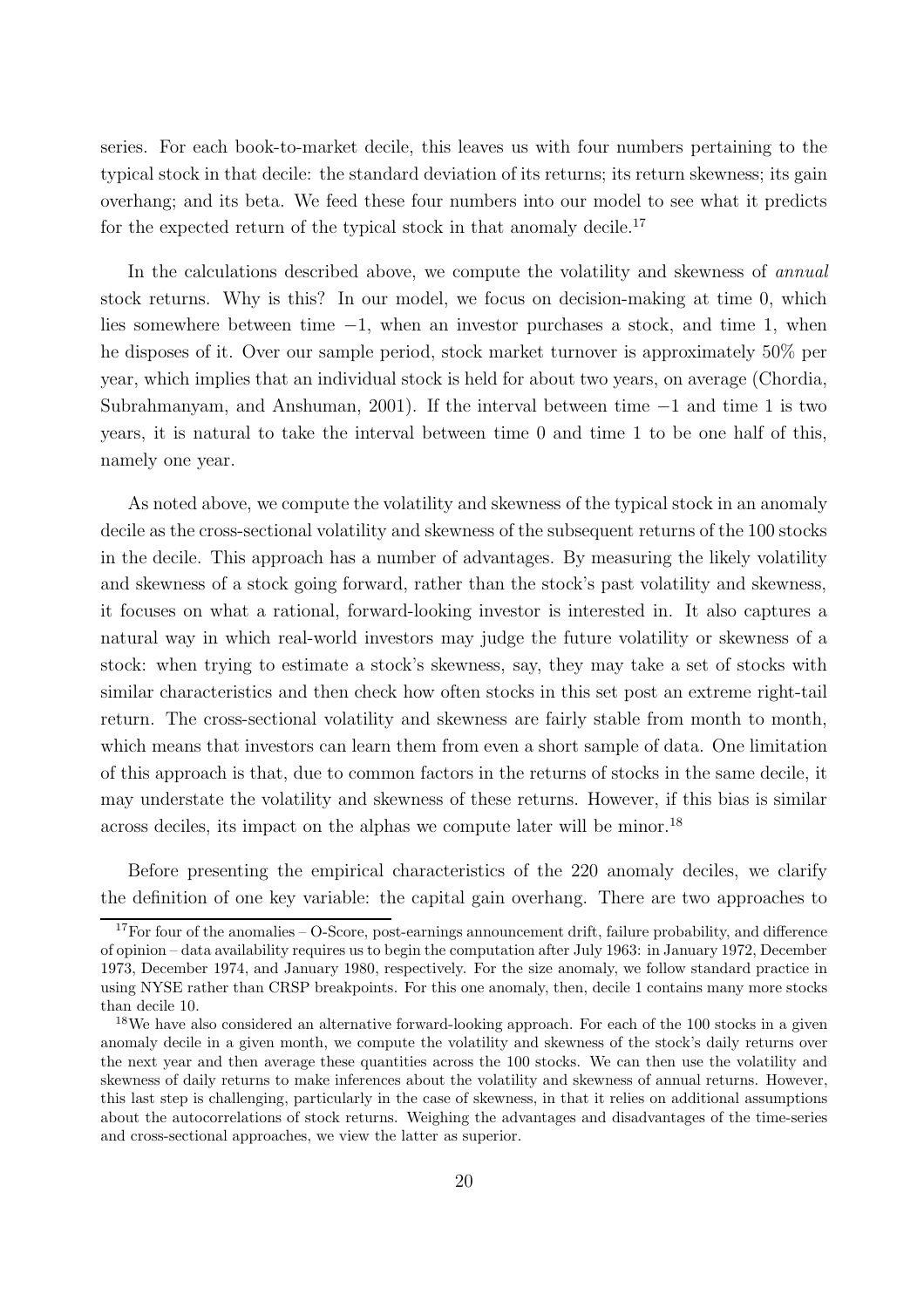computing this quantity, one due to Grinblatt and Han (2005) and the other to Frazzini (2006). Grinblatt and Han (2005) use a stock's past trading volume to estimate how long each of the investors in the stock has been holding it; this then allows them to calculate the average investor's capital gain or loss in the stock. Frazzini (2006) uses data on mutual fund holdings to compute the average gain or loss in a stock across the mutual fund investors in that stock. We computed both measures of gain overhang, and find that they lead to similar quantitative estimates and similar model predictions. We therefore pick one – the Grinblatt and Han (2005) measure, because it is easier to compute and accounts for both individual and institutional investors – and stick with it throughout.<sup>19</sup>

Table 2 presents the results of the above empirical exercise. The first column of the table lists the 22 anomalies we are interested in. The second and third columns report, for each anomaly, the value-weighted return of decile 1 stocks and decile 10 stocks, respectively; these are computed month by month, averaged across the 618 months of our sample, and annualized. By definition of what an anomaly is, these average returns differ in a way that is not explained by beta. The fourth and fifth columns of the table report the standard deviation of the annual return of the typical stock in deciles 1 and 10, respectively, computed as described above. The sixth and seventh columns list the skewness of the annual return of the typical stock in deciles 1 and 10, respectively. Finally, the eighth and ninth columns report the capital gain overhang of the typical stock in deciles 1 and 10, respectively.

We make two observations about the results in Table 2. First, for most of the anomalies, the typical stock in decile 1 differs substantially from the typical stock in decile 10 in its return volatility, return skewness, and gain overhang – in other words, in the three characteristics that, aside from beta, determine expected returns in our model. Consider, for example, the size anomaly: the typical stock in decile 1 has an annual standard deviation of 76%, while the typical stock in decile 10 has an annual standard deviation of just 25%. Similarly, while the typical small-cap stock has an annual return skewness of 4.3, the typical large-cap stock has an annual return skewness of just 0.7. And while the typical small-cap stock has a negative gain overhang of  $-15\%$ , the typical large-cap stock has a positive gain overhang of 17%.

The second, more striking, observation is that the three characteristics – standard deviation, skewness, and gain overhang – are strongly correlated across anomaly deciles: for 21 of the 22 anomalies, if the typical stock in decile 1 has a higher return skewness than the typical stock in decile 10, then it also has a higher standard deviation, and vice-versa; the only exception is for post-earnings announcement drift (PEAD). Furthermore, for 21 of the

<sup>&</sup>lt;sup>19</sup>Grinblatt and Han (2005) compute the gain overhang as  $(P - R)/P$ , where P is a stock's current price and R is the average purchase price. We compute it slightly differently, as  $(P - R)/R$ . This measure is a more precise match for the capital gain variable  $g$  in our model.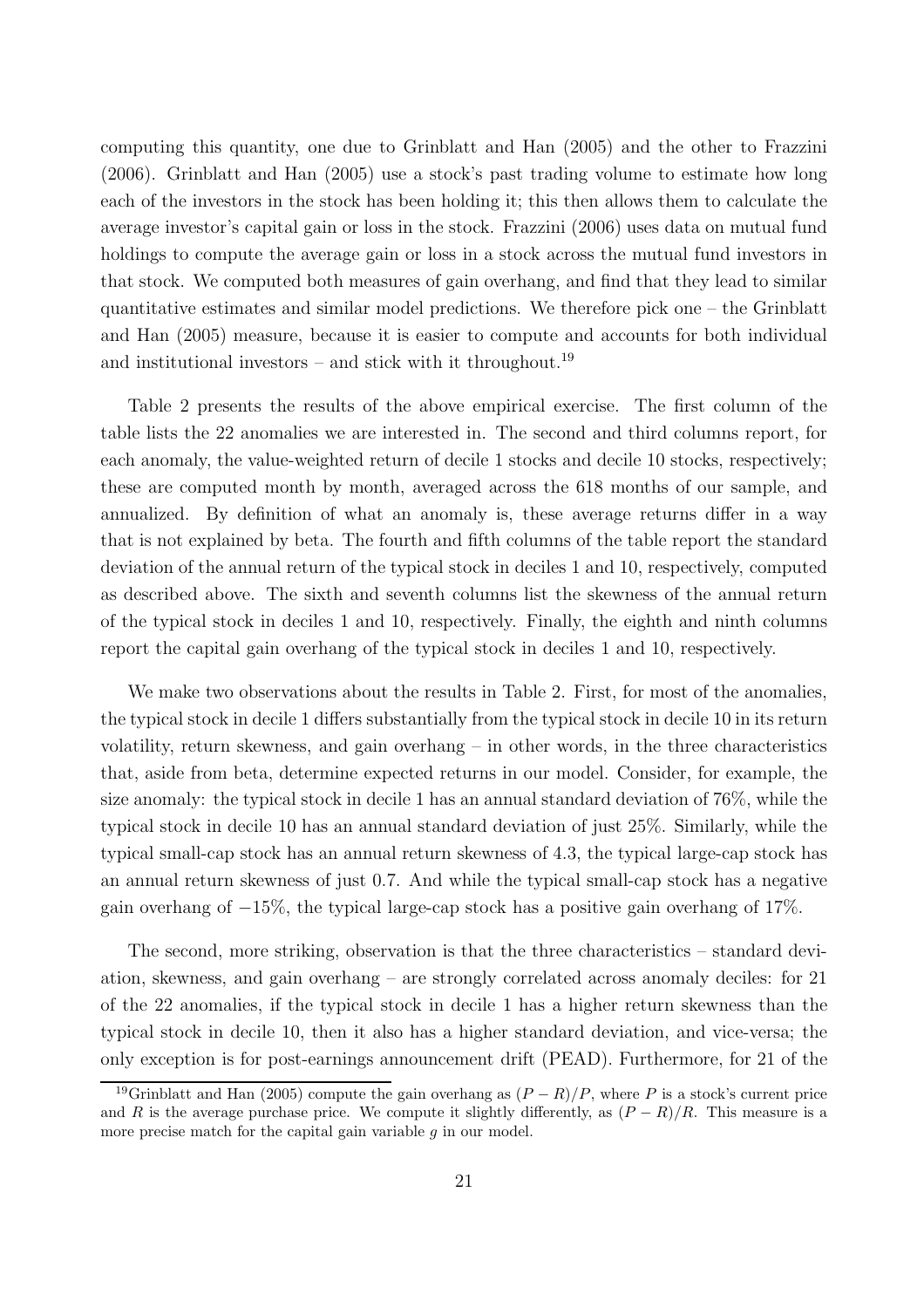22 anomalies – the only exception is the net operating assets (NOA) anomaly – if the typical stock in decile 1 has a higher return skewness than the typical stock in decile 10, then it also has a more negative gain overhang, and vice-versa.

Figure 2 illustrates these relationships. Consider the top-left graph in the figure. Each asterisk in the graph corresponds to an anomaly decile; since there are 22 anomalies, this makes for a total of 220 asterisks. The horizontal and vertical axes in the graph measure the standard deviation and skewness, respectively, of the typical stock in an anomaly decile. The graph shows the positive correlation between these two quantities. In a similar way, the other two graphs show the negative correlation, across anomaly deciles, between standard deviation and gain overhang, and between skewness and gain overhang.<sup>20</sup>

The empirical relationships in Figure 2 point to the necessity of our quantitative approach. Suppose that, for one of the extreme decile portfolios – decile 1, say – the typical stock in that decile has a higher return skewness, higher return volatility, and lower gain overhang than the typical stock in the other extreme decile, decile 10; of the 22 anomalies, 20 follow this pattern. It is then impossible to tell, without a quantitative model, whether prospect theory can explain the anomaly. The reason is that there are counteracting forces. Decile 1 stocks have more volatile returns than decile 10 stocks. Since prospect theory investors are loss averse, this will lead them, all else equal, to require a higher average return on decile 1 stocks than on decile 10 stocks. However, decile 1 stocks also have more skewed returns than decile 10 stocks. Since prospect theory investors exhibit probability weighting, this will lead them, all else equal, to charge a lower average return on decile 1 stocks. Finally, decile 1 stocks trade at a loss, while decile 10 stocks trade at a gain. Due to diminishing sensitivity, this will lead prospect theory investors, all else equal, to require a lower average return on decile 1 stocks. Since two of these forces go in one direction and the other goes in the opposite direction, we need a quantitative model to determine whether prospect theory can explain the anomaly.

The empirical results in Table 2 and Figure 2 are incorporated into the model through the values we assign the model parameters. We now explain how we set these parameter values.

<sup>&</sup>lt;sup>20</sup>The correlations between volatility, skewness, and gain overhang shown in Figure 2 also hold at the individual stock level; see Table 1 in An et al. (2020). However, the relationships are significantly stronger at the anomaly decile level – and it is these decile-level relationships that matter when predicting decile-level average returns.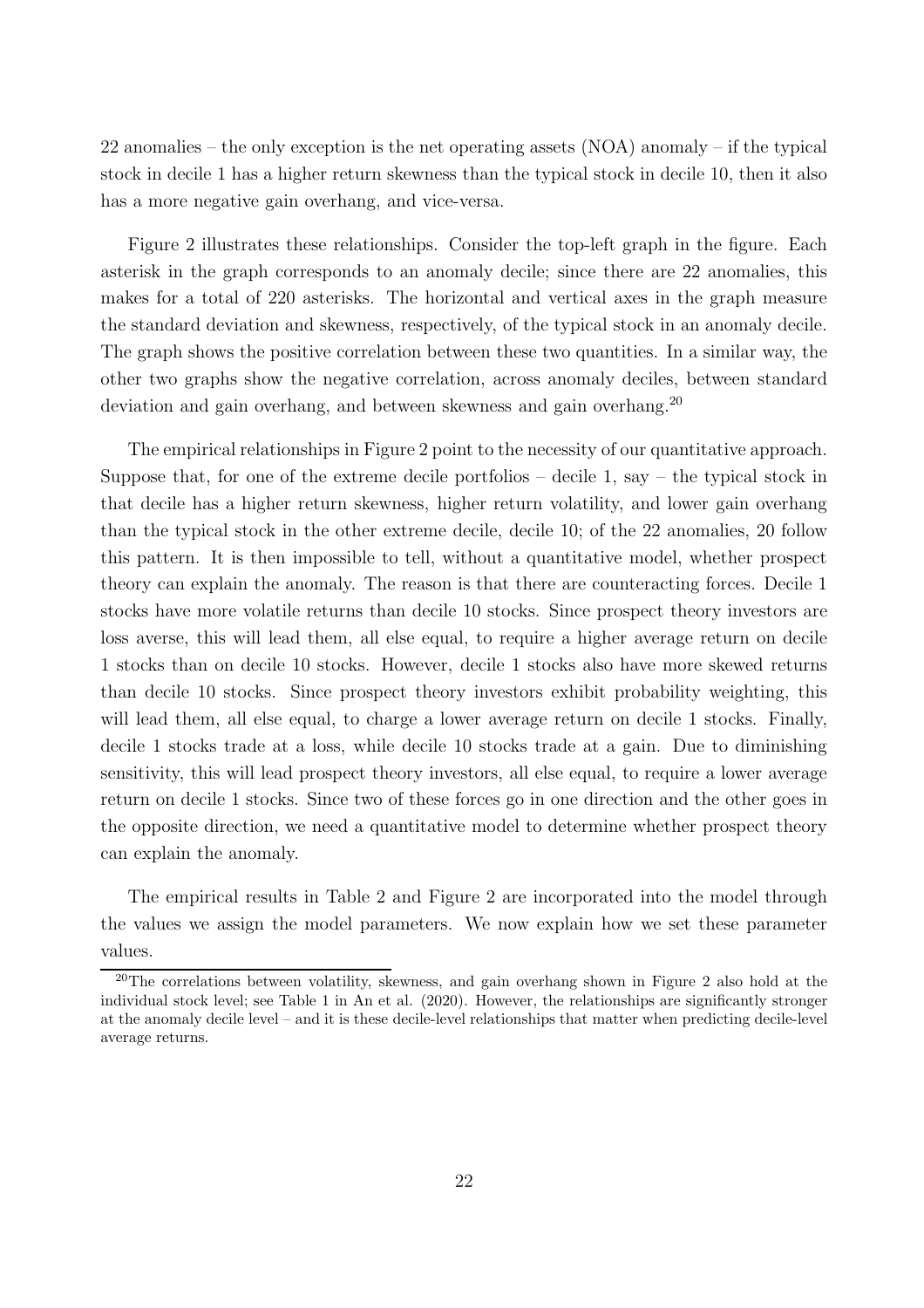### **4.1 Parameter values**

To see if our model can capture a particular anomaly, we proceed as follows. We consider an economy with  $N = 1000$  stocks, and assign 100 of these stocks to each anomaly decile: stocks 1 to 100 belong to anomaly decile 1, stocks 101 to 200 to anomaly decile 2, and so on. For any given decile, we take all the stocks in the decile to be identical: they have the same standard deviation, skewness, gain overhang, and beta, namely the empirical standard deviation, skewness, gain overhang, and beta of the typical stock in that anomaly decile, computed as described above. We set the parameters  $S_i$  and  $\zeta_i$  of the skewed t distribution, the capital gain  $g_i$ , and the beta  $\beta_i$  to capture these empirical values. We then search for a location parameter  $\mu_i$  so that the conditions for equilibrium described in Section 3.2 around equation (20) are satisfied. Our model's prediction for a stock's expected return is then given by (13). Note that all stocks in a given decile will have the same  $\mu_i$  and hence the same expected return.

We now explain in more detail how we parameterize the model. While the model features several parameters, all of them are disciplined by either field data or experimental data. The asset-level parameters are  $R_f$ , the gross risk-free rate; N, the number of stocks;  $\{S_i\}$ , the dispersion parameters for stock returns;  $\{\zeta_i\}$ , the asymmetry parameters for stock returns;  $\nu$ , the degree of freedom parameter;  $\{\beta_i\}$ , the stocks' betas;  $\{g_i\}$ , the stocks' capital gains;  $\sigma_M$ , the standard deviation of stock market returns; and  $\{\theta_{M,i}\}\$ , the market weights for the N stocks. The investor-level parameters are  $\hat{\gamma}$ , portfolio risk aversion;  $b_0$ , the importance of the prospect theory term in investor preferences;  $(\alpha, \delta, \lambda)$ , the prospect theory preference parameters; and  $\{\theta_{i,-1}\}\$ , investors' prior allocations to the N stocks.<sup>21</sup>

We start with the asset-level parameters. We set  $\nu = 7.5$ , which represents a reasonable degree of fat-tailedness in stock returns; our results are not very sensitive to the value of  $\nu$ . We then set the dispersion parameters  $\{S_i\}$  and the asymmetry parameters  $\{\zeta_i\}$ . To do this, recall from equations (14) and (15) that, for the GH skewed *t* distribution,

$$
\text{Std}(\tilde{R}_i) = \left[ \frac{\nu}{\nu - 2} S_i + \frac{2\nu^2}{(\nu - 2)^2 (\nu - 4)} \zeta_i^2 \right]^{0.5} \tag{23}
$$

<sup>&</sup>lt;sup>21</sup>An alternative to calibrating the model is to estimate it – specifically, to estimate the values of  $\alpha$ ,  $\delta$ ,  $\lambda, \hat{b}_0$ , and  $\hat{\gamma}$ . However, without the use of approximations, estimation is not feasible: it requires generating expected returns for the 220 anomaly deciles for thousands of different sets of parameter values; because of the numerical integration involved, generating the 220 expected returns even for *one* set of parameter values takes a substantial amount of time. One appealing feature of our calibration approach is that it allows us to see how well the model performs when parameterized using data that are *independent* of the anomalies it is trying to explain.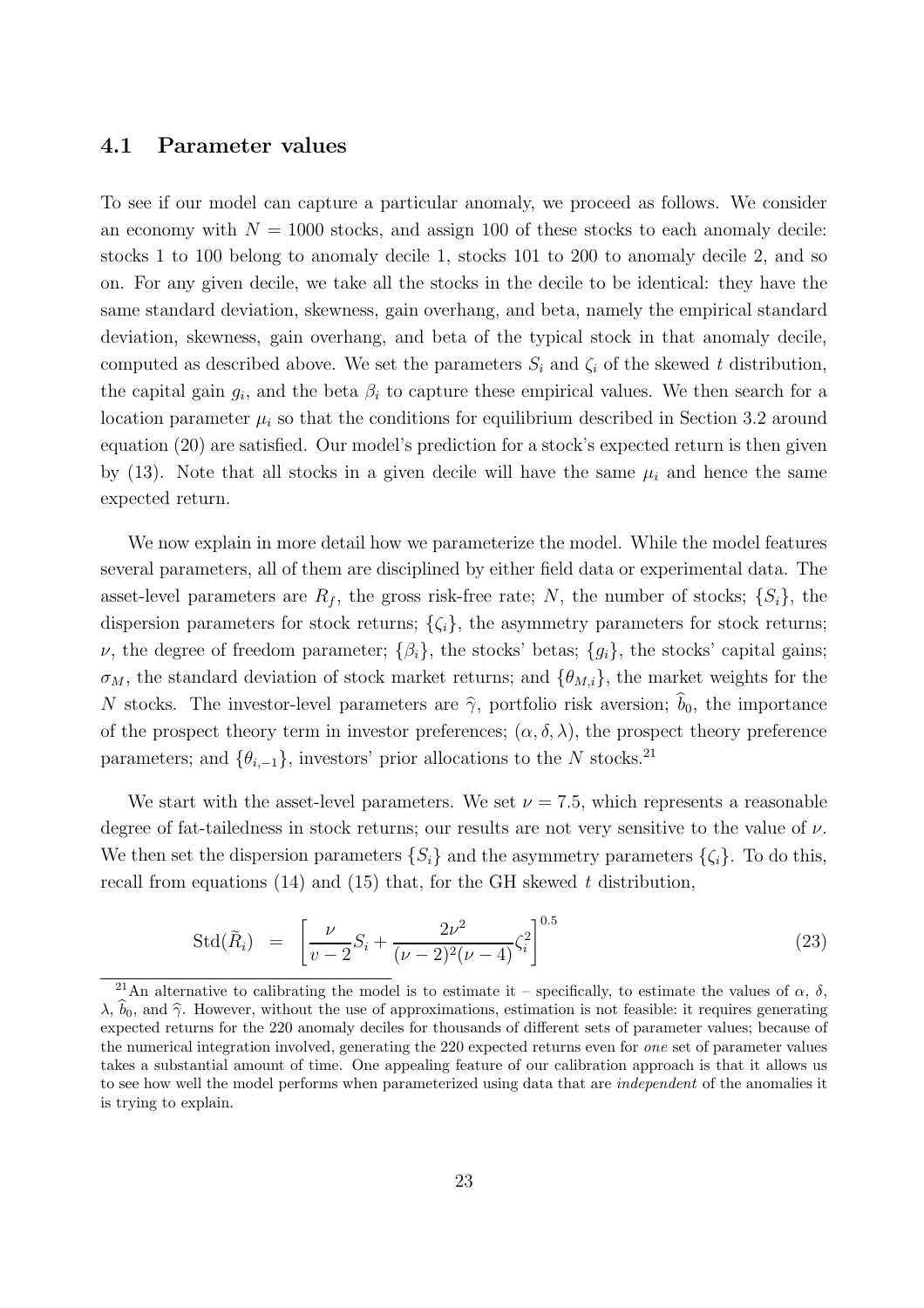$$
\text{Skew}(\tilde{R}_i) = \frac{2\zeta_i\sqrt{\nu(\nu-4)}}{\sqrt{S_i}(2\nu\zeta_i^2/S_i + (\nu-2)(\nu-4))^{\frac{3}{2}}} \left[3(\nu-2) + \frac{8\nu\zeta_i^2}{S_i(\nu-6)}\right].
$$
 (24)

To set  $S_i$  and  $\zeta_i$  for a stock i that belongs to a particular anomaly decile, we take the empirical standard deviation and skewness of the typical stock in that anomaly decile, and plug them into the left-hand side of equations (23) and (24). These equations then allow us to solve for the two unknowns,  $S_i$  and  $\zeta_i$ . For example, in the case of the size anomaly, stocks 1 to 100 belong to the lowest market capitalization decile. From Table 2, we see that the empirical standard deviation and skewness for the typical stock in this decile are 0.76 and 4.27, respectively. Accordingly, for this anomaly, to set the values of  $S_i$  and  $\zeta_i$  for  $i \in \{1, ..., 100\}$ , we solve

$$
0.76 = \left(\frac{7.5}{7.5 - 2}S_i + \frac{2(7.5)^2}{(7.5 - 2)^2(7.5 - 4)}\zeta_i^2\right)^{0.5}
$$
\n(25)

$$
4.27 = \frac{2\zeta_i\sqrt{7.5(7.5-4)}}{\sqrt{S_i}(2(7.5)\zeta_i^2/S_i + (7.5-2)(7.5-4))^{\frac{3}{2}}}\left[3(7.5-2) + \frac{8(7.5)\zeta_i^2}{S_i(7.5-6)}\right].
$$
 (26)

For a given stock i that belongs to some anomaly decile, we set its beta equal to the empirical beta of the typical stock in that decile.

In terms of asset-level parameters, this leaves  $\{g_i\}$ , the stocks' capital gains;  $\sigma_M$ , the standard deviation of annual stock market returns;  $\{\theta_{M,i}\}\$ , the stocks' market weights; and the gross risk-free rate  $R_f$ . For a stock i in some anomaly decile, we set  $g_i$  to the empirical gain overhang of the typical stock in that anomaly decile, computed as described earlier in this section and displayed in Table 2 for the two extreme deciles of each anomaly. We set  $\sigma_M$  to 0.25 and the gross risk-free rate  $R_f$  to 1.

We set  $\{\theta_{M,i}\}\$ , the stocks' market weights, to match empirical market weights. Take, for example, the volatility anomaly. In each month of our sample, we compute the fraction of the total market value of all stocks in our sample in that month that is made up by the stocks in each volatility anomaly decile. We then compute the time-series averages of these fractions. We find that, on average, volatility decile 1 makes up 29.6% of total stock market value. Since, in our model, there are 100 identical stocks in decile 1, we set  $\theta_{M,i} = 0.296/100$ for all stocks in decile 1, in other words, for  $i = 1, \ldots, 100$ . We proceed similarly for the other deciles.

We now turn to the investor-level parameters. We set  $\hat{\gamma}$ , the scaled portfolio risk aversion in (21), and  $\hat{b}_0$ , the scaled weight on the prospect theory term in (22), to generate an aggregate equity premium of 6%. There are many pairs  $(\hat{\gamma}, \hat{b}_0)$  that produce an equity premium of 6%.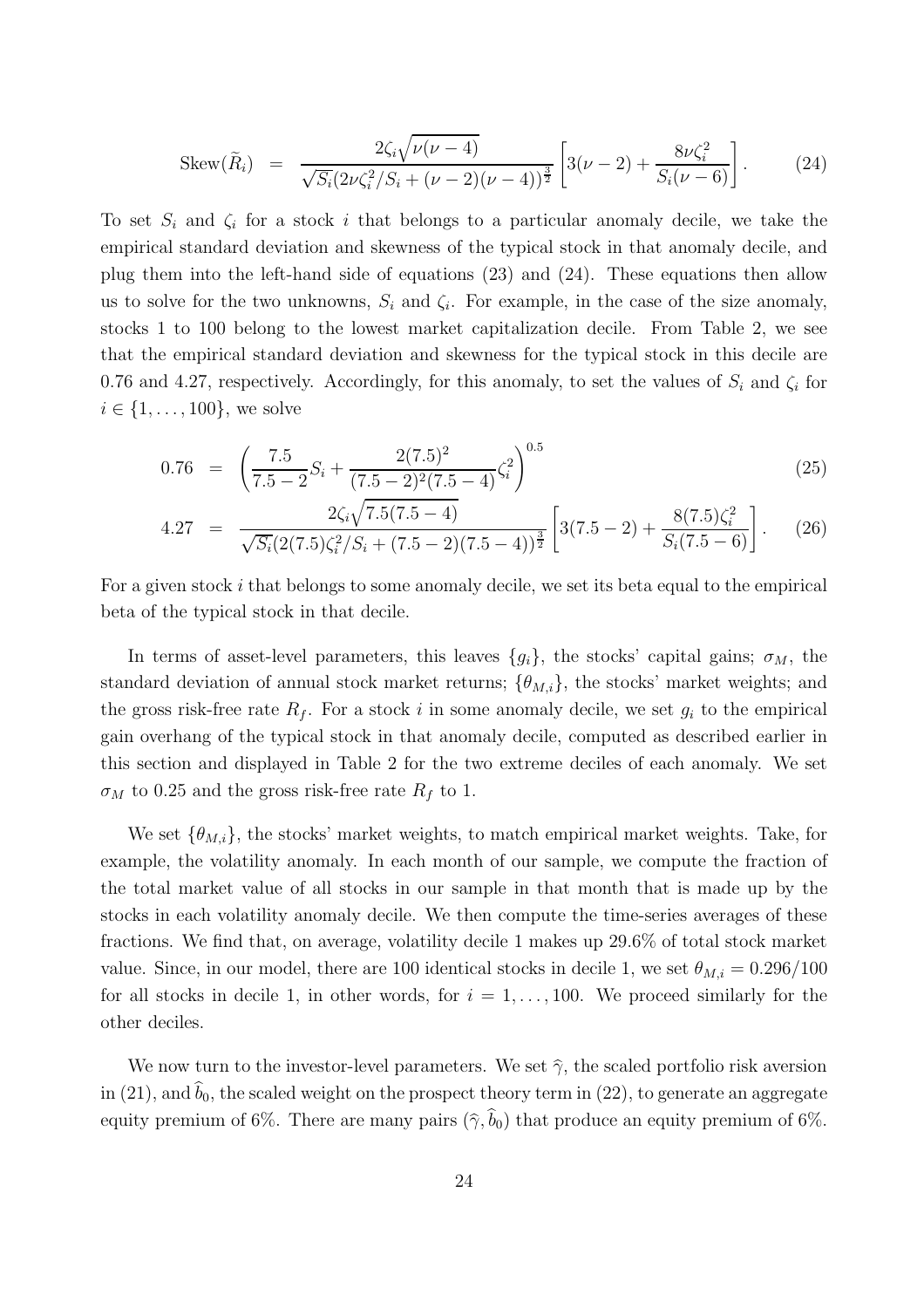How do we choose one? As we increase  $b_0$ , we increase not only the equity premium, but also the size of the predicted deviations from the CAPM, as well as investors' degree of underdiversification. To put an approximate upper bound on the level of mispricing that prospect theory investors can generate, we choose, from among the  $(\hat{\gamma}, \hat{b}_0)$  pairs that generate a 6% equity premium, the one with the highest level of  $\hat{b}_0$  that still produces plausible levels of under-diversification. This is the pair  $(\hat{\gamma}, \hat{b}_0) = (0.6, 0.6)^{22}$  We set  $\theta_{i,-1}$ , investors' allocation to stock i at time  $-1$ , to a neutral value, namely  $\theta_{M,i}$ , the weight of stock i in the market portfolio of risky assets, which, as noted above, is based on empirical values. As noted earlier and discussed further in the Internet Appendix, our results are not very sensitive to this initial allocation.

Finally, we set the preference parameters  $\alpha$ ,  $\delta$ , and  $\lambda$ . A well-known set of values for these parameters comes from Tversky and Kahneman (1992), who estimate  $(\alpha, \delta, \lambda)$  = (0.88, 0.65, 2.25) for the median participant in their experiment. However, these estimates are almost 30 years old and are based on a small number of participants. Given that the values we assign to these parameters play a significant role in our results, it seems prudent to base these values on a wide range of studies, not just one.

Tversky and Kahneman's (1992) results have led to the widespread view that the degree of loss aversion  $\lambda$  is approximately 2. However, recent studies suggest that the true level of loss aversion in the population is significantly lower. In a meta-analysis of experimental estimates of loss aversion, Walasek, Mullett, and Stewart (2018) find that the median estimate of  $\lambda$  is just 1.31. Chapman et al. (2018) argue that even this estimate may be too high. Based on a large group of people who are more representative of the population than the participants in the typical experimental study, they obtain estimates of  $\lambda$  that are lower still – as low as  $\lambda = 0.98$  for their median participant, albeit somewhat higher for those with greater cognitive ability. To reflect these findings, in a conservative way, we set  $\lambda = 1.5$ .

Booij, van Praag, and van de Kuilen (2010) compile a list of experimental estimates of  $\alpha$  and δ. The median estimate of δ is close to Tversky and Kahneman's (1992) estimate; we therefore maintain  $\delta = 0.65$ . Experimental estimates of  $\alpha$  span a fairly wide range; most lie between 0.5 and 0.95. We set  $\alpha$  near the midpoint of this range, at 0.7. Our preference

<sup>&</sup>lt;sup>22</sup>For these parameter values, the upper optimum  $\theta^{**}$  for the anomaly deciles with heterogeneous holdings is almost always much below 0.2. If we take  $\Theta_{M,R} = 0.5$ , this implies that, for any stock in which an investor has an undiversified position, the stock constitutes significantly less than  $10\% = 0.5(0.2)$  of his financial wealth.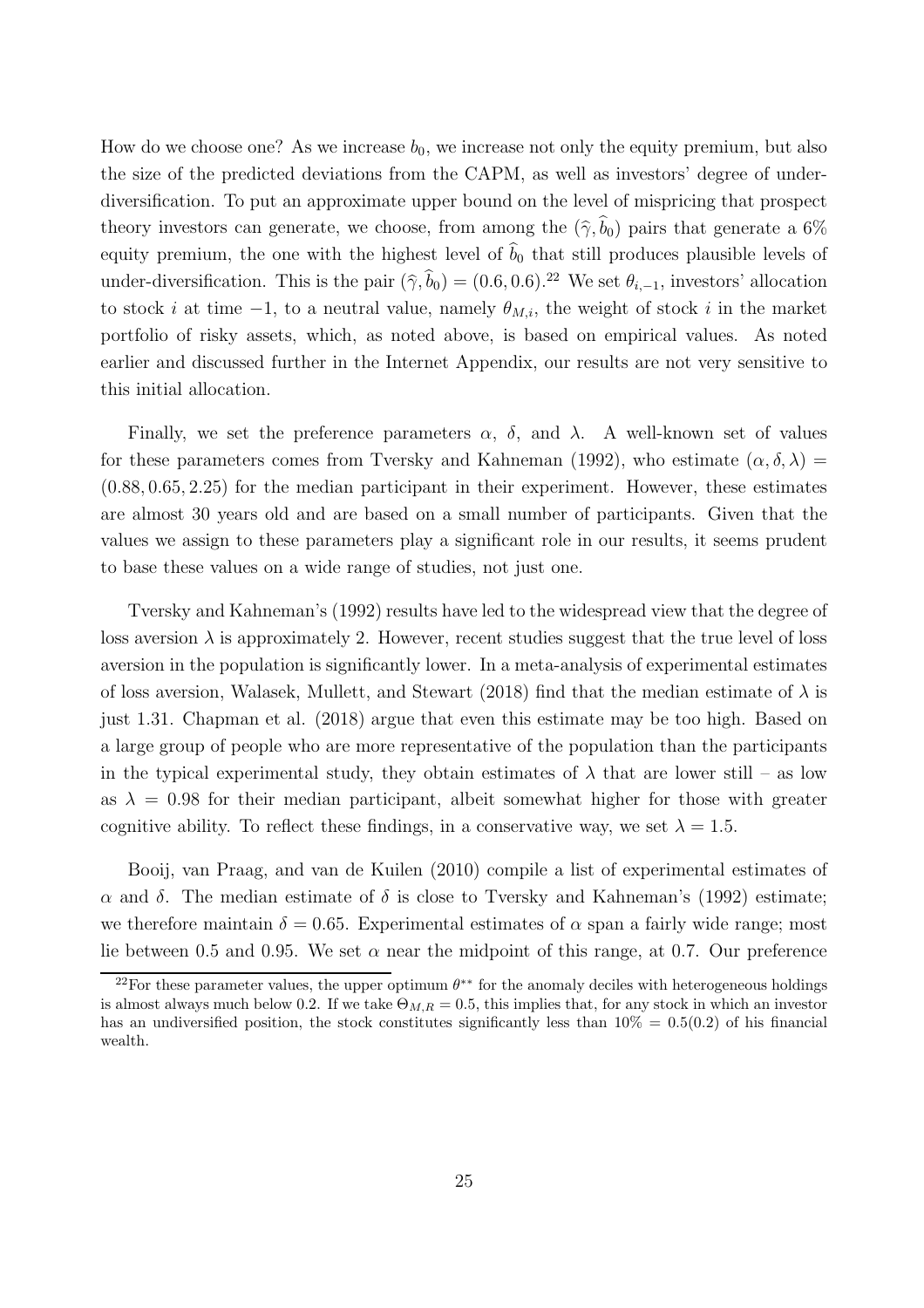parameter values are therefore<sup>23</sup>

$$
(\alpha, \delta, \lambda) = (0.7, 0.65, 1.5). \tag{27}
$$

By setting the stock-level parameters – specifically,  $S_i$ ,  $\zeta_i$ , and  $g_i$  – in the way described above, we are assuming that investors have sensible beliefs: they are aware of the return volatility and return skewness of the typical stock in each anomaly decile, and of its gain overhang. This is a natural case to study. However, it is possible that, for certain types of stocks – for value stocks, say, or for small-cap stocks – investors do not have accurate beliefs. We discuss this possibility in Section 6.1.

Now that we have parameterized the model, we can illustrate the equilibrium structure using the momentum anomaly as an example. For stocks in momentum decile 1, namely stocks 1 to 100, investors have identical holdings, each holding the market supply of each stock,  $\theta_{M,i}$ . For example, for stock 1, there is a value of  $\mu_1$ , the location parameter for stock 1, such that the function in (20), for  $i = 1$ , has a unique global maximum at  $\theta_1 = \theta_{M,1}$  $1.85 \times 10^{-4}$ . Figure 3 plots the function in (20) for this value of  $\mu_1$ , namely  $\mu_1 = 0.0124$ . The global maximum at  $\theta_1^* = \theta_{M,1}$  is clearly visible.

For the stocks in momentum decile 10, namely stocks 901 to 1000, investors have heterogeneous holdings. For example, for stock 901, there is a value of  $\mu_{901}$  such that the function in (20), for  $i = 901$ , has two global maxima that straddle the market supply. The solid line in Figure 4 plots the function in (20) for this value of  $\mu_{901}$ , namely  $\mu_{901} = 0.5678$ . It shows the two global maxima, one at  $\theta_{901}^* = 9.5 \times 10^{-5} < \theta_{M,901}$  and one at  $\theta_{901}^{**} = 0.119 > \theta_{M,901}$ . Since these optima straddle the market supply, we can clear the market by allocating most investors to the first optimum and the rest to the other optimum.

As noted earlier, there is a simple and realistic intuition for the two global maxima in Figure 4. The heterogeneous holdings typically arise for stocks that are trading at a gain and that, in part because of this, have a high expected return. The lower optimum  $\theta^*$  reflects investors' desire to lock in their prior gains in these stocks by selling some of their holdings; the upper optimum  $\theta^{**}$  reflects investors' desire to benefit from the high expected return by increasing their allocation to these stocks. In equilibrium, the two strategies are equally

<sup>&</sup>lt;sup>23</sup>The values of  $\alpha$ ,  $\delta$ , and  $\lambda$  in (27) are also in line with prior research on financial applications of prospect theory. Barberis and Xiong (2009) find that prospect theory is more consistent with investor trading behavior for values of  $\alpha$  and  $\lambda$  that are lower than those estimated by Tversky and Kahneman (1992). Meanwhile, even the lower level of loss aversion in (27) is strong enough to generate a high equity premium and nonparticipation in the stock market – two prominent applications of loss aversion in finance.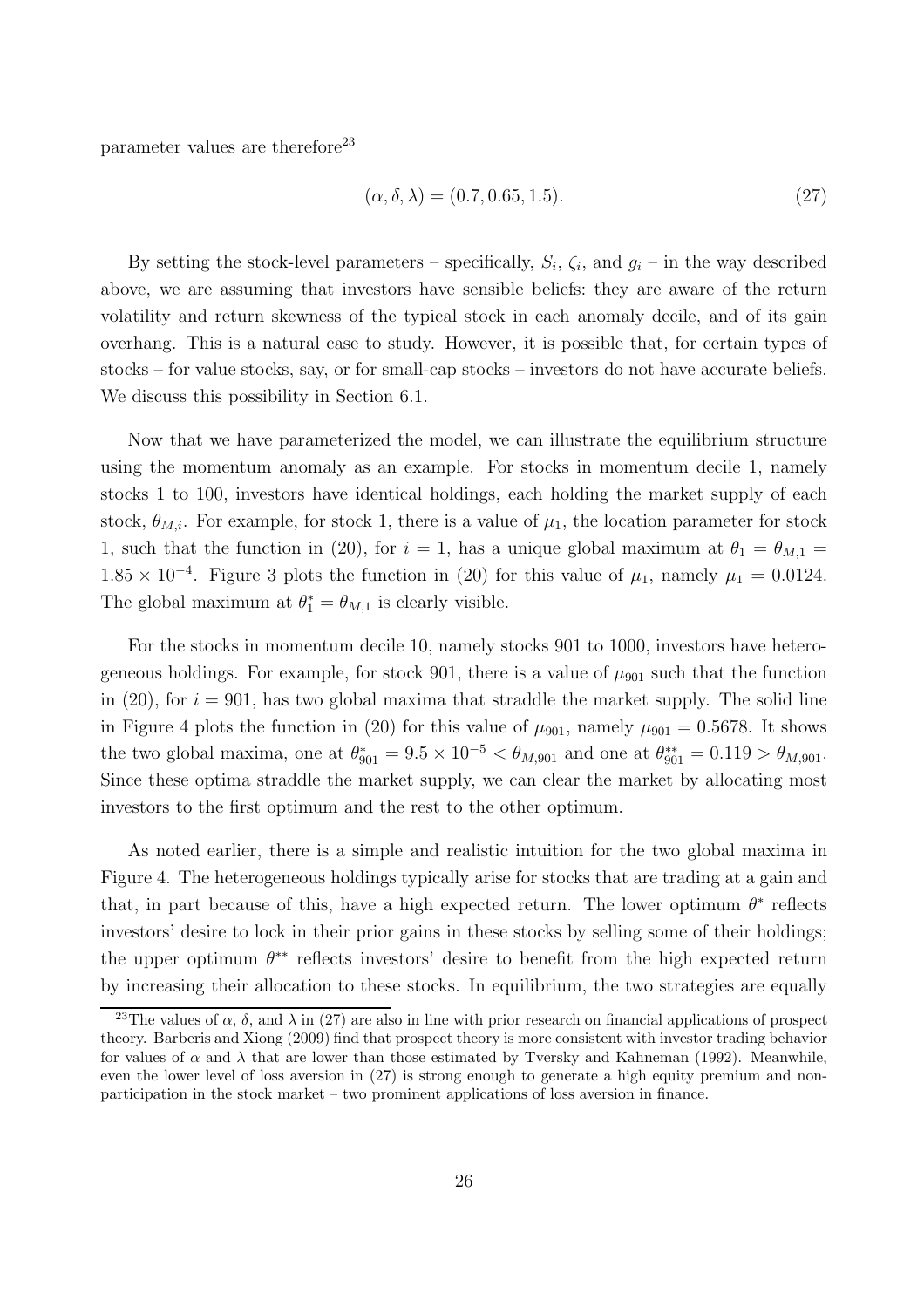attractive.<sup>24</sup>

In Internet Appendix C, we give more details about the shape of the solid lines in Figures 3 and 4. With reference to the dashed and dash-dot lines in Figure 4, we also explain why, for the stocks in momentum decile 10, there is no equilibrium with identical holdings.

# **5 Application**

We now use our model to answer a long-standing question: Can the risk attitudes captured by prospect theory shed light on the prominent anomalies in Table 1?

To determine whether our model can help explain an anomaly, we focus on anomaly alphas. For any given anomaly, we compute the empirical alphas for the ten anomaly deciles over our 1963-2015 sample – these are value-weighted CAPM alphas computed from a monthly regression and annualized – and denote them as  $\alpha^{d}(1), \ldots, \alpha^{d}(10)$ , where the "*d*" superscript stands for "data." We then compute the alphas predicted by our model for each of the ten deciles, namely  $\alpha^{m}(1), \ldots, \alpha^{m}(10)$ , where "*m*" stands for "model." Since, within each decile, all stocks are identical and hence have the same expected return and alpha, we can compute the alpha of decile  $l$  as the alpha of any stock in that decile – for example, as the alpha of stock 100l:

$$
\alpha^m(l) = \overline{R}_{100l} - (R_f + \beta_{100l}(\overline{R}_M - R_f)),
$$

where  $\overline{R}_M = \sum_{i=1}^N \theta_{M,i} \overline{R}_i$ .

We say that our model can help explain an anomaly if

$$
\text{sign}(\alpha^d(10) - \alpha^d(1)) = \text{sign}(\alpha^m(10) - \alpha^m(1)) \text{ and } |\alpha^m(10) - \alpha^m(1)| > 0.015. \tag{28}
$$

The first condition in (28) is that the model correctly predicts the sign of the difference between  $\alpha^{d}(10)$  and  $\alpha^{d}(1)$ , in other words, predicts that  $\alpha(10) > \alpha(1)$  if this is empirically the case and that  $\alpha(10) < \alpha(1)$  if that is empirically the case. The second condition in (28) is that the model makes a "strong" prediction, in other words, predicts a substantial difference between the two alphas; while the 1.5% cutoff is somewhat arbitrary, it allows for a simple way of organizing our results. Similarly, we say that the model fails to explain an

 $^{24}$ Heterogeneous holdings due to non-unique optima of the objective function also arise in other settings; see Brunnermeier, Gollier, and Parker (2007) and Barberis and Huang (2008). However, the forces driving the non-unique optima are different in each case.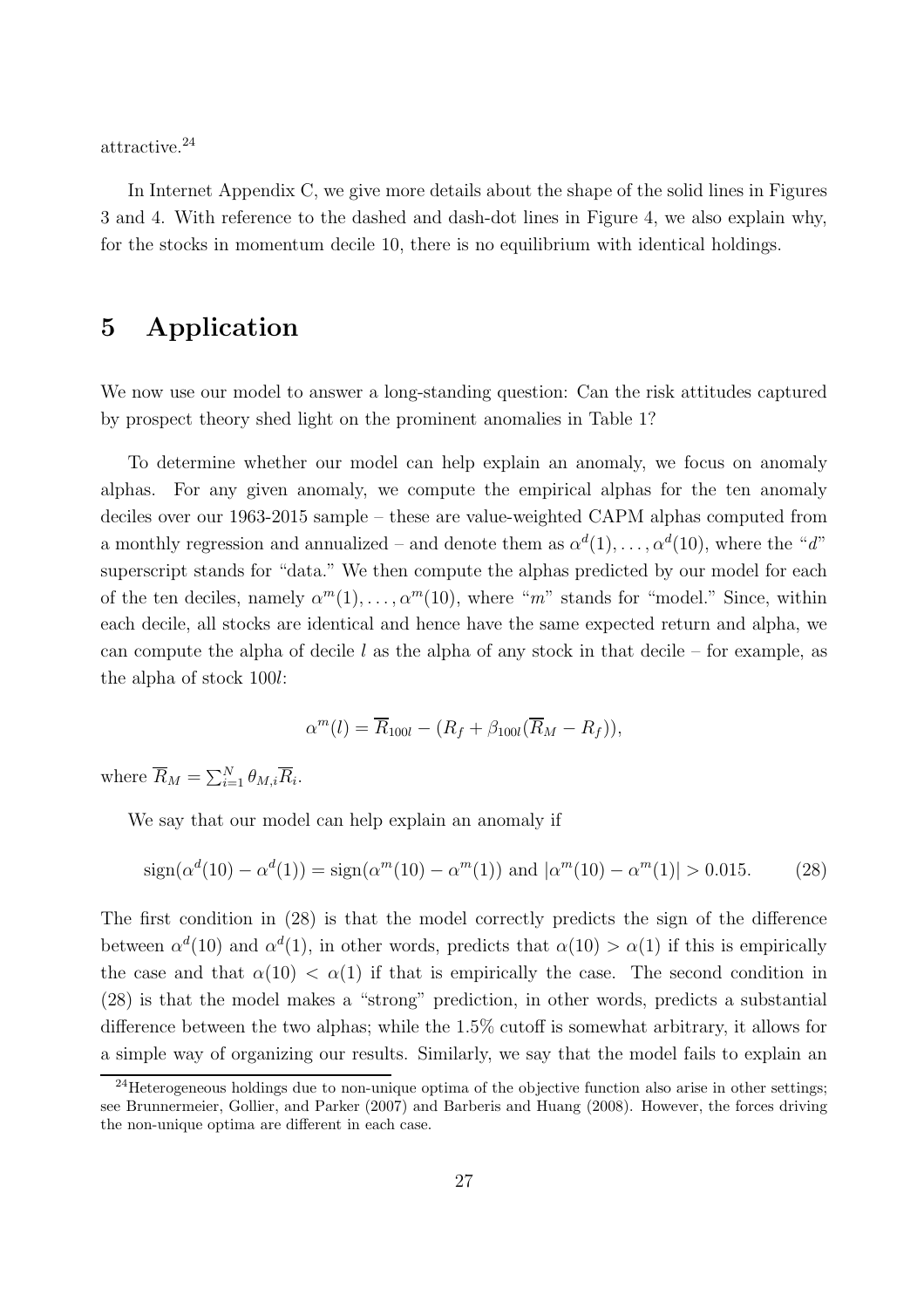anomaly if

$$
\text{sign}(\alpha^d(10) - \alpha^d(1)) = -\text{sign}(\alpha^m(10) - \alpha^m(1)) \text{ and } |\alpha^m(10) - \alpha^m(1)| > 0.015,\qquad(29)
$$

in other words, if the model makes a strong prediction but this prediction is incorrect, for example predicting that  $\alpha(10) > \alpha(1)$  when the opposite is true in the data. Finally, we say that the model does not make a strong prediction about an anomaly if

$$
|\alpha^m(10) - \alpha^m(1)| < 0.015. \tag{30}
$$

We find that our model is helpful for thinking about a strikingly large number  $-$  a majority, in fact – of the anomalies we consider; we review these anomalies in Section 5.1. In Section 5.2, we discuss the anomalies where our model performs poorly. And in Section 5.3, we note the anomalies where our model does not make a strong prediction. Finally, in Section 5.4, we compare our model's performance to that of some widely-used factor models.

### **5.1 Anomalies where prospect theory performs well**

Our model is helpful for thinking about 13 of the 22 anomalies: for these 13 anomalies, the conditions in (28) are satisfied. Specifically, these are the momentum, failure probability, idiosyncratic volatility, gross profitability, idiosyncratic skewness, return on assets, maximum daily return, O-Score, external finance, composite equity issuance, net stock issuance, postearnings announcement drift, and difference of opinion anomalies. We present our model's predictions about these anomalies in Figures 5-8.

The top-left graph in Figure 5 shows the results for the momentum anomaly. The horizontal axis corresponds to the ten decile portfolios, 1 through 10, while the vertical axis measures their alphas. The graph has two lines in it. The dashed line plots the empirical alpha of each decile; the fact that it is upward sloping indicates that, historically, and controlling for beta, stocks with high medium-term past returns earned a higher average return than stocks with low medium-term past returns. The solid line plots the alphas predicted by our model for the ten anomaly deciles.

Figures 5-8 also present results for 12 other anomalies that our model can help explain. The graphs all have the same structure: the dashed lines plot the empirical alphas, while the solid lines plot the model-predicted alphas. For all 13 anomalies in these graphs, our model predicts a lower alpha for the extreme decile that, empirically, has a lower alpha. Moreover,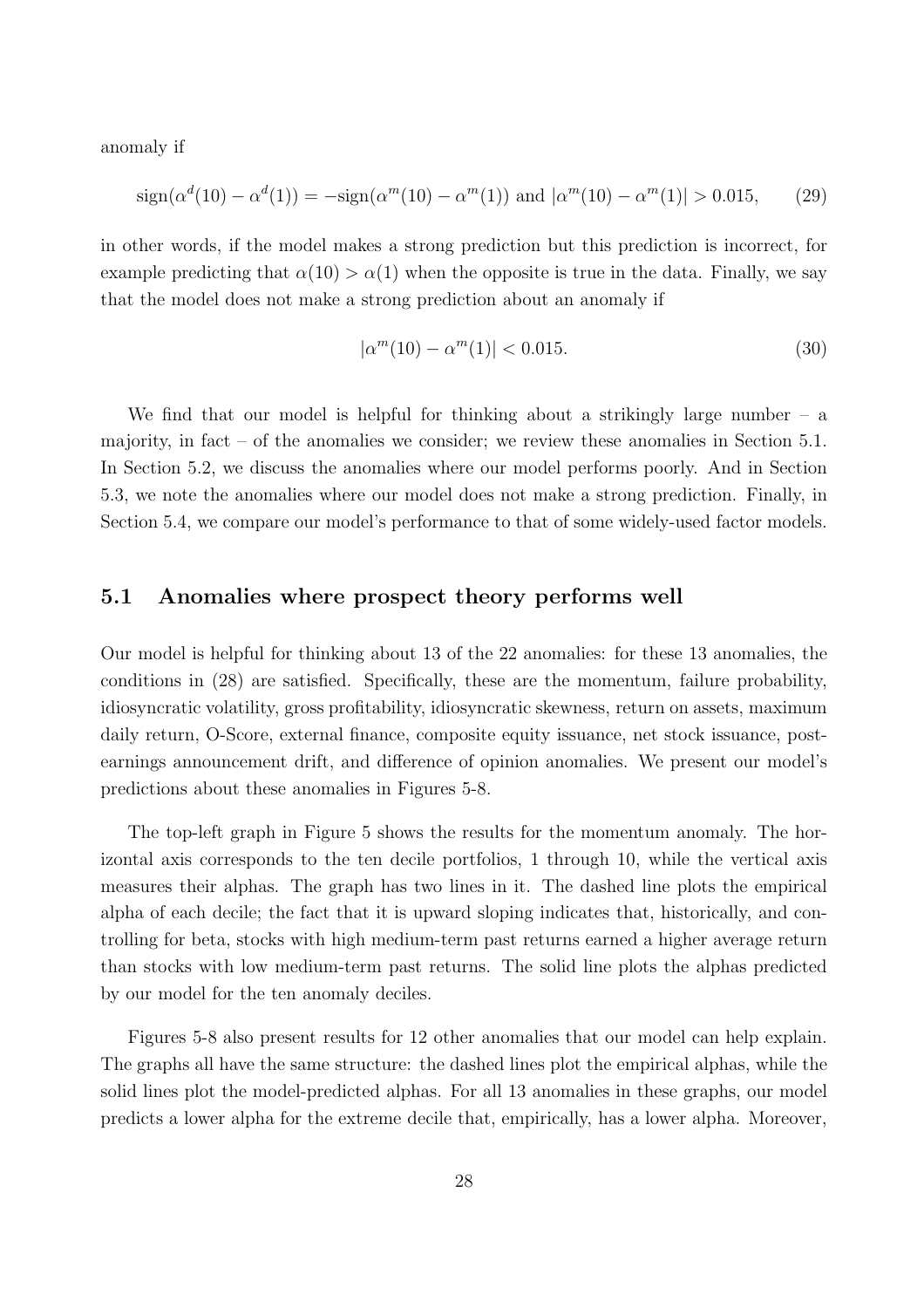for most of these 13 anomalies, our model is able to explain a large fraction of the spread in empirical alphas. The intuition for why our model helps to explain these anomalies is the following. For these anomalies, the extreme decile with the lower empirical alpha – for example, decile 1 in the case of the momentum anomaly and decile 10 in the case of the volatility anomaly – contains stocks with more volatile returns, more skewed returns, and a more negative capital gain overhang. On the one hand, the higher volatility of these stocks leads the investors in our economy to charge a higher average return on them. On the other hand, the stocks' higher skewness and more negative gain overhang leads investors to charge a lower average return on them. The latter force dominates, so that the model predicts a low average return on these stocks, consistent with the data.

Figures 5-8 show that our model can explain not only the alphas for the extreme deciles, but also those for the intermediate deciles. In particular, for several of the anomalies, the dashed lines, which plot the empirical alphas, are concave: the alphas are similar for most deciles, but fall rapidly as we approach the extreme decile with the most skewed stocks. This pattern is particularly stark for the volatility and failure probability anomalies in Figure 5, but is present for a number of other anomalies as well. The solid lines in the graphs show, strikingly, that our model captures this concavity.

Prior studies have linked the diminishing-sensitivity component of prospect theory to some of the anomalies we consider – specifically, to momentum and post-earnings announcement drift (Grinblatt and Han, 2005; Frazzini, 2006; Li and Yan, 2013). In the case of momentum, the idea is that stocks in momentum decile 10 have capital gains which bring investors into the concave, risk averse region of the value function, leading them to charge a higher average return on these stocks. Our analysis confirms that this mechanism helps to explain these anomalies, but also shows that the argument is incomplete in important ways. It is not just that stocks in momentum decile 10 trade at a gain; their returns are also less volatile and less skewed than the returns of stocks in momentum decile 1 – characteristics that, due to loss aversion and probability weighting, *also* affect the average return that prospect theory predicts for momentum deciles. Our analysis shows that, once we take all three characteristics – volatility, skewness, and gain overhang – into account, prospect theory can indeed explain the momentum anomaly, but it is only through a quantitative framework like the one we develop in this paper that this conclusion can be drawn.

Similarly, prior work has linked the probability-weighting component of prospect theory to some of the anomalies we consider – specifically, to the idiosyncratic volatility, idiosyncratic skewness, and failure probability anomalies (Campbell, Hilscher, and Szilagyi, 2008; Boyer, Mitton, and Vorkink, 2010; Conrad, Kapadia, and Xing, 2014). The idea is that, for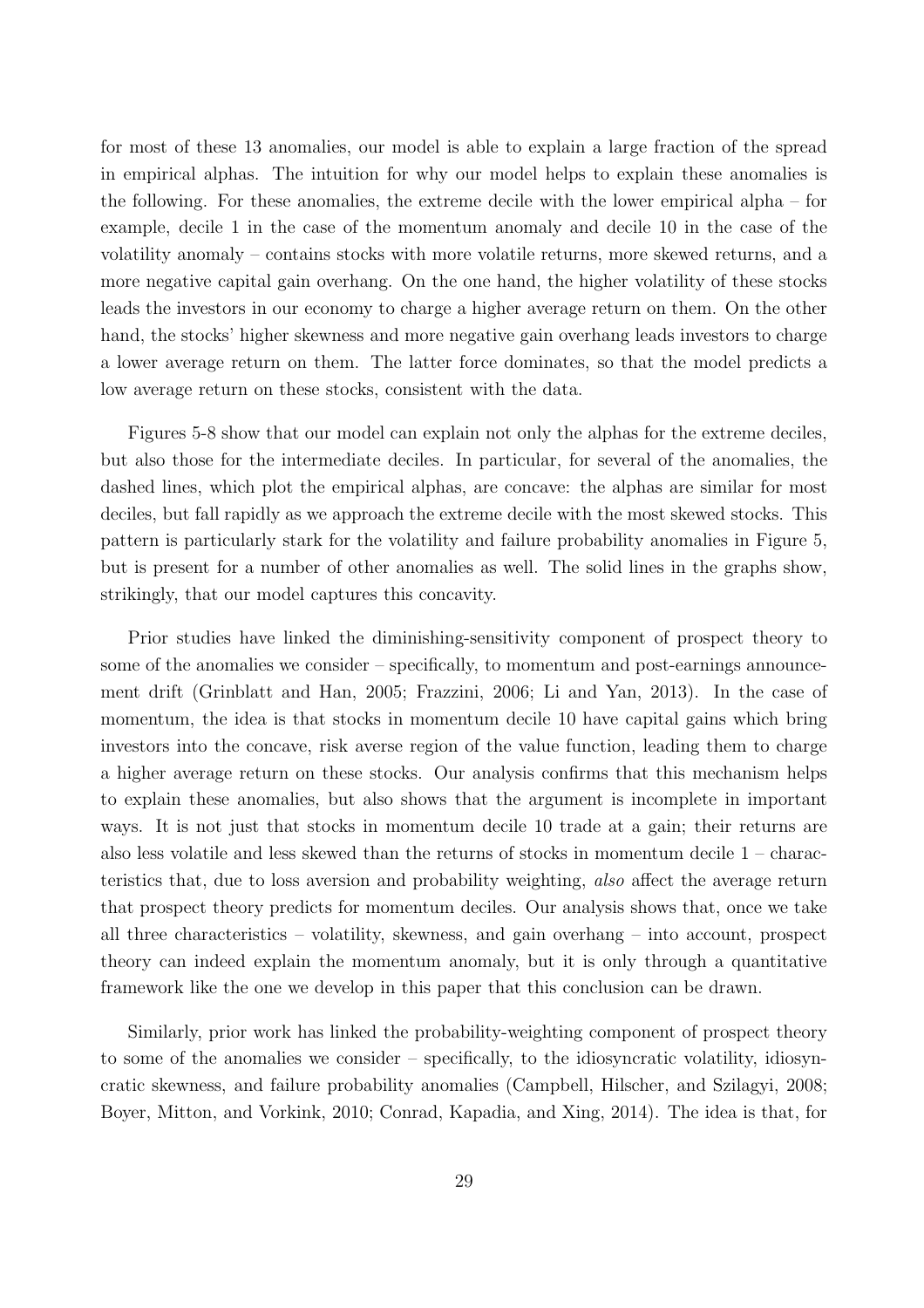these anomalies, stocks in decile 10 have positively-skewed returns, which, due to probability weighting, leads investors to charge a lower average return on them. Our analysis confirms this mechanism, but also indicates that the argument is incomplete. Highly-skewed stocks also tend to have more volatile returns and to trade at a loss – characteristics that, in a prospect theory framework, also affect their average returns. We show that, when all three characteristics are taken into account, prospect theory can explain the above anomalies – but, again, it is only through our quantitative approach that this can be confirmed.<sup>25</sup>

Wang, Yan, and Yu (2017) propose and document empirically that, in a prospect theory framework, greater volatility can lead to *lower* average returns for assets trading at a loss because investors are in the convex region of the value function. This effect turns out not to play a major role in our results. The reason is that, as shown in the top-right graph of Figure 2, for each of the 220 stocks we are pricing, the stock's return volatility exceeds the absolute value of its gain overhang. As such, the investors in these stocks are still quite close to the kink in the value function, and they price the stocks accordingly: greater volatility interacts with the kink to generate a *higher* average return.<sup>26</sup>

Figures 5-8 also draw a connection between prospect theory and a number of anomalies that, to our knowledge, has not previously been noted. For example, they show that prospect theory is helpful for thinking about the gross profitability, return on assets, external finance, composite equity issuance, net stock issuance, and difference of opinion anomalies – again, anomalies that prospect theory has not previously been linked to.

## **5.2 Anomalies where prospect theory performs poorly**

For seven of the 22 anomalies, the model performs poorly, in that, as laid out in the conditions in (29), it predicts a substantial difference between the alphas for deciles 1 and 10, but of the wrong sign. These are the size, value, long-term reversal, short-term reversal, accrual, asset growth, and investment anomalies. We discuss two of these – the size and value anomalies – in more detail, and the others more briefly.

The top-left graph in Figure 9 presents the results for the size anomaly. As in the earlier graphs, the dashed line plots the empirical alphas, while the solid line plots the alphas

 $25$ We find that all three characteristics – volatility, skewness, and gain overhang – play a significant role in determining the average return; it is not that one of them plays an outsize role.

<sup>&</sup>lt;sup>26</sup>Similarly, An et al. (2020) propose and document empirically that, in a prospect theory framework, greater skewness lowers an asset's average return primarily for assets trading at a loss. This effect is also not playing a major role in our results: we find that, for the 220 stocks we are pricing, a marginal increase in skewness leads to a lower average return regardless of whether the stock is trading at a gain or at a loss.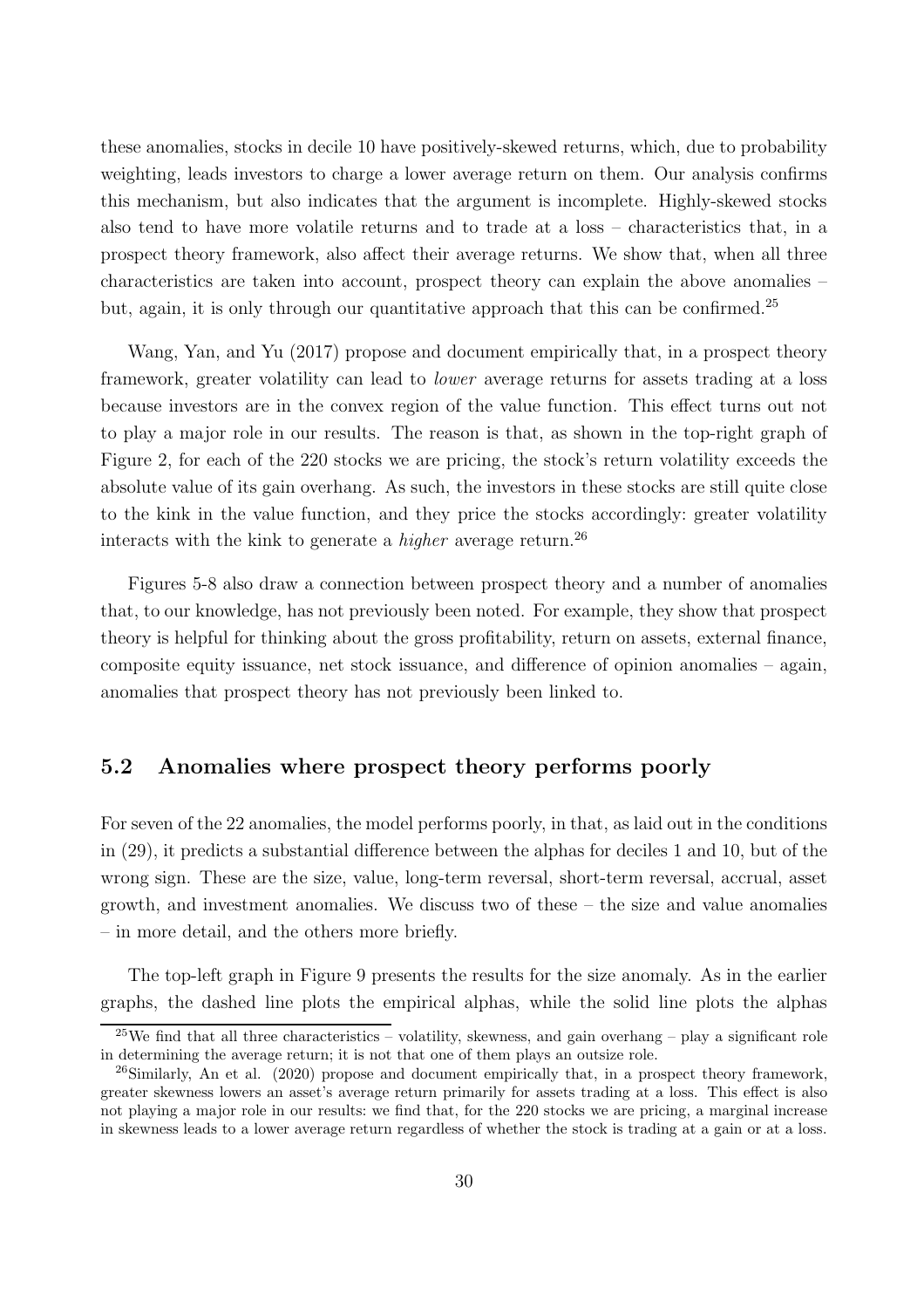predicted by the model. The graph shows that the model has mixed success in explaining this anomaly. On the one hand, the model captures the small decline in the empirical alphas as we move from decile 2 to decile 10. On the other hand, it fails to explain the positive historical alpha for decile 1, which contains the stocks with the lowest market capitalizations. These stocks are very volatile, which, all else equal, leads investors to charge a high average return on them. However, they also have positively-skewed returns and trade at a loss, which leads investors to charge a low average return on them. Our analysis shows that this second effect overwhelms the first one.

The top-right graph in Figure 9 presents the results for the value anomaly. The model fails to explain this anomaly. The reason is that value stocks have more positively-skewed returns than growth stocks, and trade at a larger loss; this leads investors to charge a lower average return on value stocks. It is true that value stocks are also more volatile than growth stocks, which, all else equal, leads investors to charge a higher average return on value stocks. However, the figure shows that the second effect is overwhelmed by the first one.

Figures 9-10 present results for five other anomalies that our model performs poorly on – the long-term reversal, short-term reversal, accrual, asset growth, and investment anomalies. In Section 6, we discuss some possible reasons why the model performs poorly for these anomalies.

# **5.3 Anomalies where prospect theory does not make a strong prediction**

For two other anomalies, the net operating assets and organizational capital anomalies, prospect theory does not make a strong prediction, in that, as specified in (30), it predicts alphas for the two extreme decile portfolios that differ by less than 1.5% in absolute magnitude. Figure 11 presents the results for these anomalies.

### **5.4 Model performance**

The results presented so far show that our model is helpful for thinking about a majority of the 22 anomalies. We now examine how the model performs relative to other pricing models – in particular, relative to the CAPM; the Fama-French three-factor model; the Carhart four-factor model; the more recently-proposed Fama-French five-factor model; and a sixfactor model that augments the five-factor model with a momentum factor. Specifically, we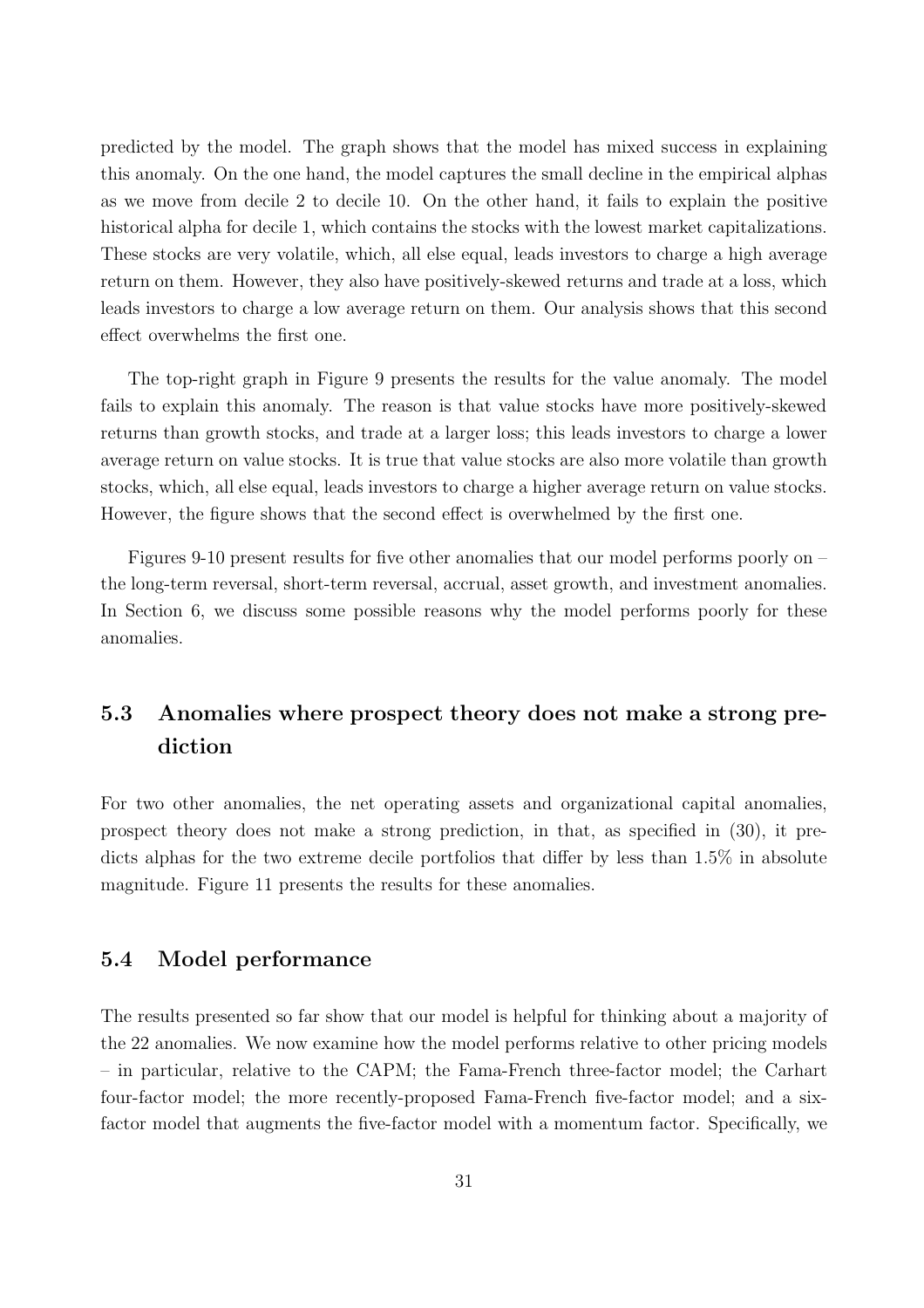compute the models' average absolute pricing errors for the 22 long-short portfolios that, for each anomaly, go long the stocks in anomaly decile 1 and short the stocks in anomaly decile 10. For example, for the prospect theory model, the pricing error for a given long-short anomaly portfolio is

$$
[\overline{R}^d(1) - \overline{R}^d(10)] - [\overline{R}^m(1) - \overline{R}^m(10)],
$$

where  $\overline{R}(l)$  is the average return of the stocks in anomaly decile l, and where d and m refer to the data and the model, respectively. The pricing error for the three-factor model, say, is computed in the usual way as the intercept in a regression of the long-short portfolio return on the three Fama-French factors.

Table 3 reports the average absolute monthly pricing error across the 22 anomalies for the prospect theory model and for the five factor models. The table shows that our model performs better than the CAPM and three-factor model, similarly to the four-factor model, and less well than the five- and six-factor models.

It is striking that our model performs as well as the four-factor model, given that the latter was developed in full knowledge of the size, value, and momentum anomalies. By contrast, our model was developed independently of any information about the anomalies: prospect theory itself was designed with no prior knowledge of any anomalies, and we calibrated the model based on experimental evidence that is again independent of the anomalies. Despite being handicapped in this way, our model is able to match the four-factor model in its performance. It is not surprising that our model underperforms the five- and six-factor models, as these were developed in full knowledge of multiple anomalies.

# **6 Discussion**

In Section 5, we saw that the prospect theory model can help explain a majority of the 22 anomalies in Table 1. We now discuss some other issues raised by our analysis. In Section 6.1, we revisit the assumption that investors have sensible beliefs about the return volatility and return skewness of the typical stock in each anomaly decile. And in Section 6.2, we review the limits to arbitrage that allow investors with prospect theory preferences to have a substantial impact on asset prices. In the Internet Appendix, we discuss the impact of investor heterogeneity on our results and contrast our predictions with those of a model that assumes broad, rather than narrow, framing.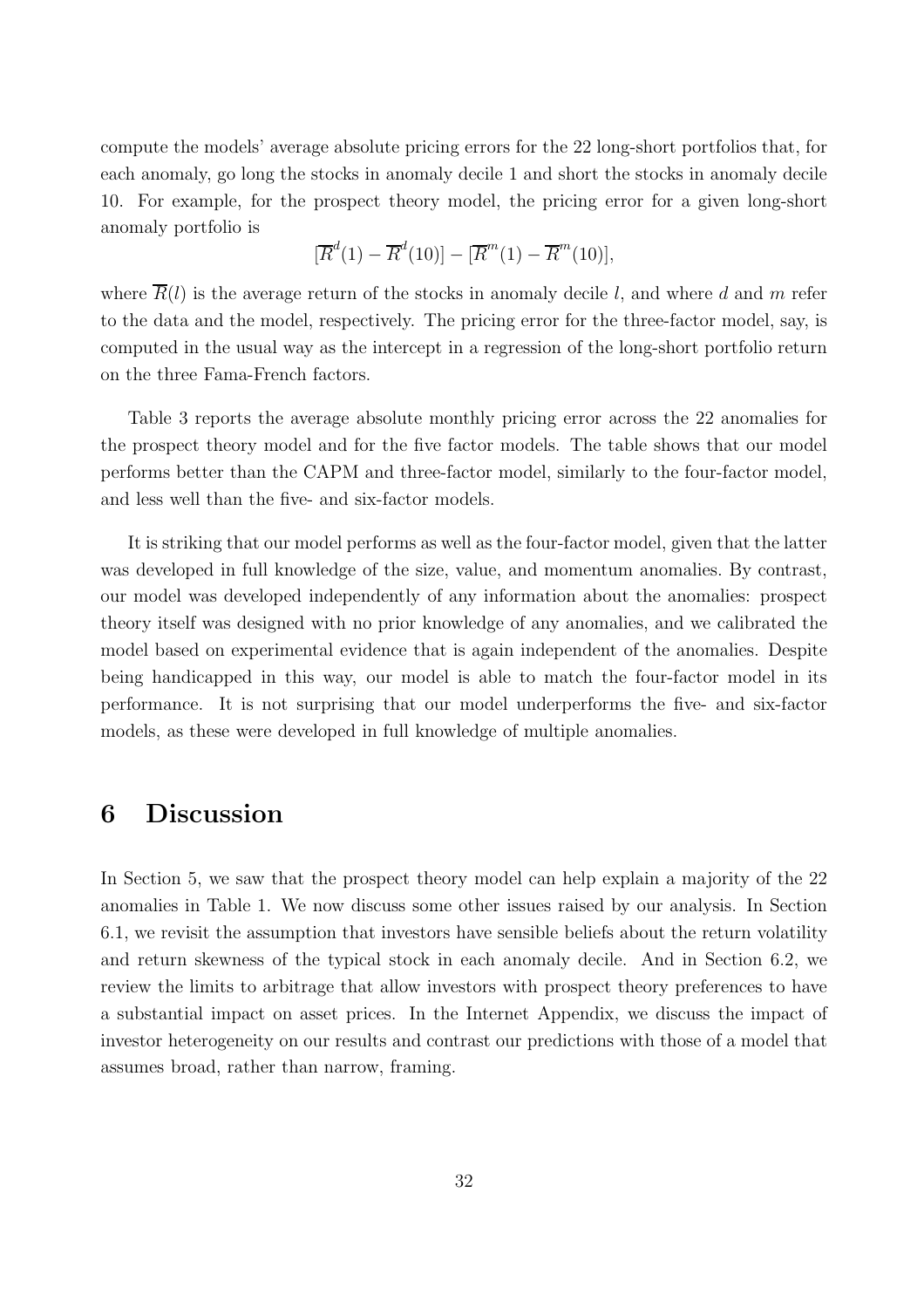### **6.1 Investor beliefs**

Figures 9 and 10 show that, for some anomalies, our model performs poorly. Why is this? One answer is that, for some anomalies, the risk attitudes captured by prospect theory are not the primary driver of average returns. Indeed, for a number of the anomalies that our model performs poorly on – for example, size, value, and investment – plausible explanations are already available. This suggests that, for these anomalies, other factors are more important than prospect theory in determining average returns.

There is another answer, however, one that applies within the prospect theory framework. In generating Figures 5-11, we assumed that investors have accurate beliefs about stocks' return volatility, return skewness, and gain overhang. However, for certain types of stocks, investors' beliefs about these characteristics may be incorrect.

In Internet Appendix D and Table A1, we present some evidence on this issue. Specifically, we take data on the prices of stock options and use them to extract estimates of risk-neutral variance and risk-neutral skewness – for example, the risk-neutral skewness of the typical stock in decile 1 of the value anomaly or decile 10 of the failure probability anomaly. Since these are estimates of risk-neutral quantities, they can offer only preliminary evidence on investors' beliefs about the physical return distribution. However, prior studies suggest that a substantial part of the variation in risk-neutral moments is due to variation in beliefs about physical returns (Birru and Wang, 2016).

The results in Table A1 suggest that, for most types of stocks, investors have sensible beliefs: the risk-neutral variance and skewness are almost always higher for stocks whose actual return variance and skewness are higher. For example, the risk-neutral skewness of the typical stock in decile 10 of the volatility anomaly is higher than the risk-neutral skewness of the typical stock in decile 1 for this anomaly, suggesting that investors are aware of the higher physical skewness of volatile stocks. There is, however, one notable exception: the risk-neutral skewness of value stocks is the same as that of growth stocks, even though the *actual* return skewness of value stocks is much higher than that of growth stocks.

This last finding may explain why our model performs poorly on the value anomaly. To generate the value anomaly graph in Figure 9, we assumed that investors *know* that value stocks have more positively-skewed returns than growth stocks; this, in turn, leads the model to predict a lower average return on value stocks. However, if investors think that the return skewness of value stocks and growth stocks is similar, this will increase the average return that the model predicts for value stocks relative to growth stocks, reducing the gap between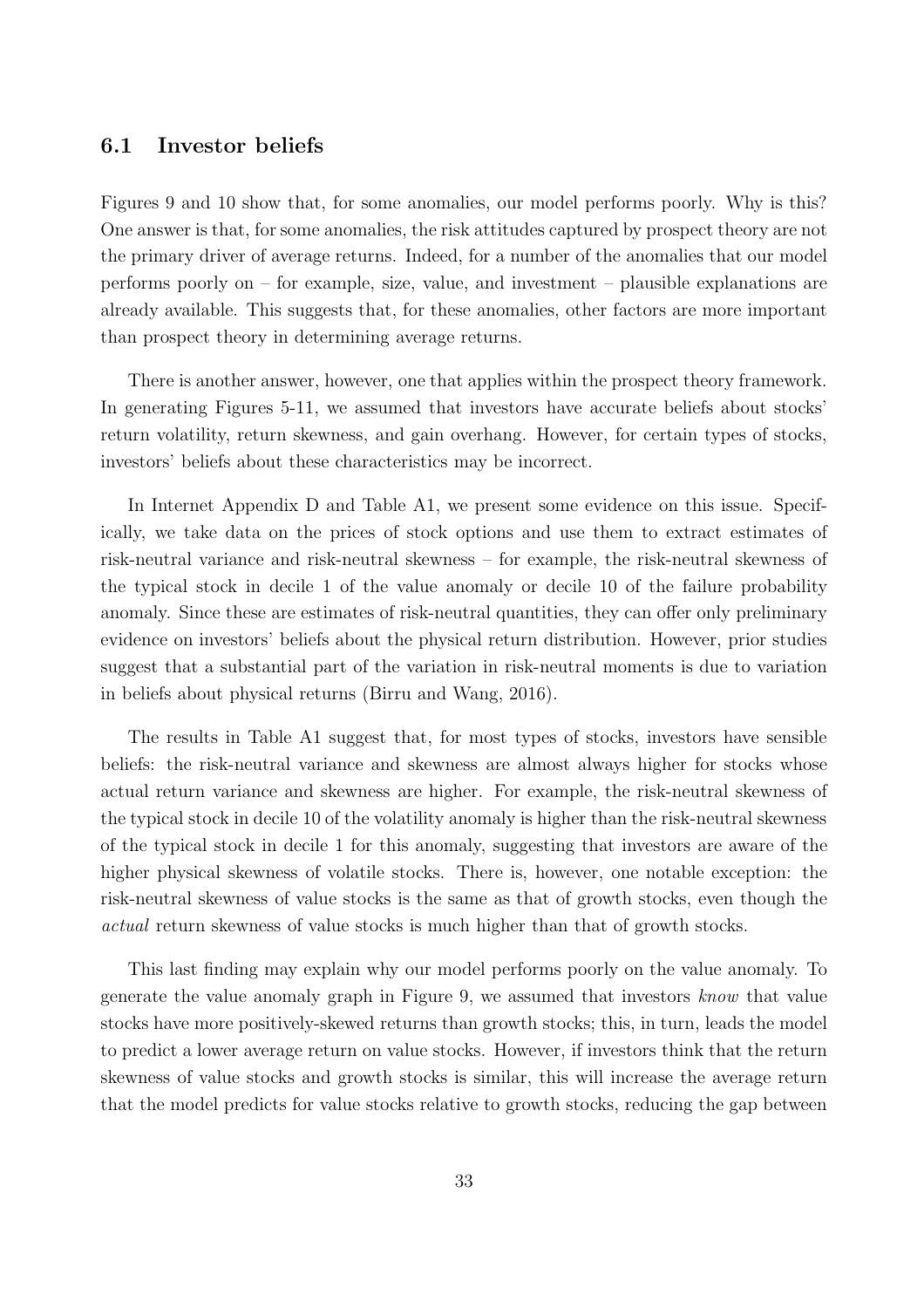the empirical and model-predicted alphas. $27$ 

## **6.2 Limits to arbitrage**

In our model, investors who evaluate risk according to prospect theory leave an imprint on asset prices. Can traditional Expected Utility investors attenuate these price effects?

For several reasons, it is difficult for Expected Utility investors to do so. One reason relates to the specific form of the mispricing that prospect theory investors generate, namely, *mild* underpricing but *severe* overpricing. This pattern can be seen in almost all of the 22 anomalies. For example, in the volatility anomaly graph in Figure 5, the stocks in deciles 1 to 7 are slightly underpriced – they are predicted to earn small positive alphas – while the stocks in deciles 9 and 10 are very overpriced. Importantly, the stocks in deciles 9 and 10 are not only very volatile, but also have highly-skewed returns and low market capitalizations. To attenuate the mispricing caused by prospect theory investors, Expected Utility investors need to correct the overpricing; what underpricing there is, is already small in magnitude. But to correct the overpricing, they have to short a large number of highly-skewed small-cap stocks, a strategy that entails high costs and fees.

Expected Utility investors also face other, more general limits to arbitrage. For most anomalies, the stocks in each extreme decile comove in their returns; for example, there is a common factor in the returns of value stocks, and also in the returns of growth stocks. As such, a strategy that buys the stocks in one extreme decile and shorts the stocks in the other can have very volatile returns, which limits arbitrage. The risk that the mispricing will worsen in the short run, leading to fund outflows or margin calls, is an additional deterrent to professional arbitrageurs (Shleifer and Vishny, 1997).

Finally, to exploit the mispricing caused by prospect theory investors, Expected Utility investors would first need to detect it, and this can take many years. For example, the idiosyncratic volatility anomaly was present in the data for decades before it became widely known with the publication of Ang et al. (2006). If some part of the volatility anomaly was due to the actions of prospect theory investors, these actions went undetected for a very long time.

 $^{27}$ Bordalo, Gennaioli, and Shleifer (2013) suggest that investors find the potential upside of growth stocks, and the potential downside of value stocks, to be more salient. Such a mechanism may underlie investors' incorrect beliefs about the relative skewness of value and growth stock returns.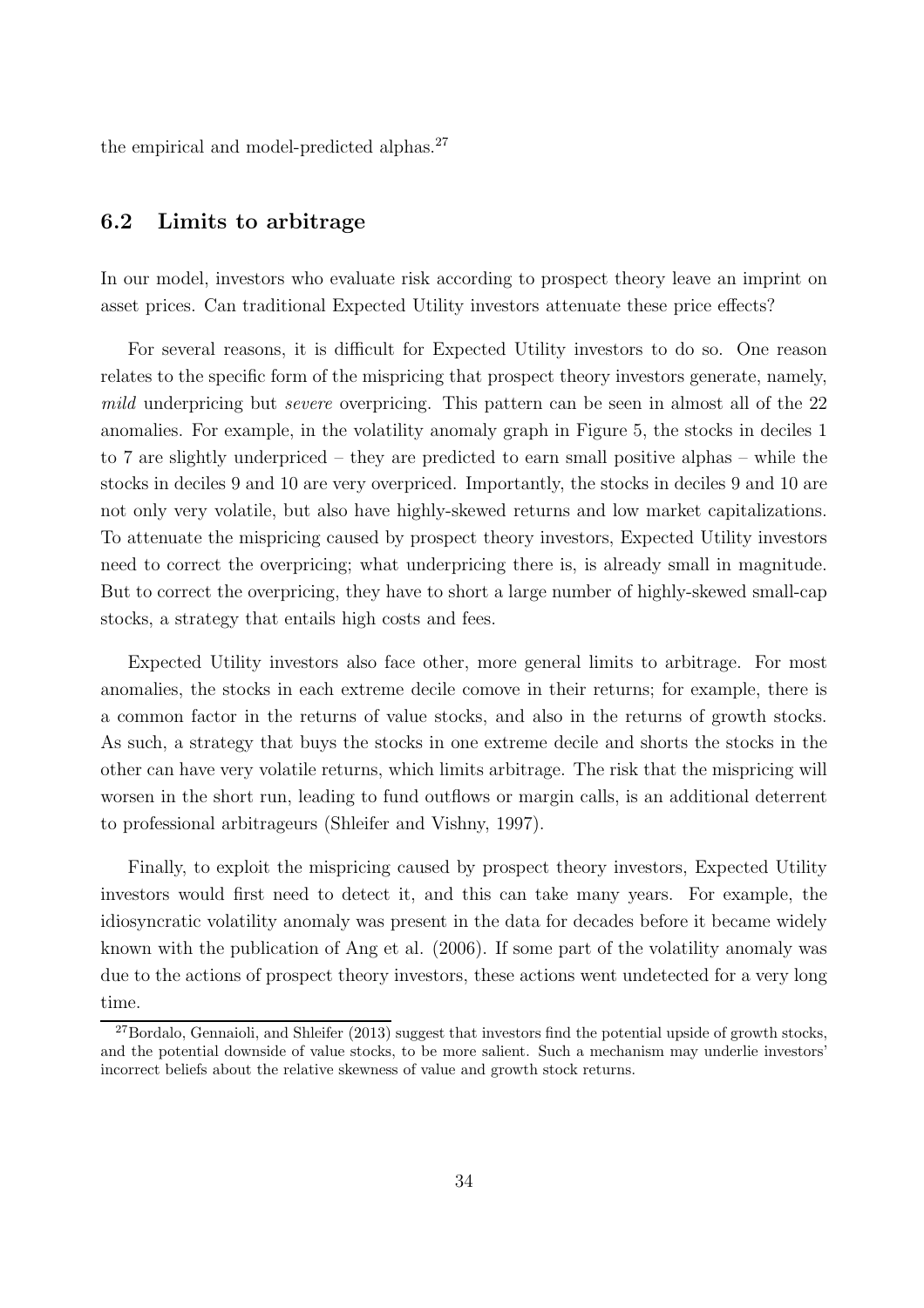# **7 Conclusion**

As a highly influential model of risk attitudes, prospect theory has the potential to shed light on investor behavior. However, despite years of effort, a basic question about the theory's implications for asset prices remains unanswered: What does it predict about the relative average returns of different types of assets? In this paper, we answer this question, and in particular show that prospect theory can help explain a majority of 22 prominent stock market anomalies.

Our paper joins a growing body of work that shows that prospect theory is useful for thinking about a wide range of facts in finance. It also shows that a framework that is deeply rooted in psychology can nonetheless make clear quantitative predictions. We are not aware of a previous effort to use a behavioral model to make quantitative predictions about a large number of stock market anomalies, but our analysis shows that this goal can be achieved. We expect to see much more finance research that is both psychological *and* quantitative in the years ahead.

## **8 Supplementary details**

### **8.1 The probability weighting terms**

Here, we provide the full expressions for the  $dw(P(R_i))$  and  $dw(1 - P(R_i))$  terms which appear in  $(11)$ ,  $(16)$ , and  $(20)$ . We can write

$$
dw(P(R_i)) = \frac{dw(P(R_i))}{dP(R_i)} \frac{dP(R_i)}{dR_i} dR_i.
$$

By differentiating the probability weighting function in  $(6)$ , and using P as shorthand for  $P(R_i)$ , we can write the right-hand side above as

$$
\frac{\delta P^{\delta-1}(P^{\delta} + (1 - P)^{\delta}) - P^{\delta}(P^{\delta-1} - (1 - P)^{\delta-1})}{(P^{\delta} + (1 - P)^{\delta})^{1 + \frac{1}{\delta}}} p(R_i) dR_i,
$$

where the probability density function  $p(R<sub>i</sub>)$  is given in (12). Similarly,

$$
dw(1 - P(R_i)) = \frac{dw(1 - P(R_i))}{dP(R_i)} \frac{dP(R_i)}{dR_i} dR_i
$$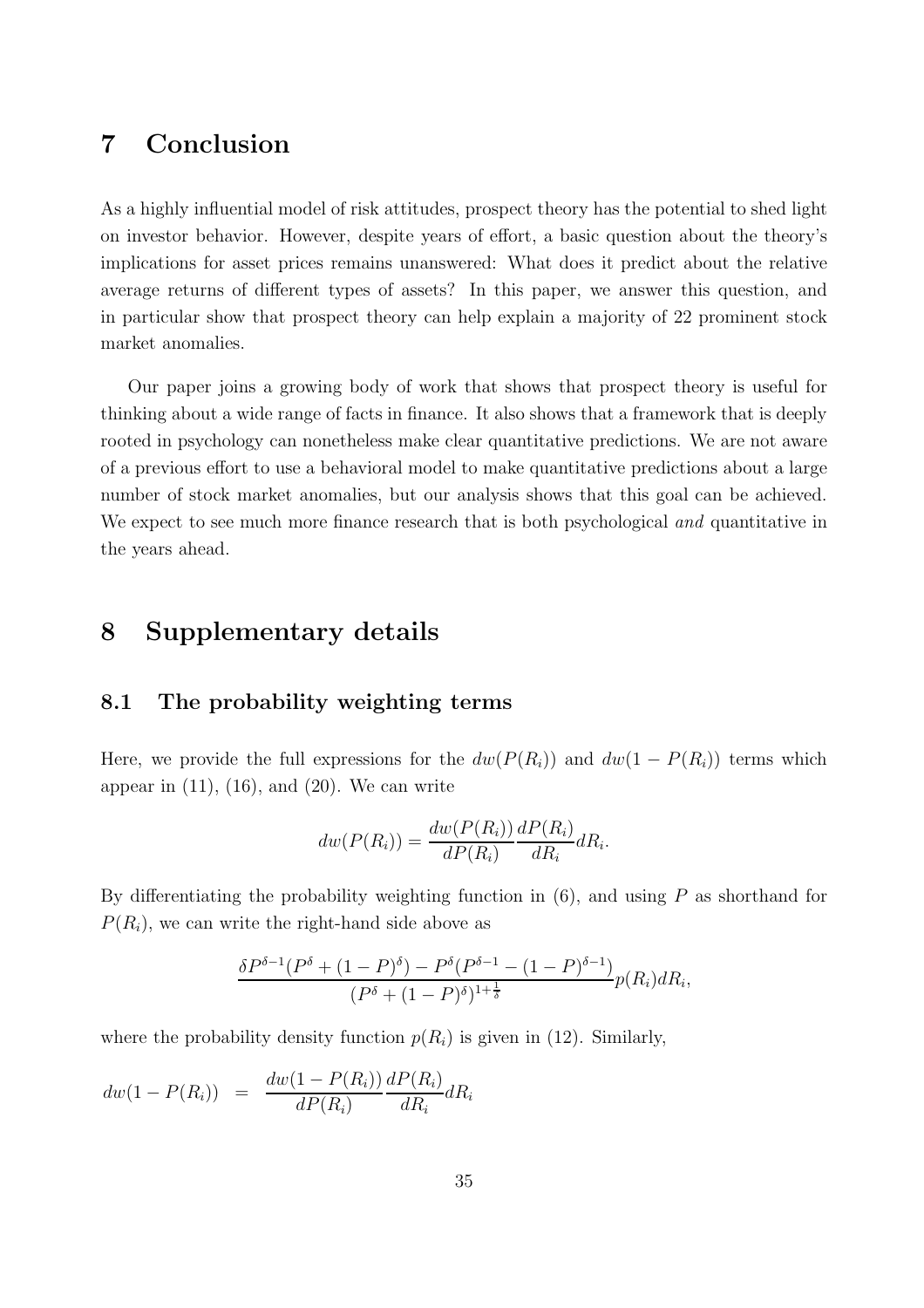$$
= -\frac{\delta(1-P)^{\delta-1}(P^{\delta} + (1-P)^{\delta}) - (1-P)^{\delta}((1-P)^{\delta-1} - P^{\delta-1})}{(P^{\delta} + (1-P)^{\delta})^{1+\frac{1}{\delta}}}p(R_i)dR_i.
$$

### **8.2 Rescaling the decision problem**

Substituting the definitions in (19) into (16) and multiplying the resulting expression by the exogenous parameter  $\Theta_{M,R}^{-1}$ , we obtain

$$
\theta_{i}(\mu_{i} + \frac{\nu\zeta_{i}}{\nu - 2} - R_{f}) - \frac{\hat{\gamma}}{2}(\theta_{i}^{2}\sigma_{i}^{2} + 2\sum_{j \neq i}\sigma_{ij}\theta_{i}\theta_{M,j})
$$

$$
-\lambda\hat{b}_{0} \int_{-\infty}^{R_{f} - \theta_{i, -1}g_{i}/\theta_{i}} (\theta_{i}(R_{f} - R_{i}) - \theta_{i, -1}g_{i})^{\alpha} dw(P(R_{i}))
$$

$$
-\hat{b}_{0} \int_{R_{f} - \theta_{i, -1}g_{i}/\theta_{i}}^{\infty} (\theta_{i}(R_{i} - R_{f}) + \theta_{i, -1}g_{i})^{\alpha} dw (1 - P(R_{i})), \qquad (31)
$$

where

$$
\widehat{\gamma} = \gamma W_0 \Theta_{M,R}, \qquad \widehat{b}_0 = b_0 W_0^{\alpha - 1} \Theta_{M,R}^{\alpha - 1}.
$$

It follows that if  $\Theta_i$  maximizes (16), then  $\theta_i = \Theta_i/\Theta_{M,R}$  maximizes (31), and conversely that if  $\theta_i$  maximizes (31), then  $\Theta_i = \theta_i \Theta_{M,R}$  maximizes (16). Maximizing (16) is therefore equivalent to maximizing (31).

The rescaling also allows us to simplify the variance term in the first row of (31). Specifically, the quantity

$$
\sum_{j\neq i}\theta_{M,j}\sigma_{ij}
$$

can be rewritten as

$$
-\theta_{M,i}\sigma_i^2 + \sum_j \theta_{M,j}\sigma_{ij} = -\theta_{M,i}\sigma_i^2 + cov(\tilde{R}_i, \tilde{R}_M) = -\theta_{M,i}\sigma_i^2 + \beta_i\sigma_M^2,
$$

where  $R_M$  is the return on the market portfolio of all risky assets,  $\sigma_M$  is the standard deviation of this return, and  $\beta_i$  is the beta of asset i. Substituting this into (31) leads to the expression in (20).

## **8.3 Procedure for computing expected returns**

The equilibrium structure we consider  $-$  a bounded-rationality equilibrium with heterogeneous holdings – consists of a location vector  $(\mu_1, \ldots, \mu_N)$  such that, for each i, the expression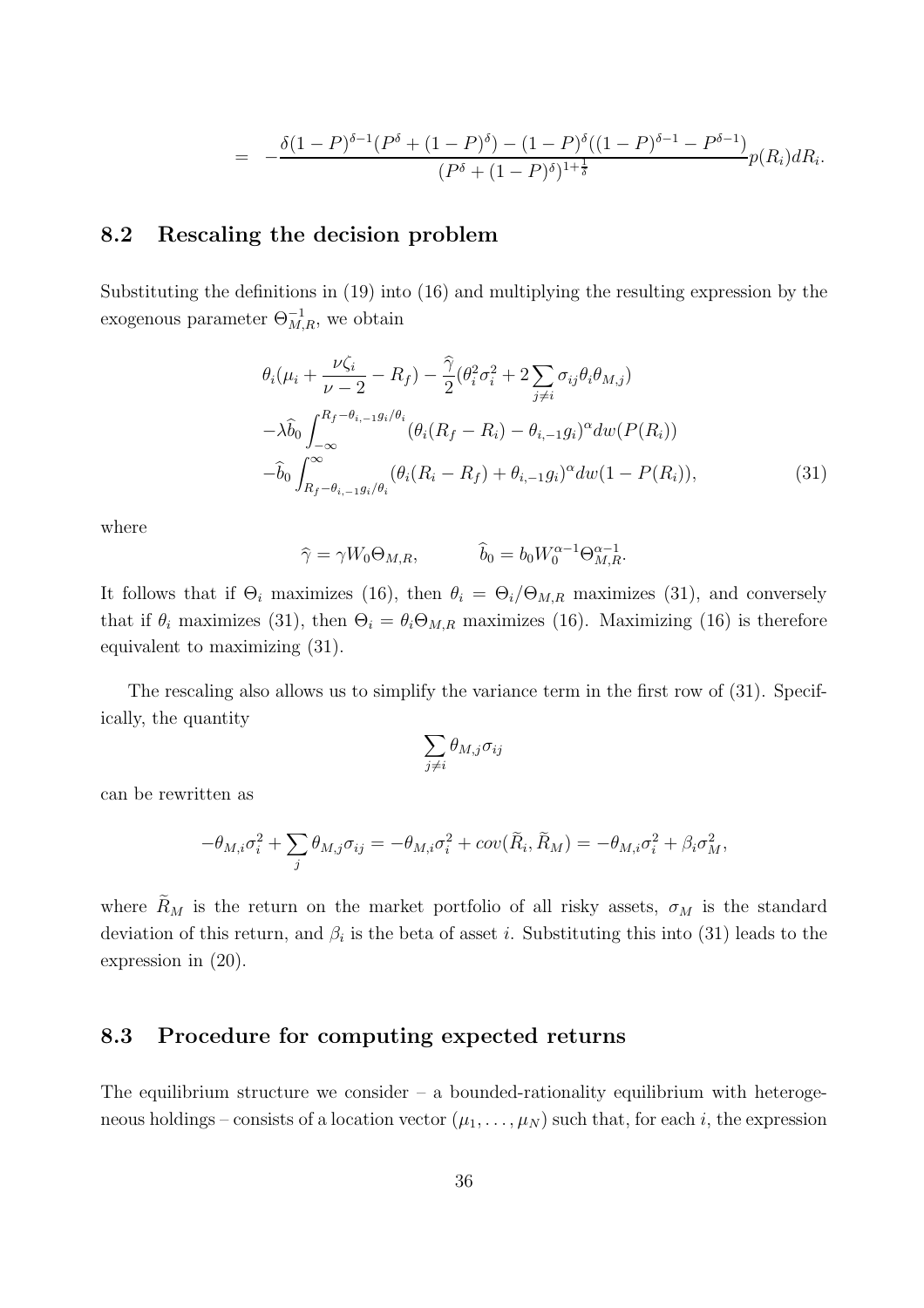in (20) has either a unique global maximum at  $\theta_i^* = \theta_{M,i}$  or else two global maxima at  $\theta_i^*$ and  $\theta_i^{**}$  with  $\theta_i^* < \theta_{M,i} < \theta_i^{**}$ .

We now explain how we compute this heterogeneous-holdings equilibrium. For a given risky asset i, we first check whether investors have identical holdings in that asset, in other words, whether they all hold the same per-capita market supply  $\theta_{M,i}$ . To do this, we take the first derivative of (20), substitute in  $\theta_i = \theta_{M,i}$ , and set the resulting expression to 0. This gives<sup>28</sup>

$$
0 = (\mu_i + \frac{\nu \zeta_i}{\nu - 2} - R_f) - \hat{\gamma} \beta_i \sigma_M^2
$$
  
\n
$$
-\alpha \lambda \hat{b}_0 \int_{-\infty}^{R_f - \theta_{i, -1} g_i / \theta_i} (\theta_{M, i}(R_f - R_i) - \theta_{i, -1} g_i)^{\alpha - 1} (R_f - R_i) dw (P(R_i))
$$
  
\n
$$
-\alpha \hat{b}_0 \int_{R_f - \theta_{i, -1} g_i / \theta_i}^{\infty} (\theta_{M, i}(R_i - R_f) + \theta_{i, -1} g_i)^{\alpha - 1} (R_i - R_f) dw (1 - P(R_i)). \tag{32}
$$

We then check whether, for the  $\mu_i$  that solves (32), the function in (20) has a global maximum at  $\theta_i = \theta_{M,i}$ , as opposed to only a local maximum or a local minimum. If  $\theta_i = \theta_{M,i}$  indeed corresponds to a global maximum, then all investors have identical holdings of risky asset i, each holding the per-capita supply of the asset, namely  $\theta_{M,i}$ . If the function in (20) does not have a global maximum at this  $\theta_i$ , then, in equilibrium, investors do not have identical holdings of asset *i*. We must instead look for an equilibrium with heterogeneous holdings.

To find an equilibrium with heterogeneous holdings of asset i, we search for a value of  $\mu_i$  such that the maximum value of the function in (20) in the range  $(-\infty, \theta_{M,i})$ , attained at  $\theta_i = \theta_i^*$ , say, is equal to the maximum value of the function in the range  $(\theta_{M,i}, \infty)$ , attained at  $\theta_i = \theta_i^{**}$ . If we find such a  $\mu_i$ , then there is an equilibrium where investors have heterogeneous holdings of the asset, with some investors allocated to  $\theta_i = \theta_i^*$  and others allocated to  $\theta_i = \theta_i^{**}$ . The value of  $\mu_i$  for which this holds is typically close to the value of  $\mu_i$ that solves the first-order condition (32). Therefore, if we find that, for the value of  $\mu_i$  that solves (32), the function in (20) does not have a global maximum at  $\theta_i = \theta_{M,i}$ , we search in the neighborhood of that  $\mu_i$  for an equilibrium with heterogeneous holdings.

<sup>&</sup>lt;sup>28</sup>As discussed in Section 4, we take  $\theta_{i,-1} = \theta_{M,i}$ , which further simplifies (32).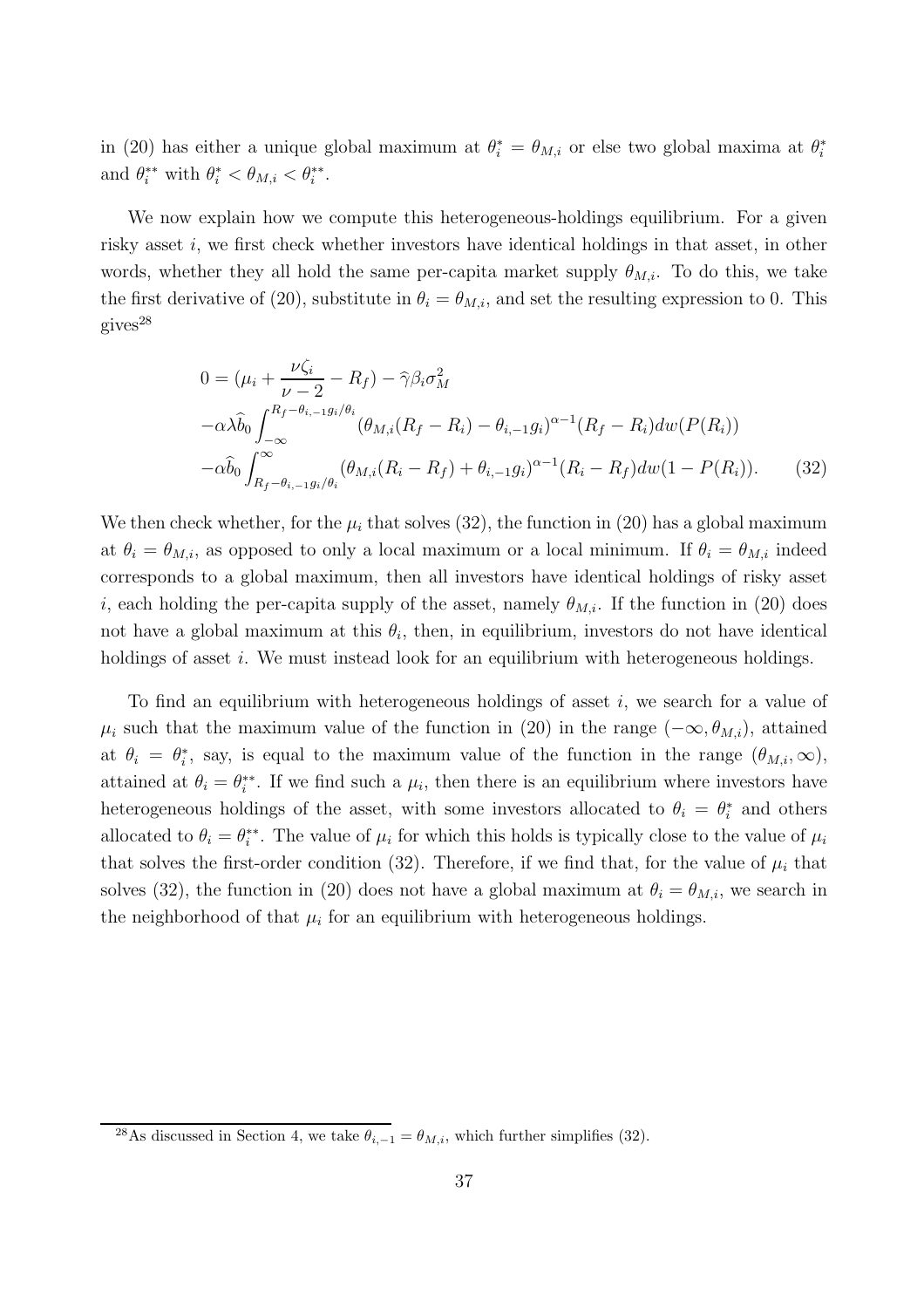## **9 References**

Aas, K. and I. Haff (2006), "The Generalized Hyperbolic Skew Student's *t*-Distribution," *Journal of Financial Econometrics* 4, 275-309.

An, L., Wang, H., Wang, J., and J. Yu (2020), "Lottery-related Anomalies: The Role of Reference-dependent Preferences," *Management Science* 66, 473-501.

Andrikogiannopoulou, A. and F. Papakonstantinou (2019), "History-dependent Risk Preferences: Evidence from Individual Choices and Implications for the Disposition Effect," forthcoming, *Review of Financial Studies*.

Ang, A., Hodrick, R., Xing, Y., and X. Zhang (2006), "The Cross-section of Volatility and Expected Returns," *Journal of Finance* 61, 259-299.

Baele, L., Driessen, J., Ebert, S., Londono, J., and O. Spalt (2019), "Cumulative Prospect Theory, Option Returns, and the Variance Premium," *Review of Financial Studies* 32, 3667- 3723.

Bakshi, G., Kapadia, N., and D. Madan (2003), "Stock Return Characteristics, Skew Laws, and the Differential Pricing of Individual Equity Options," *Review of Financial Studies* 16, 101-143.

Bali, T., Cakici, N., and R. Whitelaw (2011), "Maxing Out: Stocks as Lotteries and the Cross-section of Expected Returns," *Journal of Financial Economics* 99, 427-446.

Barberis, N. and M. Huang (2001), "Mental Accounting, Loss Aversion, and Individual Stock Returns," *Journal of Finance* 56, 1247-1292.

Barberis, N. and M. Huang (2008), "Stocks as Lotteries: The Implications of Probability Weighting for Security Prices," *American Economic Review* 98, 2066-2100.

Barberis, N. and W. Xiong (2009), "What Drives the Disposition Effect? An Analysis of a Long-standing Preference-based Explanation," *Journal of Finance* 64, 751-784.

Barberis, N., Huang, M., and R. Thaler (2006), "Individual Preferences, Monetary Gambles, and Stock Market Participation: A Case for Narrow Framing," *American Economic Review* 96, 1069-1090.

Barberis, N., Mukherjee, A., and B. Wang (2016), "Prospect Theory and Stock Returns: An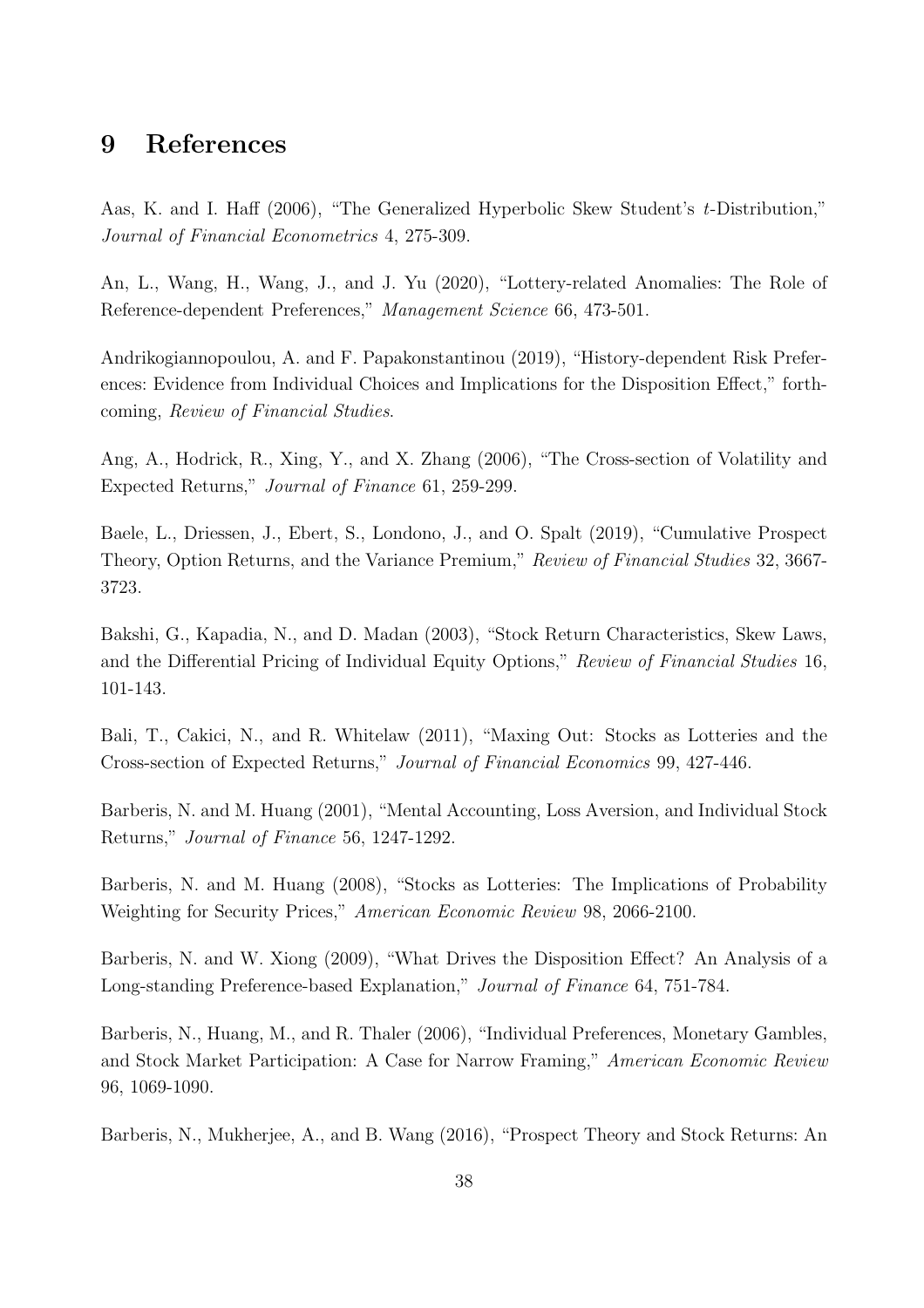Empirical Test," *Review of Financial Studies* 29, 3068-3107.

Bernheim, D. and C. Sprenger (2019), "Direct Tests of Cumulative Prospect Theory," Working paper.

Birru, J. and B. Wang (2016), "Nominal Price Illusion," *Journal of Financial Economics* 119, 578-598.

Booij, A., van Praag, B., and G. van de Kuilen (2010), "A Parametric Analysis of Prospect Theory's Functionals for the General Population," *Theory and Decision* 68, 115-148.

Bordalo, P., Gennaioli, N., and A. Shleifer (2013), "Salience and Asset Prices," *American Economic Review Papers and Proceedings* 103, 623-628.

Boyer, B., Mitton, T., and K. Vorkink (2010), "Expected Idiosyncratic Skewness," *Review of Financial Studies* 23, 169-202.

Brunnermeier, M., Gollier, C., and J. Parker (2007), "Optimal Beliefs, Asset Prices, and the Preference for Skewed Returns," *American Economic Review Papers and Proceedings* 97, 159-165.

Campbell, J.Y., Hilscher, J., and J. Szilagyi (2008), "In Search of Distress Risk," *Journal of Finance* 63, 2899-2939.

Chapman, J., Snowberg, E., Wang, S., and C. Camerer (2018), "Loss Attitudes in the U.S. Population: Evidence from Dynamically Optimized Sequential Experimentation," Working paper, California Institute of Technology.

Chordia, T., Subrahmanyam, A., and V. R. Anshuman (2001), "Trading Activity and Expected Stock Returns," *Journal of Financial Economics* 59, 3-22.

Conrad, J., Kapadia, N., and Y. Xing (2014), "Death and Jackpot: Why Do Individual Investors Hold Overpriced Stocks?," *Journal of Financial Economics* 113, 455-475.

Dennis, P. and S. Mayhew (2002), "Risk-Neutral Skewness: Evidence from Stock Options," *Journal of Financial and Quantitative Analysis* 37, 471-493.

Frazzini, A. (2006), "The Disposition Effect and Underreaction to News," *Journal of Finance* 61, 2017-2046.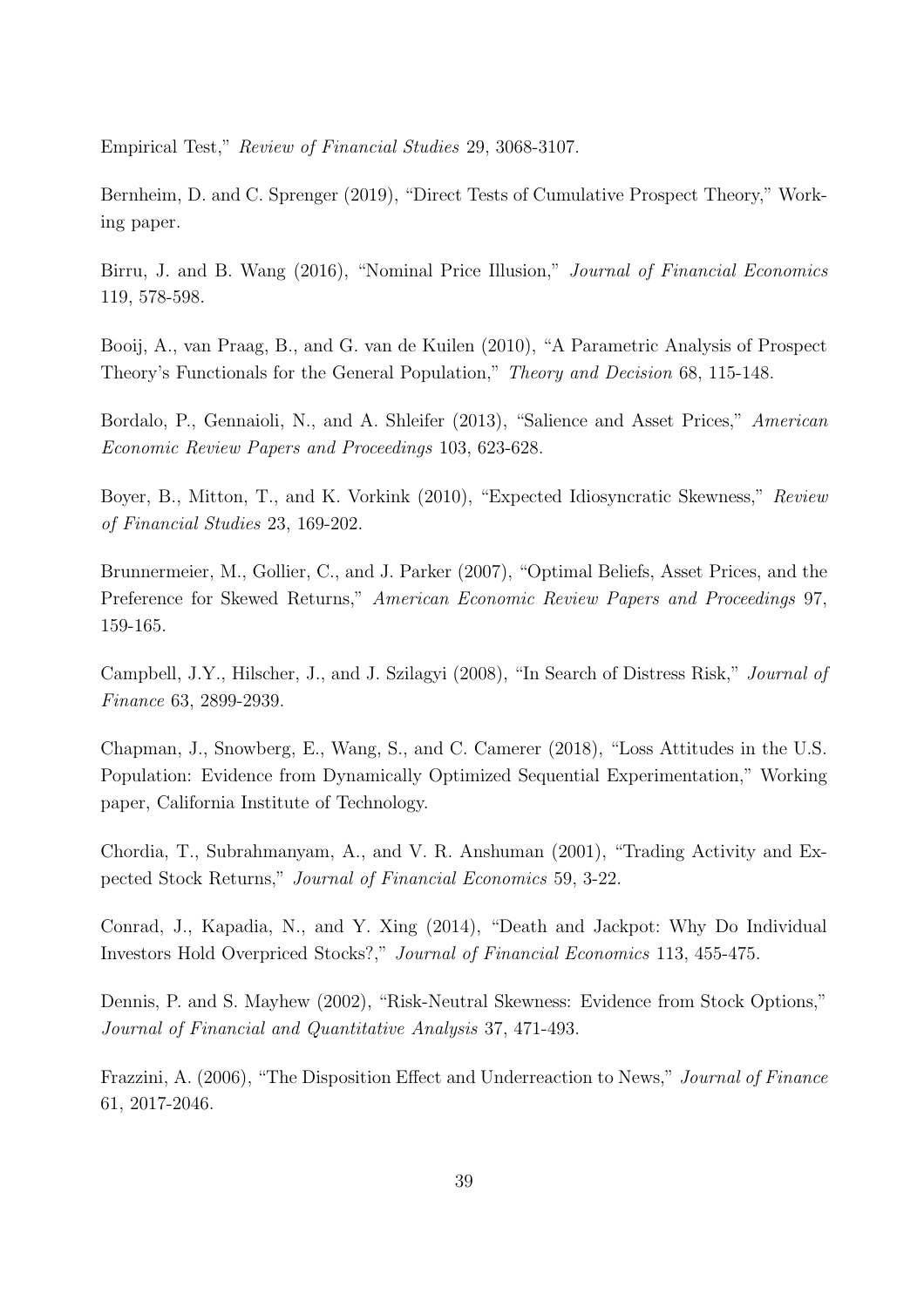Fudenberg, D., Kleinberg, J., Liang, A., and S. Mullainathan (2019), "Measuring the Completeness of Theories," Working paper.

Grinblatt, M. and B. Han (2005), "Prospect Theory, Mental Accounting, and Momentum," *Journal of Financial Economics* 78, 311-339.

Harvey, C. and A. Siddique (2000), "Conditional Skewness in Asset Pricing Tests," *Journal of Finance* 55, 1263-1295.

Hu, W. and A. Kercheval (2010), "Portfolio Optimization for Student *t* and Skewed *t* Returns," *Quantitative Finance* 10, 91-105.

Imas, A. (2016), "The Realization Effect," *American Economic Review* 106, 2086-2109.

Ingersoll, J. (2014), "Cumulative Prospect Theory, Aggregation, and Pricing," *Critical Finance Review* 4, 1-55.

Kahneman, D. (2013), *Thinking, Fast and Slow*. Farrar, Straus, and Giroux.

Kahneman, D. and A. Tversky (1979), "Prospect Theory: An Analysis of Decision Under Risk," *Econometrica* 47, 263-291.

Koszegi, B. and M. Rabin (2006), "A Model of Reference-dependent Preferences," *Quarterly Journal of Economics* 121, 1133-1165.

Li, Y. and L. Yang (2013), "Prospect Theory, the Disposition Effect, and Asset Prices," *Journal of Financial Economics* 107, 715-739.

McLean, D. and J. Pontiff (2016), "Does Academic Research Destroy Stock Return Predictability?" *Journal of Finance* 71, 5-32.

Shleifer, A. and R. Vishny (1997), "The Limits of Arbitrage," *Journal of Finance* 52, 35-55.

Stambaugh, R., Yu, J., and Y. Yuan (2012), "The Short of It: Investor Sentiment and Anomalies," *Journal of Financial Economics* 104, 288-302.

Thaler, R. and E. Johnson (1990), "Gambling with the House Money and Trying to Break Even: The Effects of Prior Outcomes on Risky Choice," *Management Science* 36, 643-660.

Tversky, A. and D. Kahneman (1981), "The Framing of Decisions and the Psychology of Choice," *Science* 211, 453-458.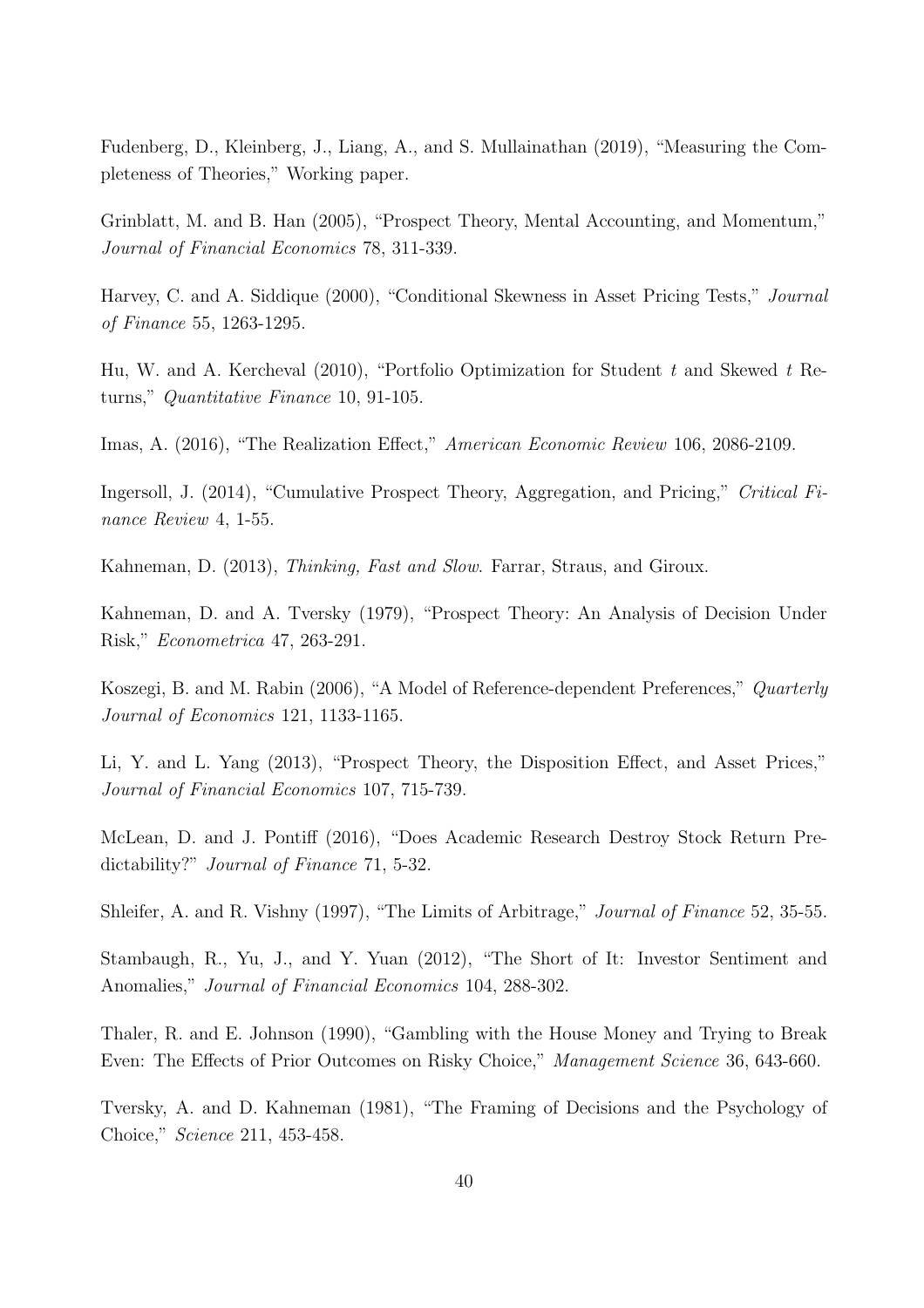Tversky, A. and D. Kahneman (1992), "Advances in Prospect Theory: Cumulative Representation of Uncertainty," *Journal of Risk and Uncertainty* 5, 297-323.

Walasek, L., Mullett, T., and N. Stewart (2018), "A Meta-analysis of Loss Aversion in Risky Contexts," Working paper, University of Warwick.

Wang, H., Yan, J., and J. Yu (2017), "Reference-dependent Preferences and the Risk-return Tradeoff," *Journal of Financial Economics* 123, 395-414.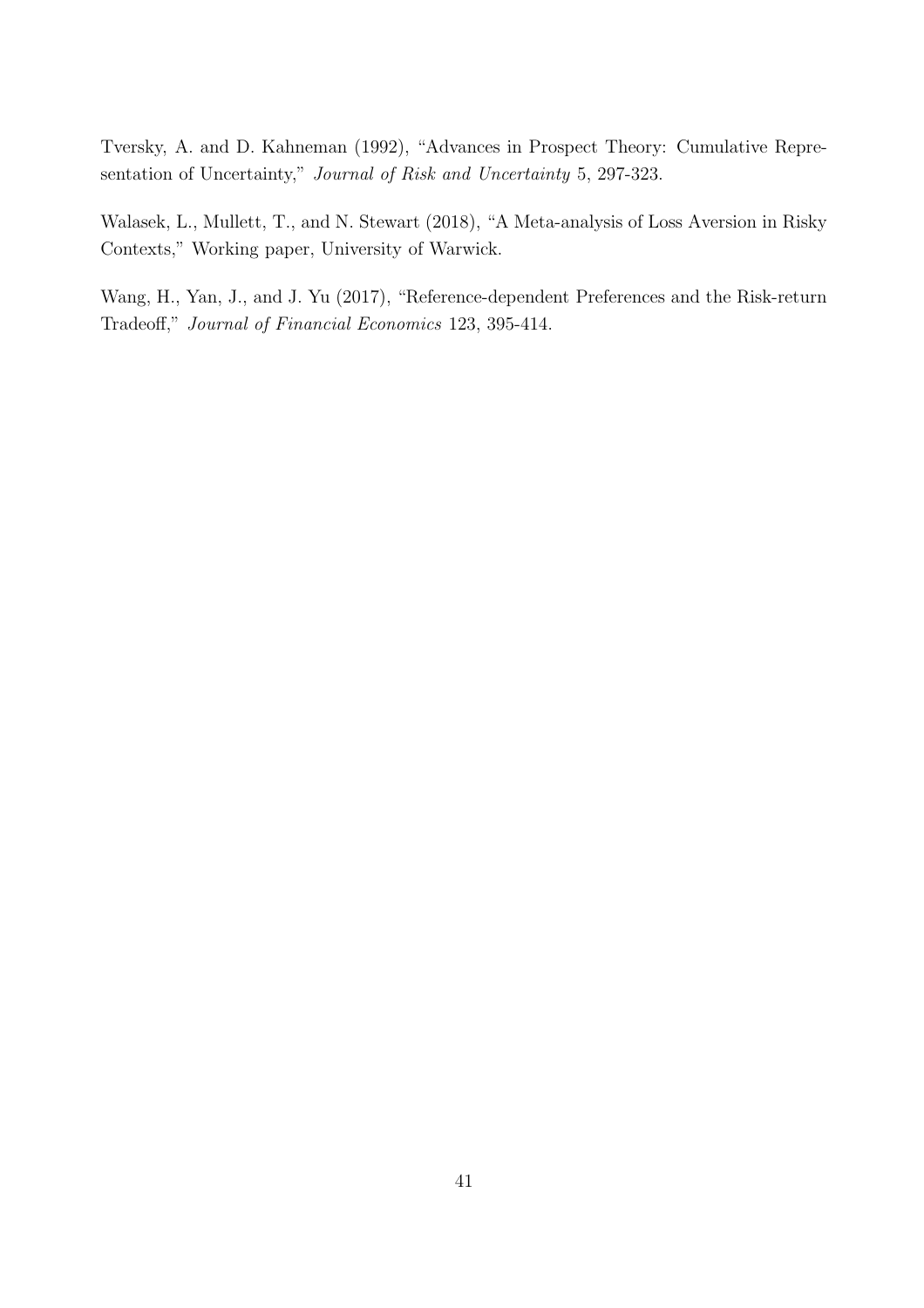| Anomaly                          | Abbreviation  |
|----------------------------------|---------------|
| Idiosyncratic volatility         | <b>IVOL</b>   |
| Market capitalization            | <b>SIZE</b>   |
| Value                            | VAL           |
| Expected idiosyncratic skewness  | <b>EISKEW</b> |
| Momentum                         | <b>MOM</b>    |
| Failure probability              | <b>FPROB</b>  |
| O-Score                          | OSC           |
| Net stock issuance               | <b>NSI</b>    |
| Composite equity issuance        | <b>CEI</b>    |
| Accrual                          | ACC           |
| Net operating assets             | <b>NOA</b>    |
| Gross profitability              | PROF          |
| Asset growth                     | AG            |
| Return on assets                 | ROA           |
| Investment                       | <b>INV</b>    |
| Maximum daily return             | <b>MAX</b>    |
| Organizational capital           | ORGCAP        |
| Long-term reversal               | <b>LTREV</b>  |
| External finance                 | <b>XFIN</b>   |
| Short-term reversal              | <b>STREV</b>  |
| Difference of opinion            | <b>DOP</b>    |
| Post-earnings announcement drift | <b>PEAD</b>   |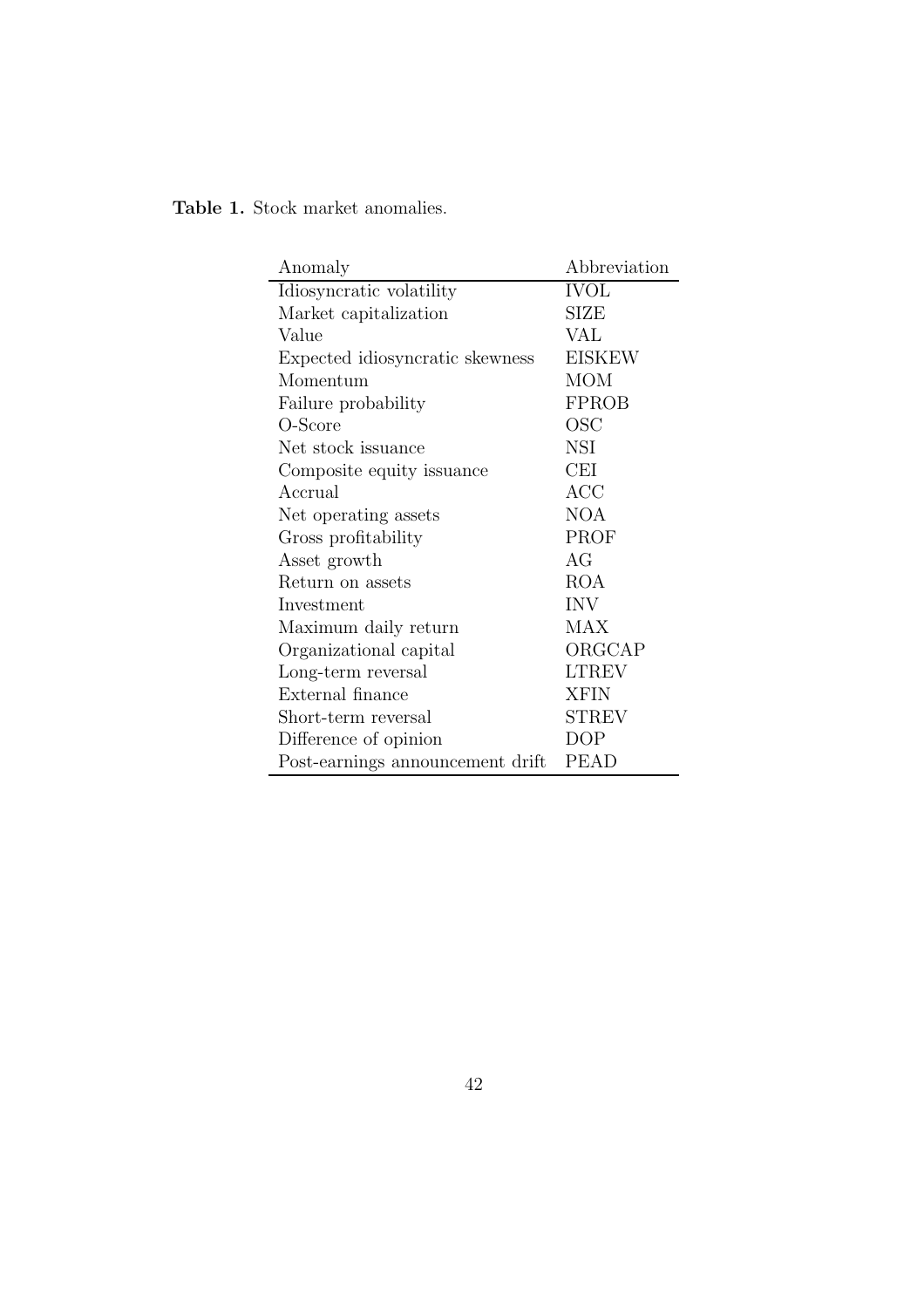Table 2. Empirical properties of anomaly deciles. The first column lists 22 anomalies; the acronyms are deviation of annual returns, skewness of annual returns, and capital gain overhang (in percent) of the typical defined in Table 1. The remaining columns report, for each anomaly, the average annual return, standard **Table 2.** Empirical properties of anomaly deciles. The first column lists 22 anomalies; the acronyms are defined in Table 1. The remaining columns report, for each anomaly, the average annual return, standard deviation of annual returns, skewness of annual returns, and capital gain overhang (in percent) of the typical stock in anomaly decile 1 and anomaly decile 10. stock in anomaly decile 1 and anomaly decile 10.

| Anomaly                                                                                                                                                                                                                                            | Average | Average   | tandard   | Standard                                             | Skewness                                                                                                 | Skewness  | $\operatorname{Gain}$                                                                                                                                                                                                                                                                                                                                                                                                       | $\operatorname{Gain}$ |
|----------------------------------------------------------------------------------------------------------------------------------------------------------------------------------------------------------------------------------------------------|---------|-----------|-----------|------------------------------------------------------|----------------------------------------------------------------------------------------------------------|-----------|-----------------------------------------------------------------------------------------------------------------------------------------------------------------------------------------------------------------------------------------------------------------------------------------------------------------------------------------------------------------------------------------------------------------------------|-----------------------|
|                                                                                                                                                                                                                                                    | return  | return    | deviation | deviation                                            |                                                                                                          |           | overhang                                                                                                                                                                                                                                                                                                                                                                                                                    | werhang               |
|                                                                                                                                                                                                                                                    | Decile  | Decile 10 | Decile 1  | $\begin{array}{c}\n\text{Decile} \\ 10\n\end{array}$ | Decile 1                                                                                                 | Decile 10 | Decile i                                                                                                                                                                                                                                                                                                                                                                                                                    | Decile 10             |
|                                                                                                                                                                                                                                                    |         |           |           |                                                      |                                                                                                          |           |                                                                                                                                                                                                                                                                                                                                                                                                                             |                       |
|                                                                                                                                                                                                                                                    |         |           |           |                                                      |                                                                                                          |           |                                                                                                                                                                                                                                                                                                                                                                                                                             |                       |
|                                                                                                                                                                                                                                                    |         |           |           |                                                      |                                                                                                          |           |                                                                                                                                                                                                                                                                                                                                                                                                                             |                       |
|                                                                                                                                                                                                                                                    |         |           |           |                                                      |                                                                                                          |           |                                                                                                                                                                                                                                                                                                                                                                                                                             |                       |
|                                                                                                                                                                                                                                                    |         |           |           |                                                      |                                                                                                          |           |                                                                                                                                                                                                                                                                                                                                                                                                                             |                       |
|                                                                                                                                                                                                                                                    |         |           |           |                                                      |                                                                                                          |           |                                                                                                                                                                                                                                                                                                                                                                                                                             |                       |
|                                                                                                                                                                                                                                                    |         |           |           |                                                      |                                                                                                          |           |                                                                                                                                                                                                                                                                                                                                                                                                                             |                       |
|                                                                                                                                                                                                                                                    |         |           |           |                                                      |                                                                                                          |           |                                                                                                                                                                                                                                                                                                                                                                                                                             |                       |
|                                                                                                                                                                                                                                                    |         |           |           |                                                      |                                                                                                          |           |                                                                                                                                                                                                                                                                                                                                                                                                                             |                       |
|                                                                                                                                                                                                                                                    |         |           |           |                                                      |                                                                                                          |           |                                                                                                                                                                                                                                                                                                                                                                                                                             |                       |
| <b>SERIES</b><br>SERIES BOOKS DE COMPARE DE COMPANY<br>SERIES DE COMPARE DE COMPANY<br>SERIES DE COMPARE DE COMPANY<br>COMPANY DE COMPANY DE COMPANY DE COMPANY DE COMPANY DE COMPANY DE COMPANY DE COMPANY DE COMPANY DE COMPANY DE<br>DE COMPANY |         |           |           |                                                      | 4 5 5 8 3 4 5 6 5 4 5 6 7 9 9 1 8 6 6 6 7 8 7 8 9 9<br>4 5 6 8 7 8 7 9 6 7 9 9 1 9 9 1 8 9 6 7 8 7 8 9 9 |           | $19.7 \times 10^{-4} \times 10^{-4} \times 10^{-4} \times 10^{-4} \times 10^{-4} \times 10^{-4} \times 10^{-4} \times 10^{-4} \times 10^{-4} \times 10^{-4} \times 10^{-4} \times 10^{-4} \times 10^{-4} \times 10^{-4} \times 10^{-4} \times 10^{-4} \times 10^{-4} \times 10^{-4} \times 10^{-4} \times 10^{-4} \times 10^{-4} \times 10^{-4} \times 10^{-4} \times 10^{-4} \times 10^{-4} \times 10^{-4} \times 10^{-4}$ |                       |
|                                                                                                                                                                                                                                                    |         |           |           |                                                      |                                                                                                          |           |                                                                                                                                                                                                                                                                                                                                                                                                                             |                       |
|                                                                                                                                                                                                                                                    |         |           |           |                                                      |                                                                                                          |           |                                                                                                                                                                                                                                                                                                                                                                                                                             |                       |
|                                                                                                                                                                                                                                                    |         |           |           |                                                      |                                                                                                          |           |                                                                                                                                                                                                                                                                                                                                                                                                                             |                       |
|                                                                                                                                                                                                                                                    |         |           |           |                                                      |                                                                                                          |           |                                                                                                                                                                                                                                                                                                                                                                                                                             |                       |
|                                                                                                                                                                                                                                                    |         |           |           |                                                      |                                                                                                          |           |                                                                                                                                                                                                                                                                                                                                                                                                                             |                       |
|                                                                                                                                                                                                                                                    |         |           |           |                                                      |                                                                                                          |           |                                                                                                                                                                                                                                                                                                                                                                                                                             |                       |
|                                                                                                                                                                                                                                                    |         |           |           |                                                      |                                                                                                          |           |                                                                                                                                                                                                                                                                                                                                                                                                                             |                       |
|                                                                                                                                                                                                                                                    |         |           |           |                                                      |                                                                                                          |           |                                                                                                                                                                                                                                                                                                                                                                                                                             |                       |
|                                                                                                                                                                                                                                                    |         |           |           |                                                      |                                                                                                          |           |                                                                                                                                                                                                                                                                                                                                                                                                                             |                       |
|                                                                                                                                                                                                                                                    |         |           |           |                                                      |                                                                                                          |           |                                                                                                                                                                                                                                                                                                                                                                                                                             |                       |
|                                                                                                                                                                                                                                                    |         |           |           |                                                      |                                                                                                          |           |                                                                                                                                                                                                                                                                                                                                                                                                                             |                       |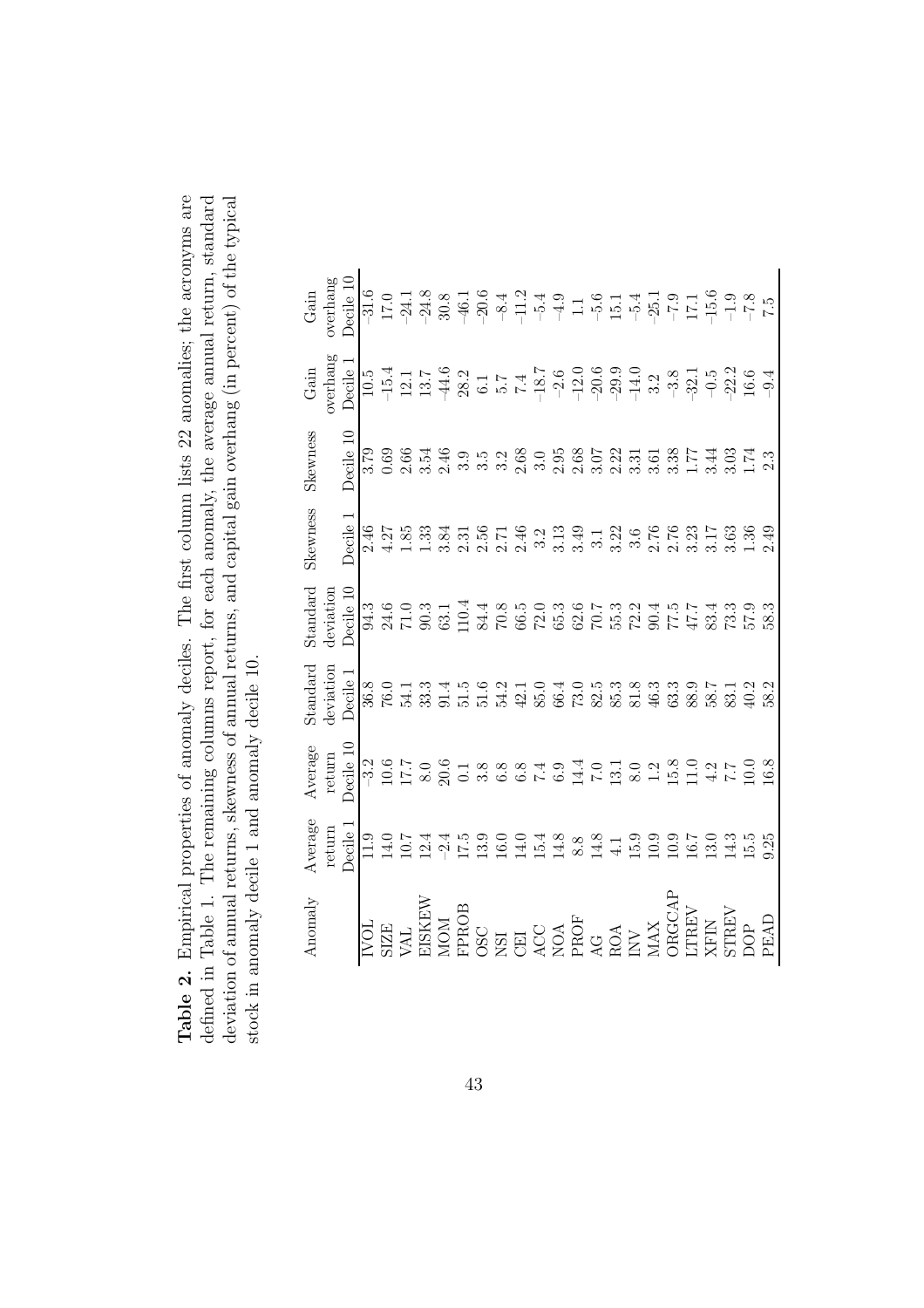**Table 3.** The table reports the average absolute monthly pricing error across the 22 anomalies for the prospect theory model of Section 3 and for five factor models: the CAPM; the Fama-French three-factor model; the Carhart four-factor model; the Fama-French five-factor model; and a six-factor model that augments the five-factor model with a momentum factor. For a given factor model, we compute the alphas of the 22 long-short portfolios that, for the 22 anomalies, go long the stocks in anomaly decile 1 and short the stocks in anomaly decile 10; we report the average absolute alpha. For the prospect theory model, we compute, for the 22 anomalies, the difference in the empirical and theoretically-predicted average return of the 22 long-short portfolios; we report the average absolute return difference.

| Model              | Average absolute pricing error |
|--------------------|--------------------------------|
| Prospect theory    | 0.56                           |
| CAPM               | 0.81                           |
| Three-factor model | 0.80                           |
| Four-factor model  | 0.56                           |
| Five-factor model  | 0.45                           |
| Six-factor model   | 0.32                           |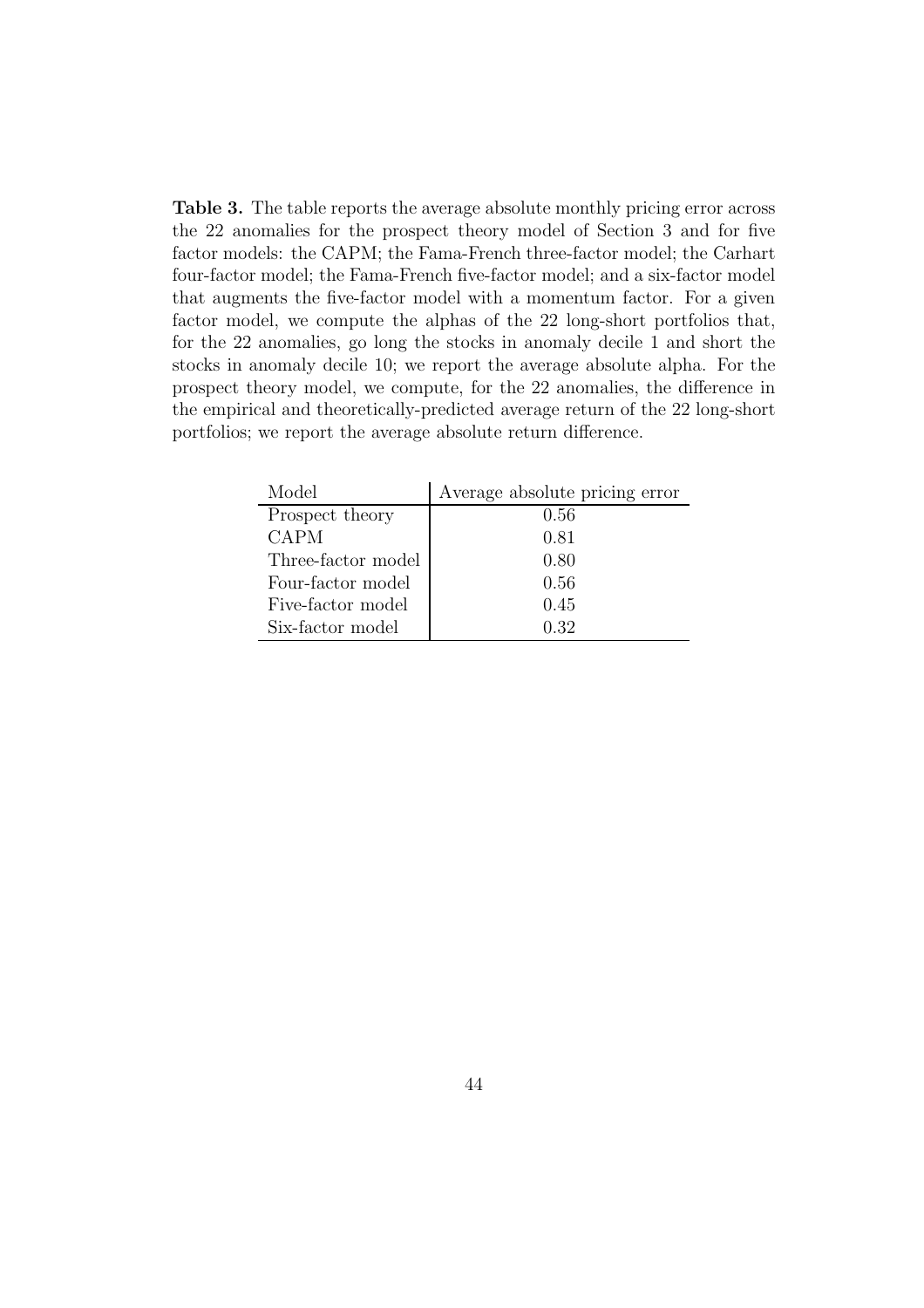

Figure 1. The left panel plots the value function proposed by Tversky and Kahneman (1992) as part of their cumulative prospect theory, namely,  $v(x) = x^{\alpha}$  for  $x \ge 0$ and  $v(x) = -\lambda(-x)^\alpha$  for  $x < 0$ , for  $\alpha = 0.5$  and  $\lambda = 2.5$ . The right panel plots the probability weighting function proposed by Tversky and Kahneman (1992), namely,  $w(P) = P^{\delta}/(P^{\delta} + (1 - P)^{\delta})^{1/\delta}$ , for three different values of  $\delta$ . The dashed line corresponds to  $\delta = 0.4$ , the solid line to  $\delta = 0.65$ , and the dotted line to  $\delta = 1$ .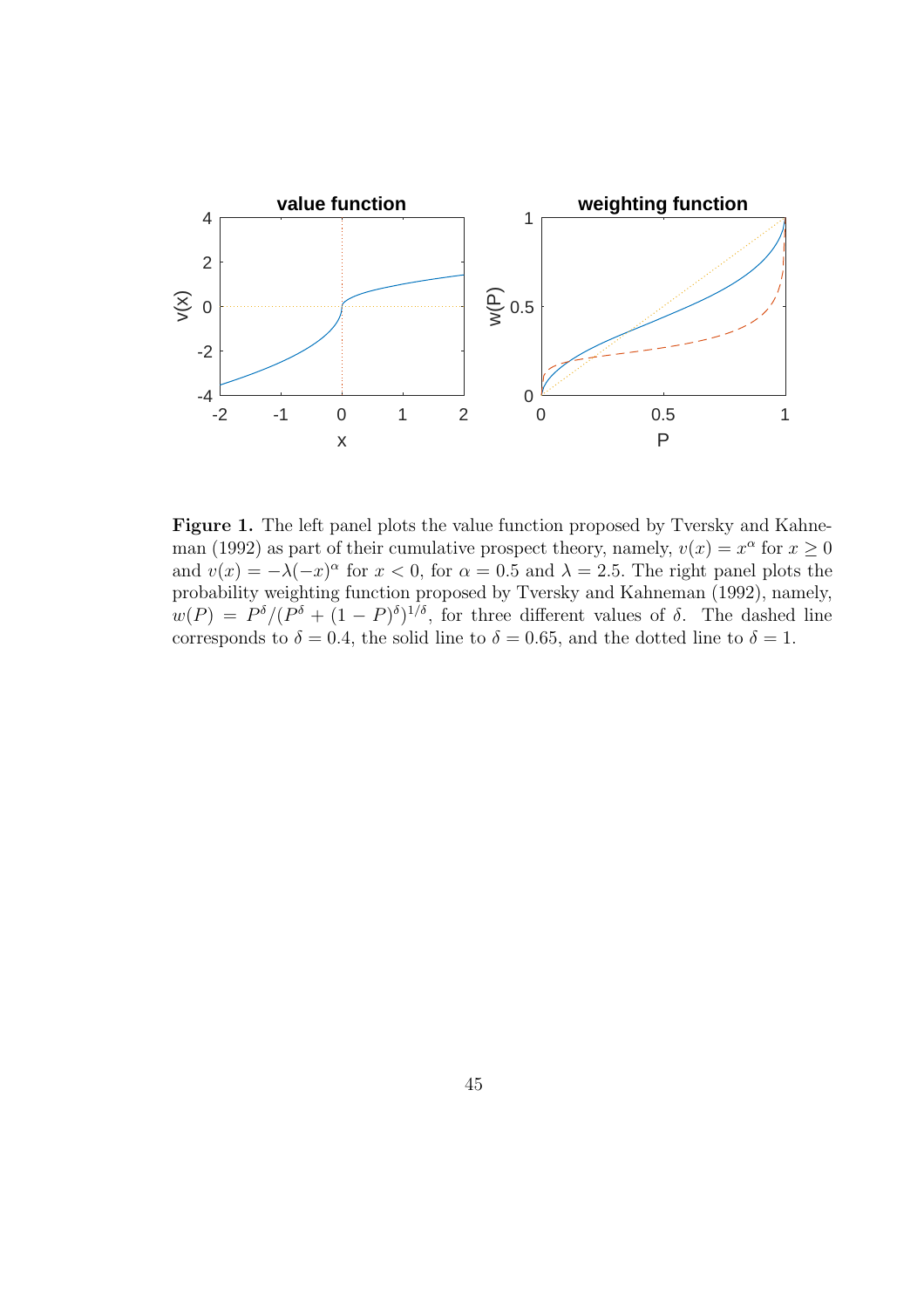

Figure 2. Each graph plots 220 asterisks, where each asterisk corresponds to one of 10 deciles for one of 22 anomalies. In the top-left graph, a given asterisk that corresponds to some anomaly decile marks the standard deviation of returns and the return skewness of the typical stock in that anomaly decile. In the top-right graph, each asterisk marks the standard deviation of returns and the capital gain overhang of the typical stock in some anomaly decile. In the bottom-left graph, each asterisk marks the return skewness and capital gain overhang of the typical stock in some anomaly decile.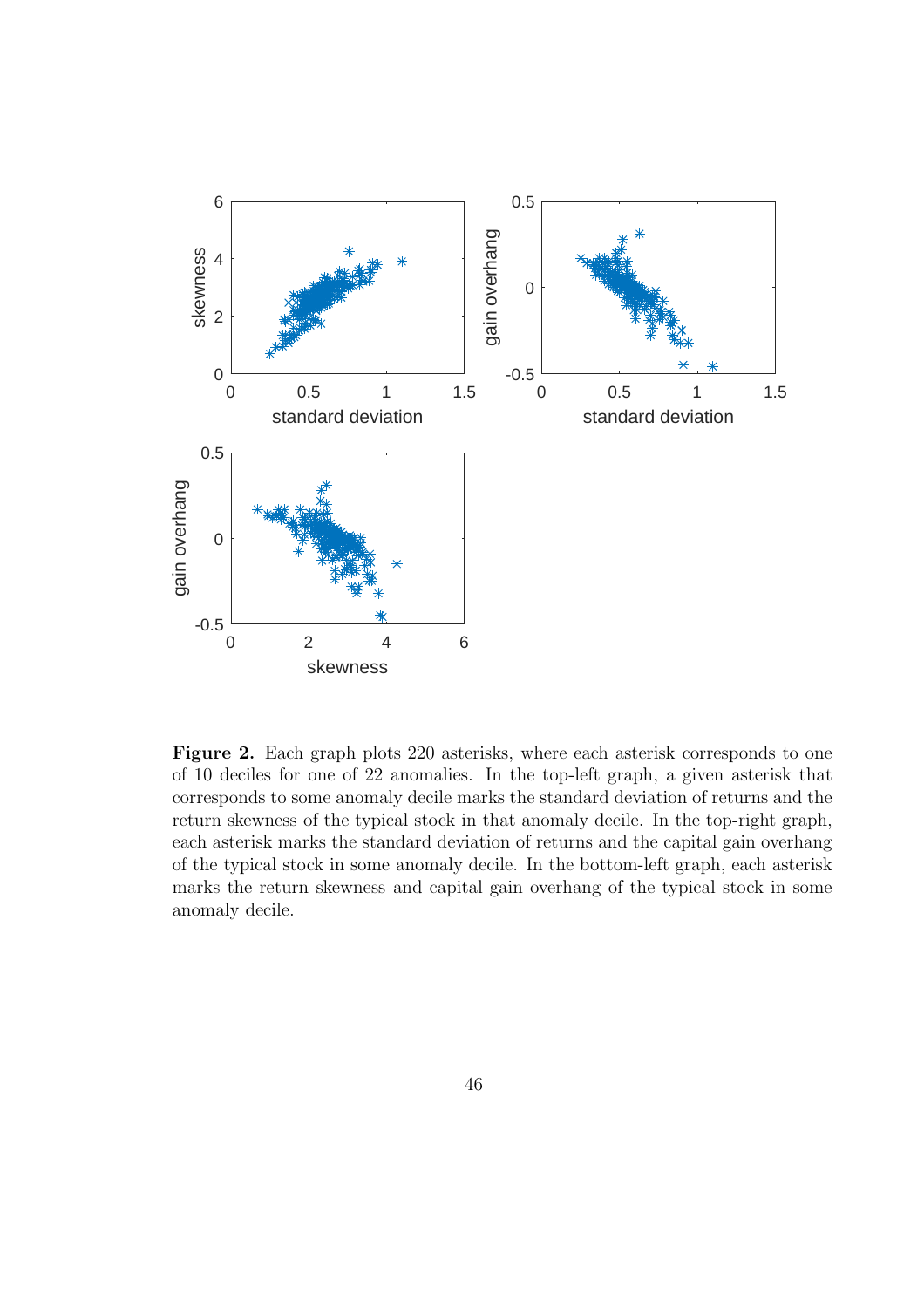

**Figure 3.** The graph shows that investors have identical holdings of each stock in momentum decile 1. The solid line plots the value of an investor's objective function in equilibrium, as a function of  $\theta_1$ , the (scaled) fraction of the investor's portfolio allocated to stock 1, which belongs to momentum decile 1. The function has a unique global maximum at the point where  $\theta_1$  equals the weight of stock 1 in the market portfolio, namely 1.85 × 10*−*<sup>4</sup>.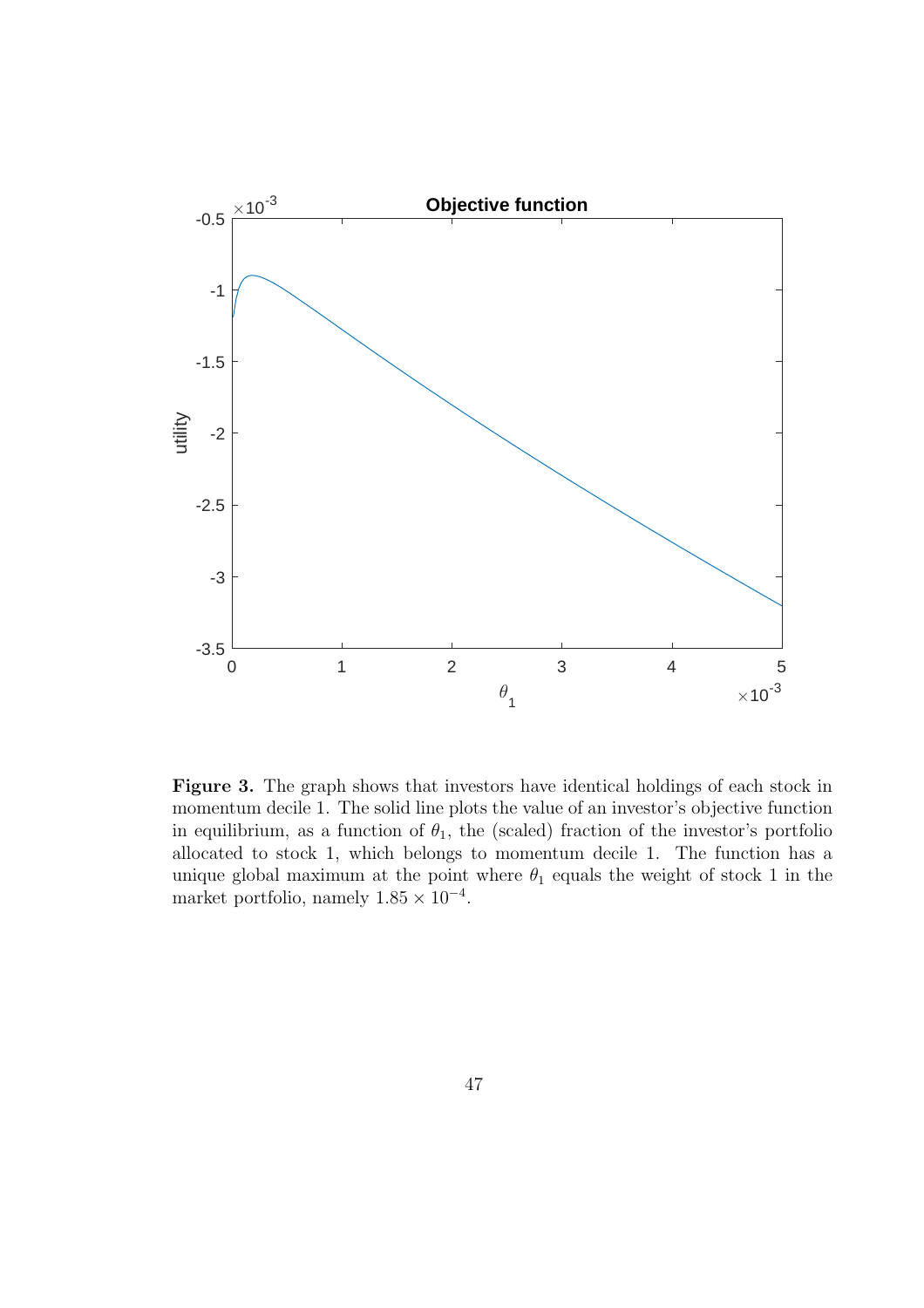

**Figure 4.** The graph shows that investors have heterogeneous holdings of each stock in momentum decile 10. The solid line plots the value of an investor's objective function in equilibrium, as a function of  $\theta_{901}$ , the (scaled) fraction of the investor's portfolio allocated to stock 901, which belongs to momentum decile 10. The function has two global maxima which straddle the weight of stock 901 in the market portfolio, namely  $7.5 \times 10^{-4}$ . The dashed line plots the objective function for a higher expected return on the stock, while the dash-dot line plots the objective function for a lower expected return.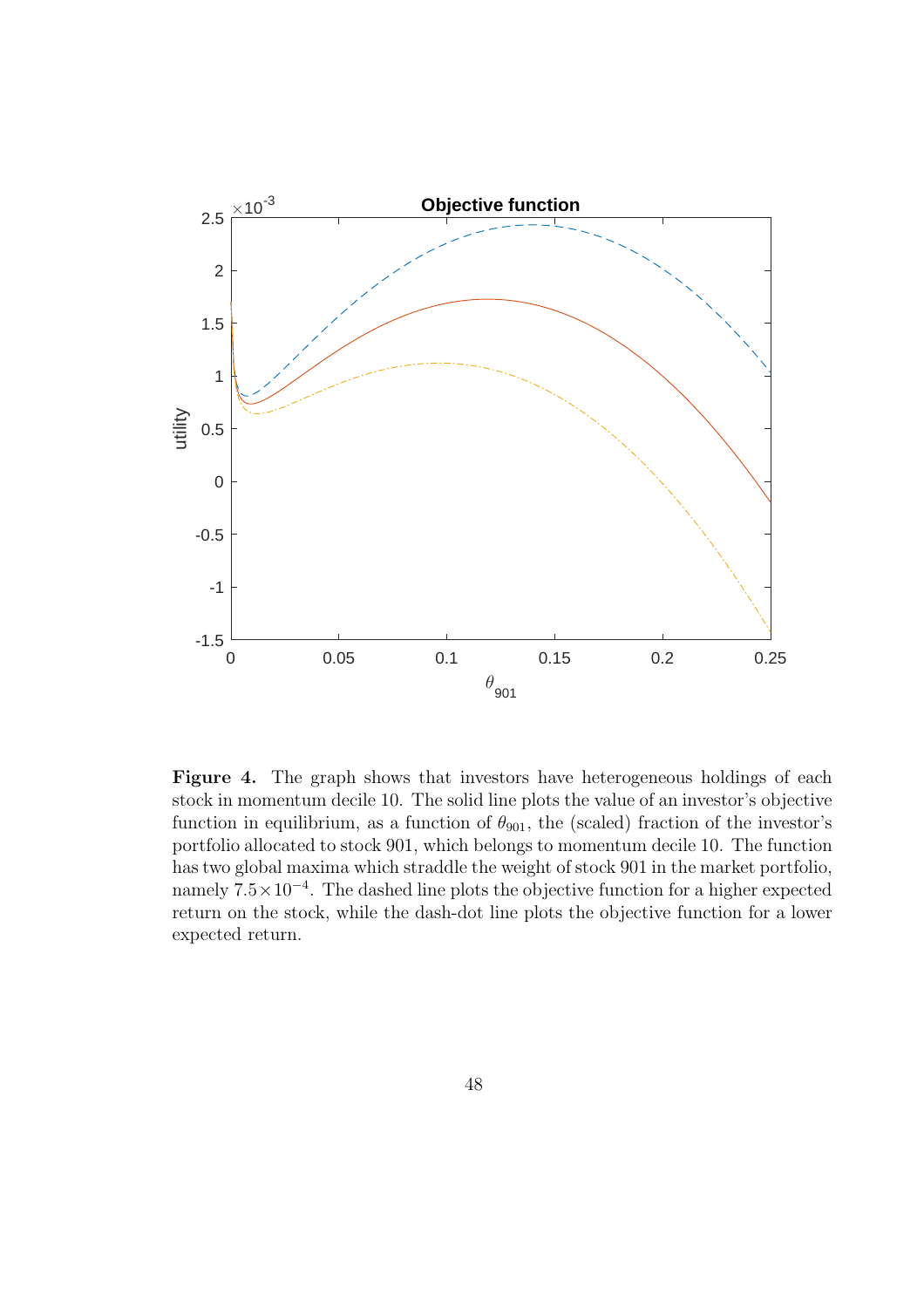

**Figure 5.** The dashed lines in the graphs plot the historical annual alpha of each anomaly decile for the momentum, failure probability, idiosyncratic volatility, and gross profitability anomalies. The solid lines plot the alphas predicted by a model in which investors evaluate risk according to prospect theory.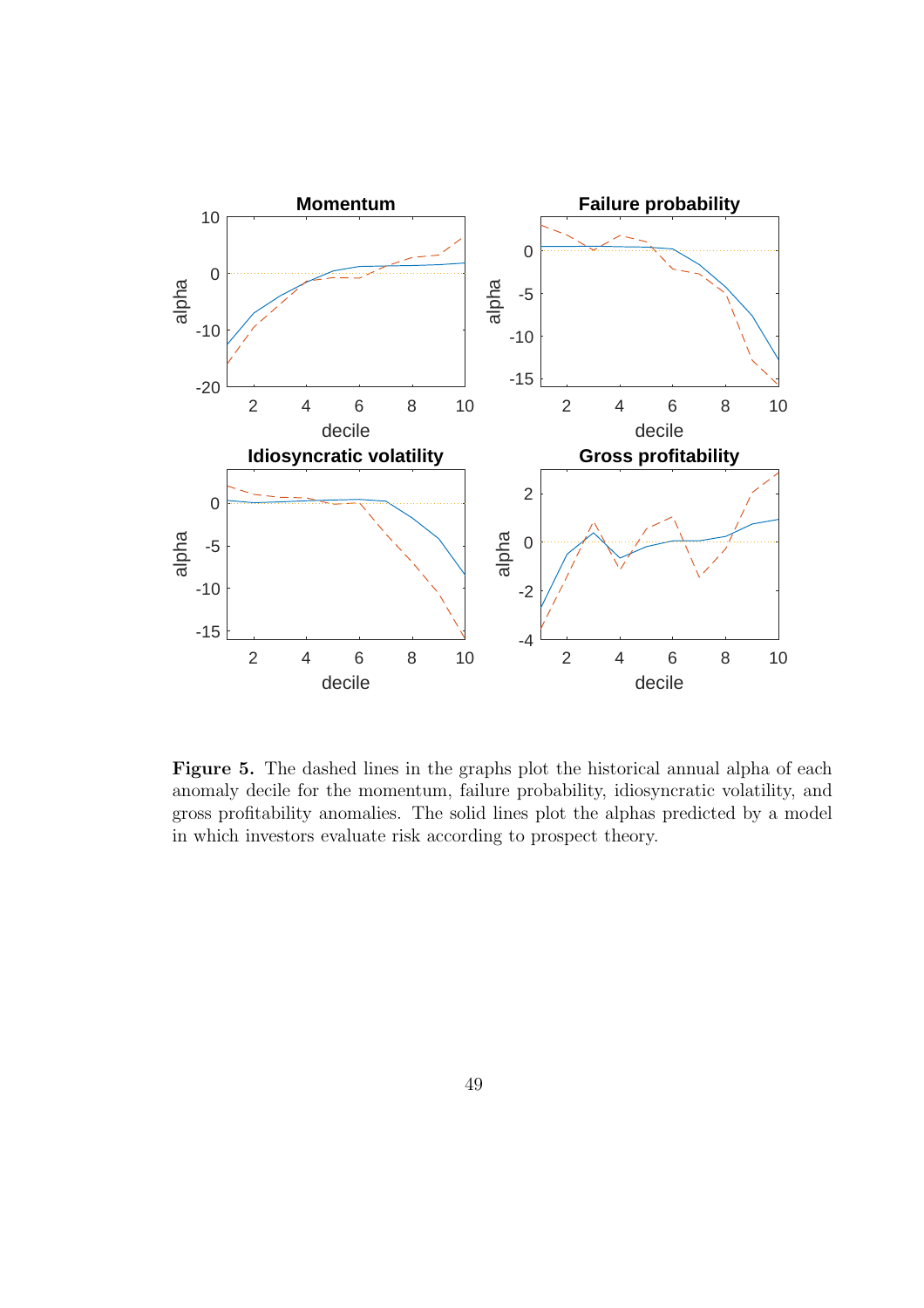

**Figure 6.** The dashed lines in the graphs plot the historical annual alpha of each anomaly decile for the expected idiosyncratic skewness, return on assets, and maximum daily return anomalies. The solid lines plot the alphas predicted by a model in which investors evaluate risk according to prospect theory.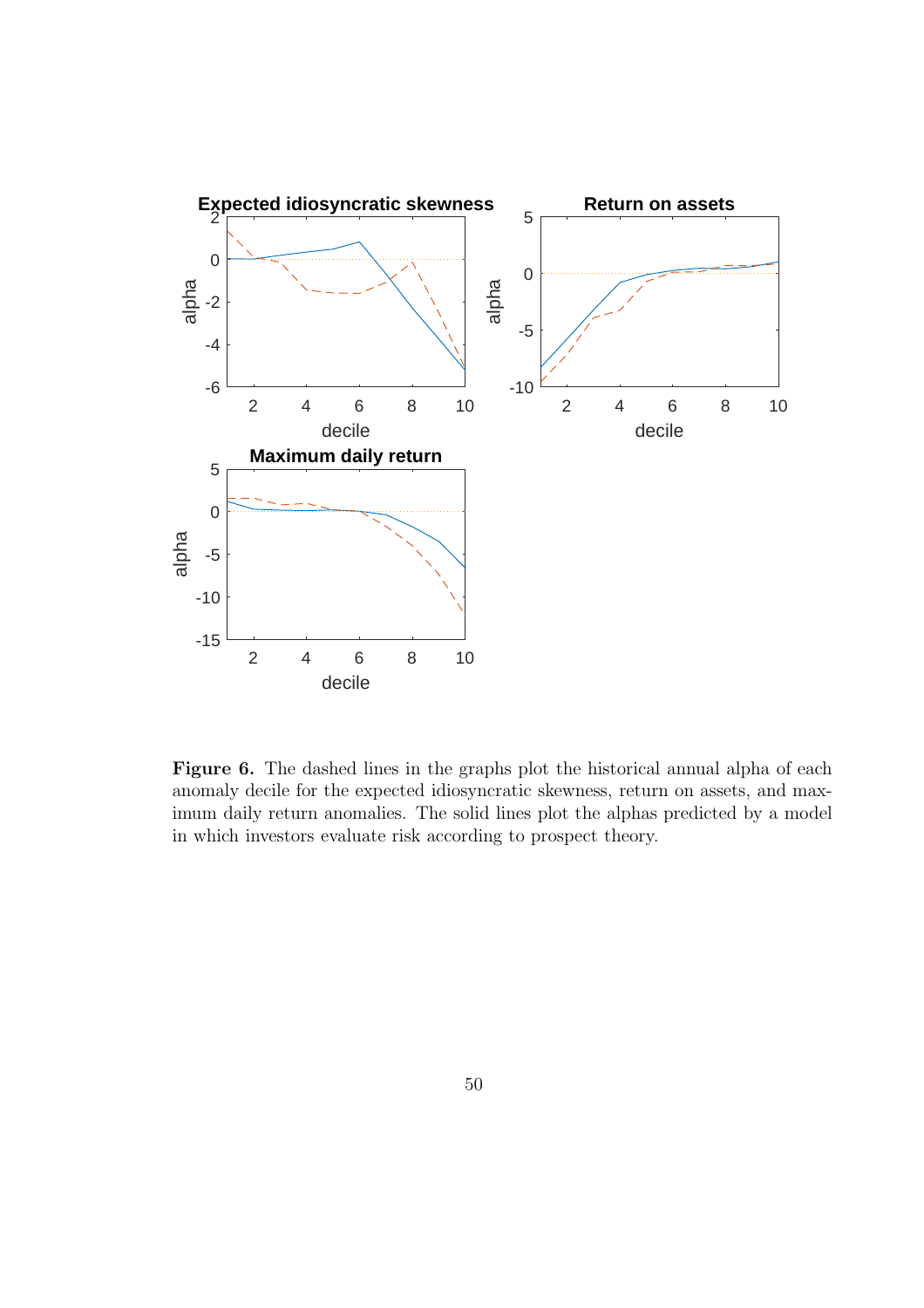

**Figure 7.** The dashed lines in the graphs plot the historical annual alpha of each anomaly decile for the O-score, external finance, and composite equity issuance anomalies. The solid lines plot the alphas predicted by a model in which investors evaluate risk according to prospect theory.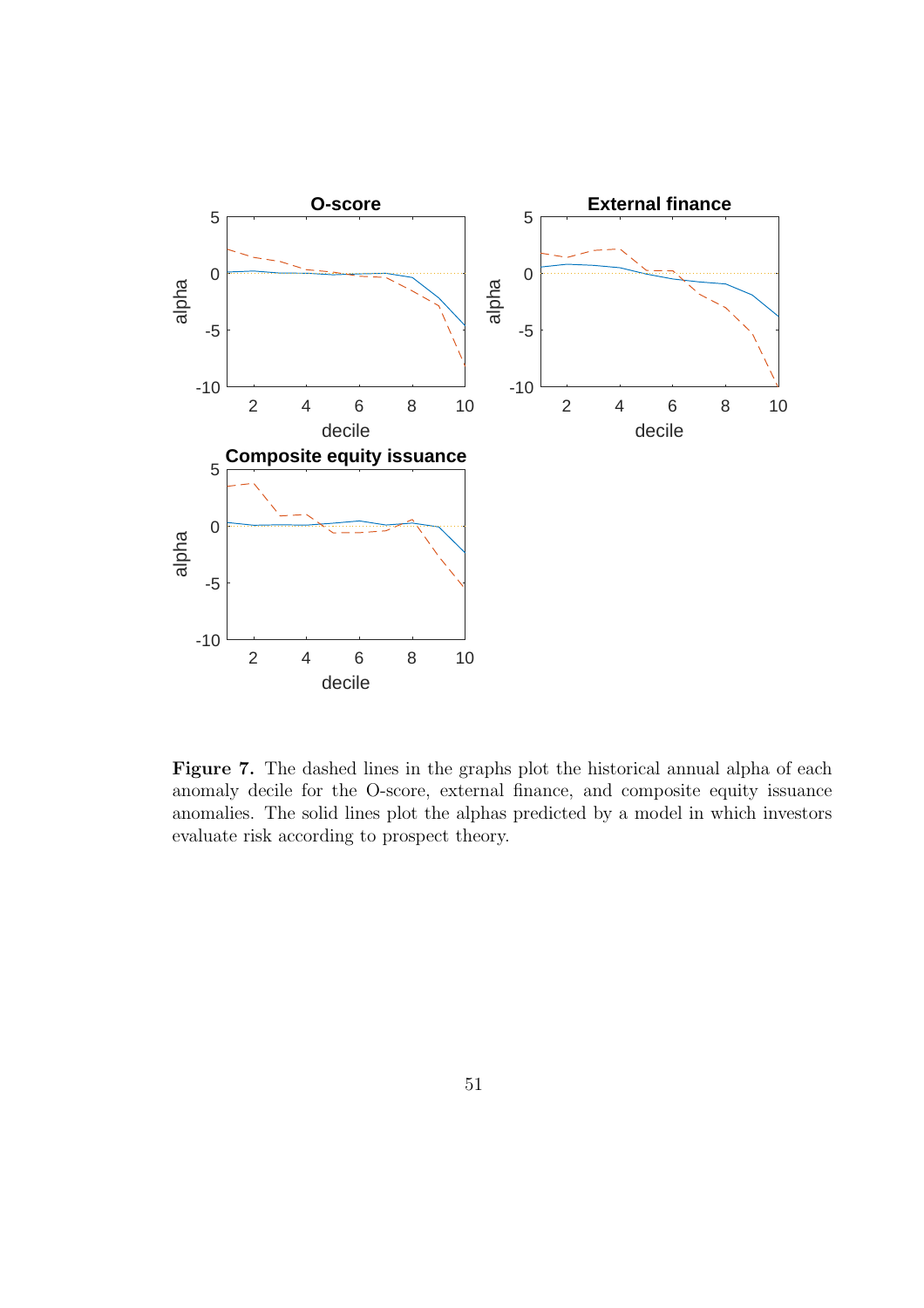

**Figure 8.** The dashed lines in the graphs plot the historical annual alpha of each anomaly decile for the net stock issuance, post-earnings announcement drift, and difference of opinion anomalies. The solid lines plot the alphas predicted by a model in which investors evaluate risk according to prospect theory.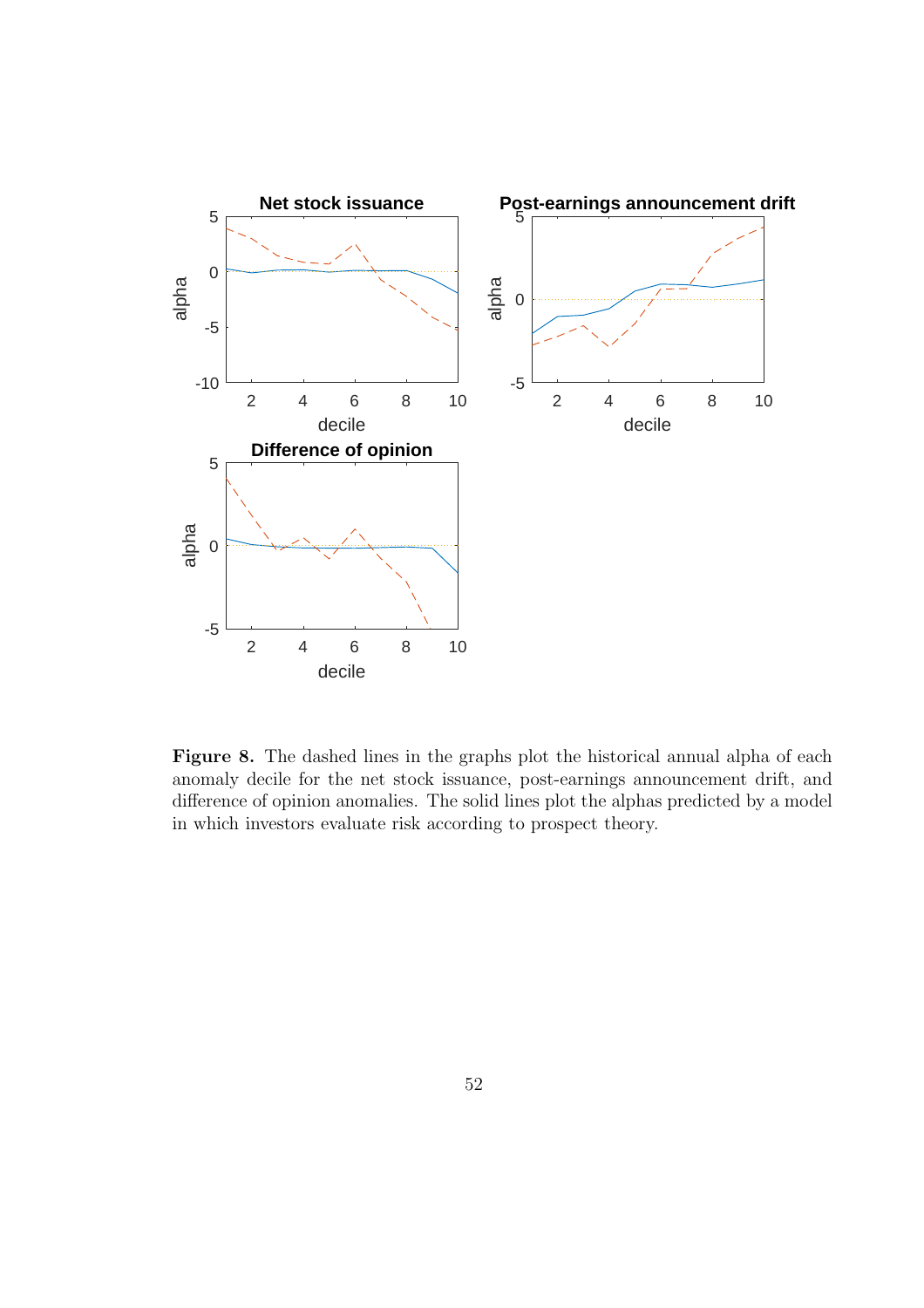

**Figure 9.** The dashed lines in the graphs plot the historical annual alpha of each anomaly decile for the size, value, long-term reversal, and short-term reversal anomalies. The solid lines plot the alphas predicted by a model in which investors evaluate risk according to prospect theory.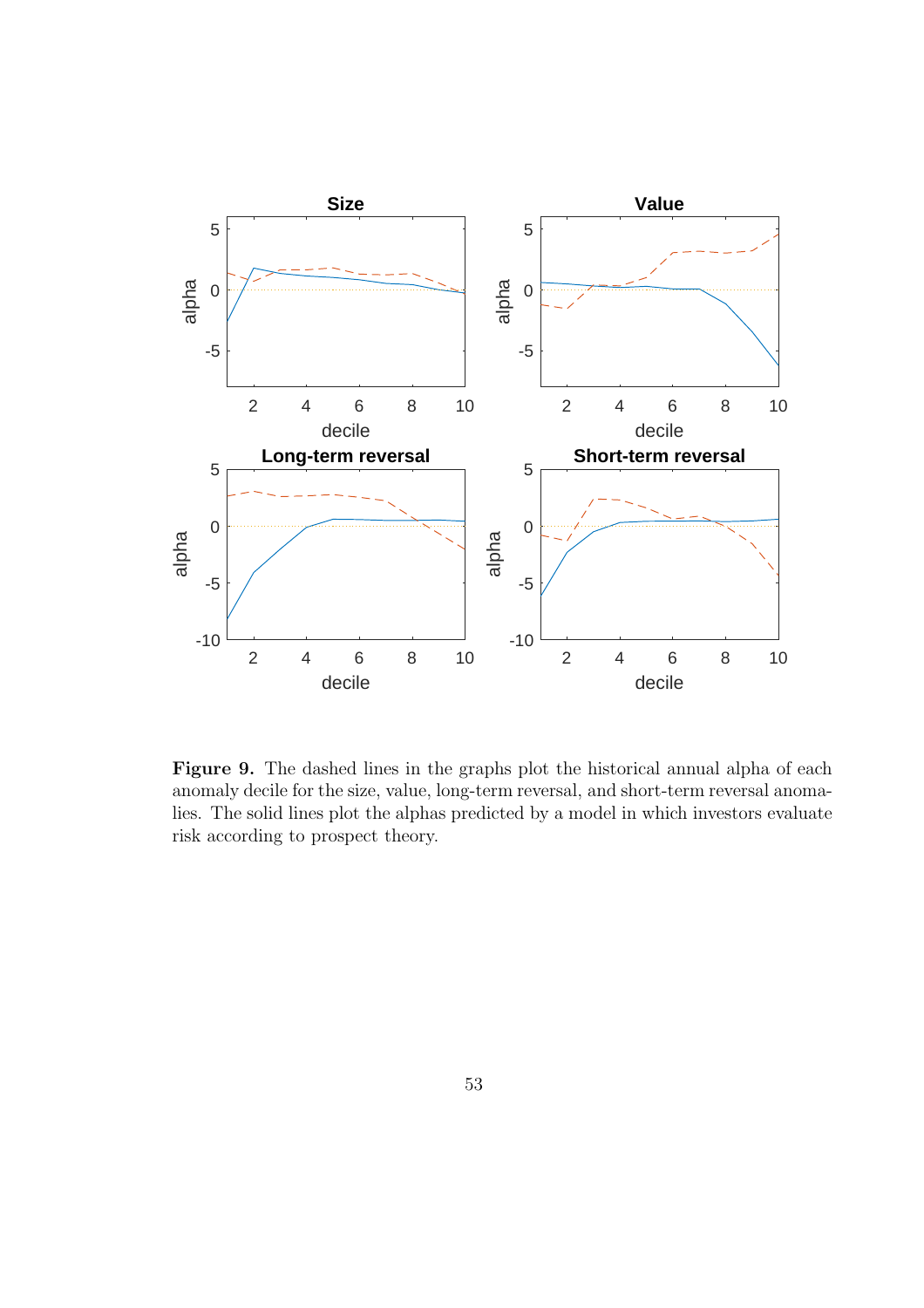

**Figure 10.** The dashed lines in the graphs plot the historical annual alpha of each anomaly decile for the accrual, asset growth, and investment anomalies. The solid lines plot the alphas predicted by a model in which investors evaluate risk according to prospect theory.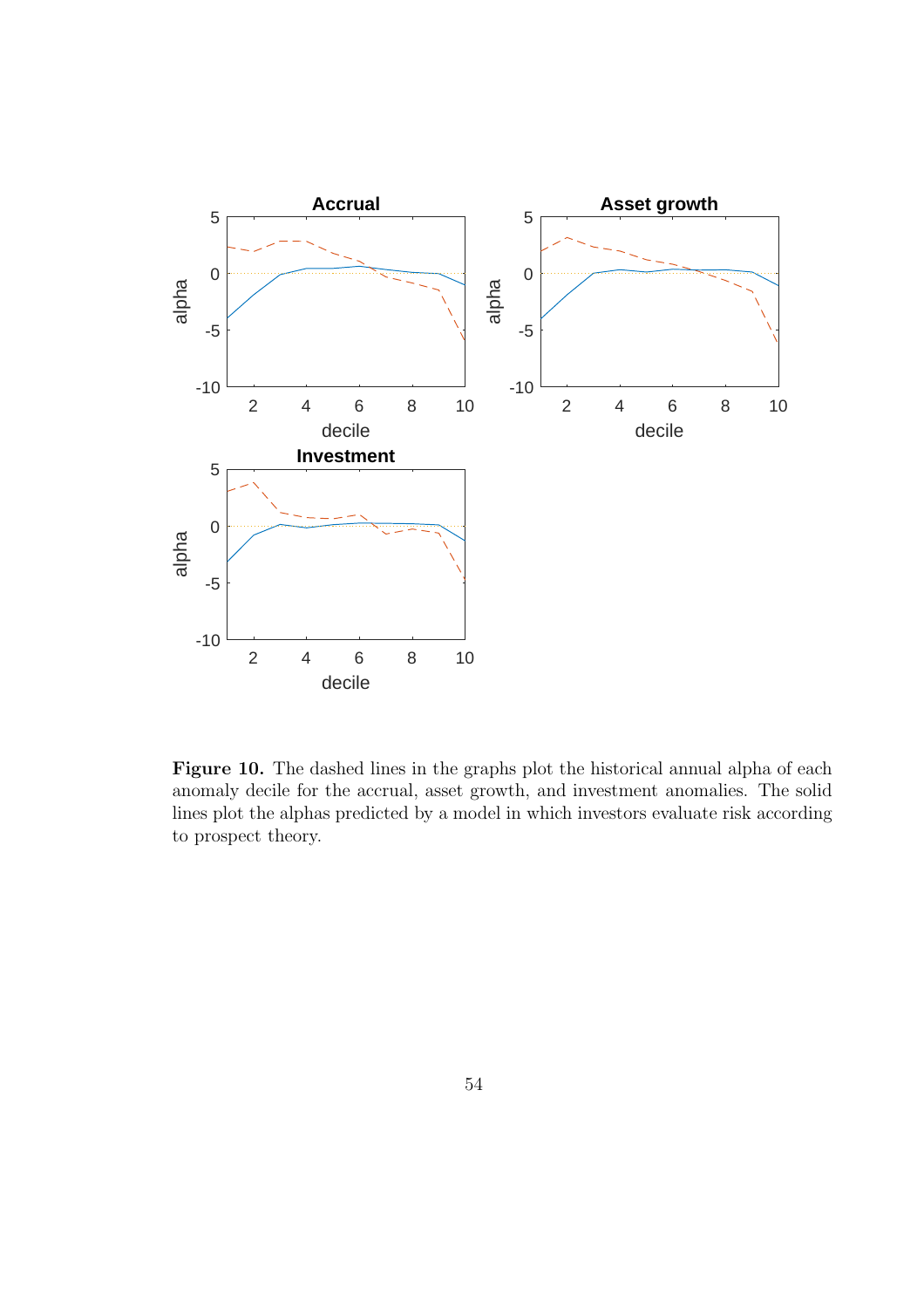

Figure 11. The dashed lines in the graphs plot the historical annual alpha of each anomaly decile for the net operating assets and organizational capital anomalies. The solid lines plot the alphas predicted by a model in which investors evaluate risk according to prospect theory.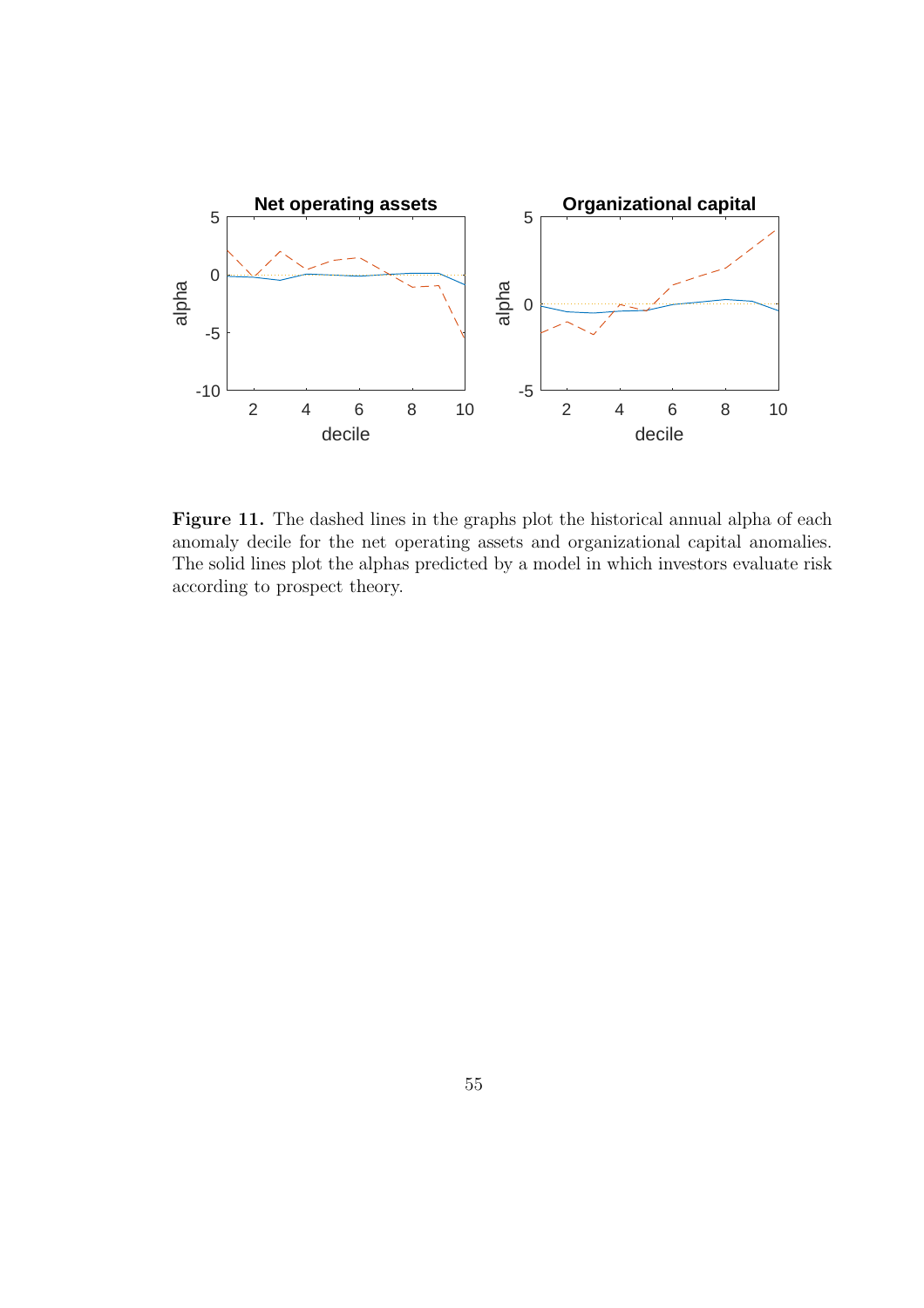#### **INTERNET APPENDIX**

#### **A. The Generalized Hyperbolic (GH) Skewed** *t* **distribution**

In our model, the vector of asset returns  $\tilde{R} = (\tilde{R}_1, \ldots, \tilde{R}_N)$  follows an N-dimensional GH skewed *t* distribution. The density function for this distribution is

$$
p(R) = \frac{2^{1-\frac{\nu+N}{2}}}{\Gamma(\frac{\nu}{2})(\pi\nu)^{\frac{N}{2}}|S|^{\frac{1}{2}}} \cdot \frac{K_{\frac{\nu+N}{2}}(\sqrt{(\nu+(R-\mu)S^{-1}(R-\mu))\zeta'S^{-1}\zeta}) \exp((R-\mu)S^{-1}\zeta)}{\left(\sqrt{(\nu+(R-\mu)S^{-1}(R-\mu))\zeta'S^{-1}\zeta}\right)^{-\frac{\nu+N}{2}}(1+(R-\mu)S^{-1}(R-\mu)/\nu)^{\frac{\nu+N}{2}}},
$$
  
for  $\zeta \neq 0$   

$$
p(R) = \frac{\Gamma(\frac{\nu+N}{2})}{\Gamma(\frac{\nu}{2})(\pi\nu)^{\frac{N}{2}}|S|^{\frac{1}{2}}} \cdot (1+(R-\mu)S^{-1}(R-\mu)/\nu)^{-\frac{\nu+N}{2}}, \text{ for } \zeta = 0,
$$
 (33)

where  $\Gamma(\cdot)$  is the Gamma function and  $K_l$  is the modified Bessel function of the second kind with order *l*.

The above distribution has four parameters:  $\mu$ , S,  $\zeta$ , and  $\nu$ . Here,  $\mu = (\mu_1, \ldots, \mu_N)$ , the vector of location parameters, helps to determine the mean of the distribution;  $S = \{S_{ij}\},$ the dispersion matrix, controls the dispersion in returns;  $\zeta = (\zeta_1, \ldots, \zeta_N)$ , the vector of asymmetry parameters, governs the skewness of returns; and  $\nu$ , a degree of freedom scalar, affects the heaviness of the tails of the distribution. The mean of the distribution is

$$
\mu + \frac{\nu}{\nu - 2}\zeta.
$$
\n(34)

For our computations, we need only the marginal distribution of each asset's return; this is the one-dimensional GH skewed *t* distribution in equation (12). In that equation,  $\mu_i$  and  $\zeta_i$  are the *i*'th elements of the vectors  $\mu$  and  $\zeta$ , respectively, while  $S_i$  is the *i*'th diagonal element of S.

#### **B. Stock market anomalies**

Here, we list the predictor variable associated with each of the 22 anomalies that we study.

IVOL. Idiosyncratic volatility. Standard deviation of the residuals from a firm-level regression of daily stock returns on the daily Fama-French three factors using data from the past month. See Ang et al. (2006).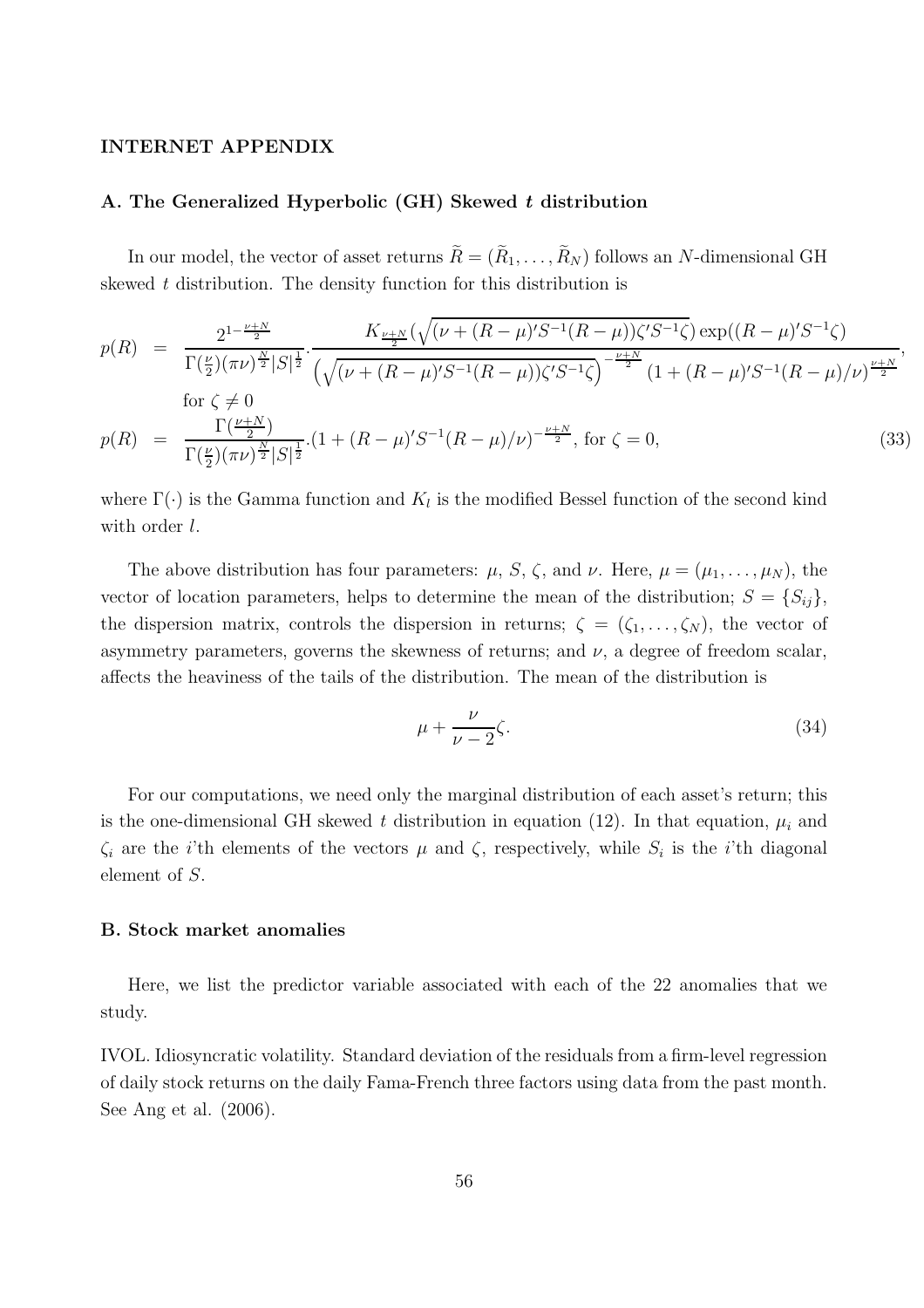SIZE. Market capitalization. The log of the product of price per share and number of shares outstanding, computed at the end of the previous month.

VAL. Book-to-market. The log of book value of equity scaled by market value of equity, computed following Fama and French (1992) and Fama and French (2008); firms with negative book value are excluded from the analysis.

EISKEW. Expected idiosyncratic skewness, computed as in Boyer, Mitton, and Vorkink (2010).

MOM. Momentum. Measured at time  $t$  as the stock's cumulative return from the start of month  $t - 12$  to the end of month  $t - 2$ .

FPROB. Failure probability. Estimated using a dynamic logit model with both accounting and equity market variables as explanatory variables. See Campbell, Hilscher, and Szilagyi (2008).

OSC. O-Score. Uses accounting variables to estimate the probability of bankruptcy. See Ohlson (1980).

NSI. Net stock issuance. Growth rate of split-adjusted shares outstanding over the previous fiscal year. See Stambaugh, Yu, and Yuan (2012).

CEI. Composite equity issuance. Five-year change in number of shares outstanding, excluding changes due to dividends and splits. See Daniel and Titman (2006).

ACC. Accruals. See Sloan (1996).

NOA. Net operating assets. See Hirshleifer, Hou, Teoh, and Zhang (2004).

PROF. Gross profitability. Measured as revenue minus cost of goods sold at time t, divided by assets at time  $t - 1$ . See Novy-Marx (2013).

AG. Asset growth. Percentage change in total assets over the previous year. See Cooper, Gulen, and Schill (2008).

ROA. Return on assets. Income before extraordinary items divided by total assets. See Stambaugh, Yu, and Yuan (2012).

INV. Investment to assets. The annual change in gross property, plant, and equipment plus the annual change in inventory, scaled by the lagged book value of assets. See Stambaugh, Yu, and Yuan (2012).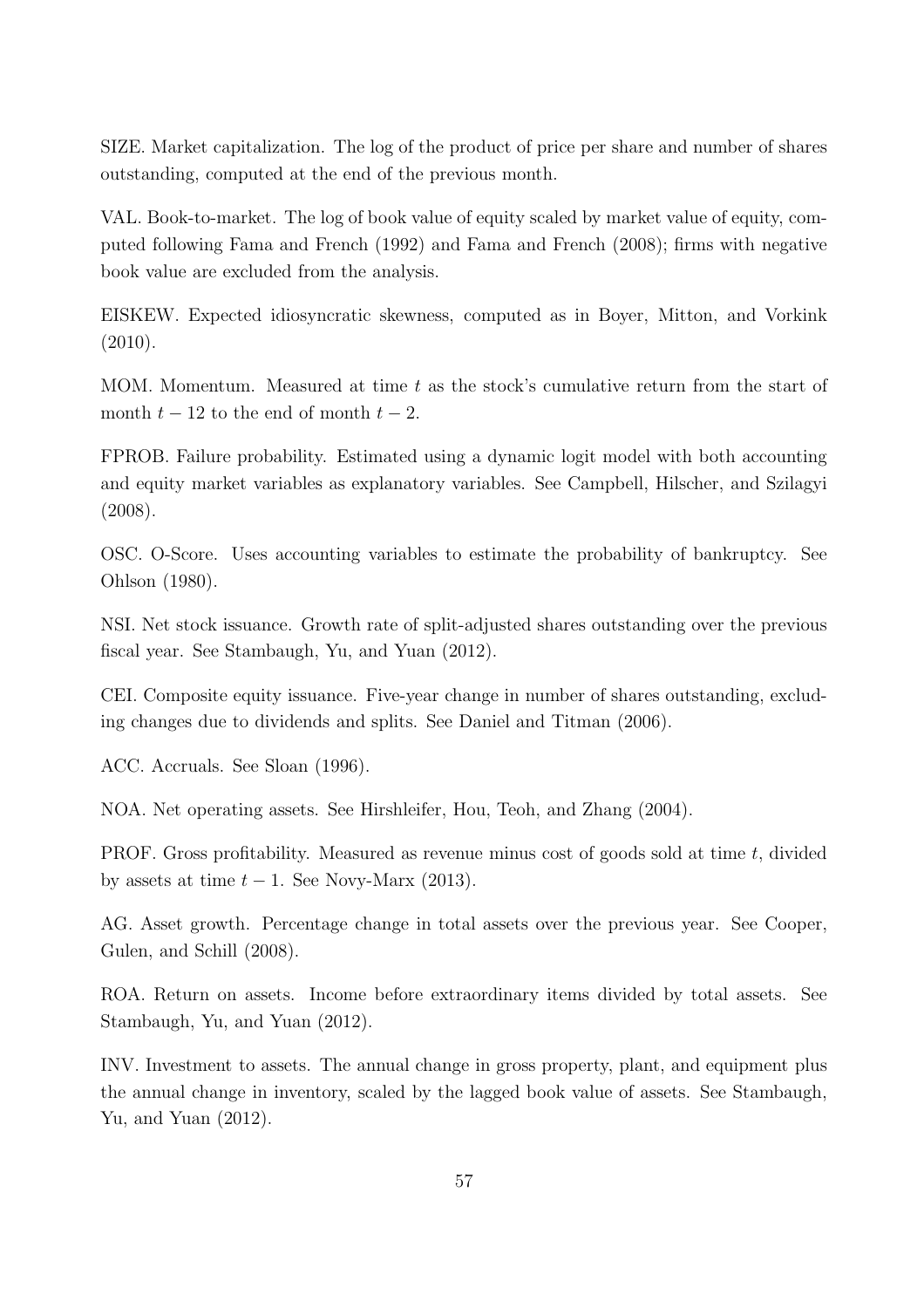MAX. A stock's maximum one-day return in month  $t-1$ . See Bali, Cakici, and Whitelaw (2011).

ORGCAP. Organizational capital. See Eisfeldt and Papanikolaou (2013).

LTREV. Long-term reversal. The stock's cumulative return from the start of month  $t - 60$ to the end of month  $t-13$ .

XFIN. External finance. Total net external financing scaled by total assets. See Bradshaw, Richardson, and Sloan (2006).

STREV. Short-term reversal. The stock's return in month  $t - 1$ .

DOP. Difference of opinion. The standard deviation of earnings forecasts (unadjusted IBES file, item STDEV) divided by the absolute value of the consensus mean forecast (unadjusted file, item MEANEST). We use the forecasts for the current fiscal year. See Diether, Malloy, and Scherbina (2002).

PEAD. Post-earnings announcement drift. Measured as standardized unexpected earnings: the change in the quarterly earnings per share from its value four quarters before divided by the standard deviation of this change in quarterly earnings over the previous eight quarters. See Foster, Olsen, and Shevlin (1984).

#### **C. Additional details about the equilibrium structure**

In this section, we present additional information about the equilibrium structure illustrated in Figures 3 and 4.

Figure 3 plots the objective function, in equilibrium, for a stock in momentum decile 1, stock 1, a stock for which investors have identical holdings. Why does it have this shape? In our model, investors usually have identical holdings in stocks that are trading at a loss and that, in part because of this, have a low, even negative, expected return. As an investor increases his allocation to stock 1, utility initially rises: he is in the convex region of the value function, where he is risk-seeking. As he further increases his allocation, utility falls: a larger fraction of time 1 outcomes bring the investor to the right of the kink in the value function, increasing his risk aversion; the stock's low expected return and the greater portfolio volatility caused by the larger allocation to the stock decrease utility further.

The solid line in Figure 4 plots the objective function, in equilibrium, for a stock in momentum decile 10, stock 901, a stock for which investors have heterogeneous holdings.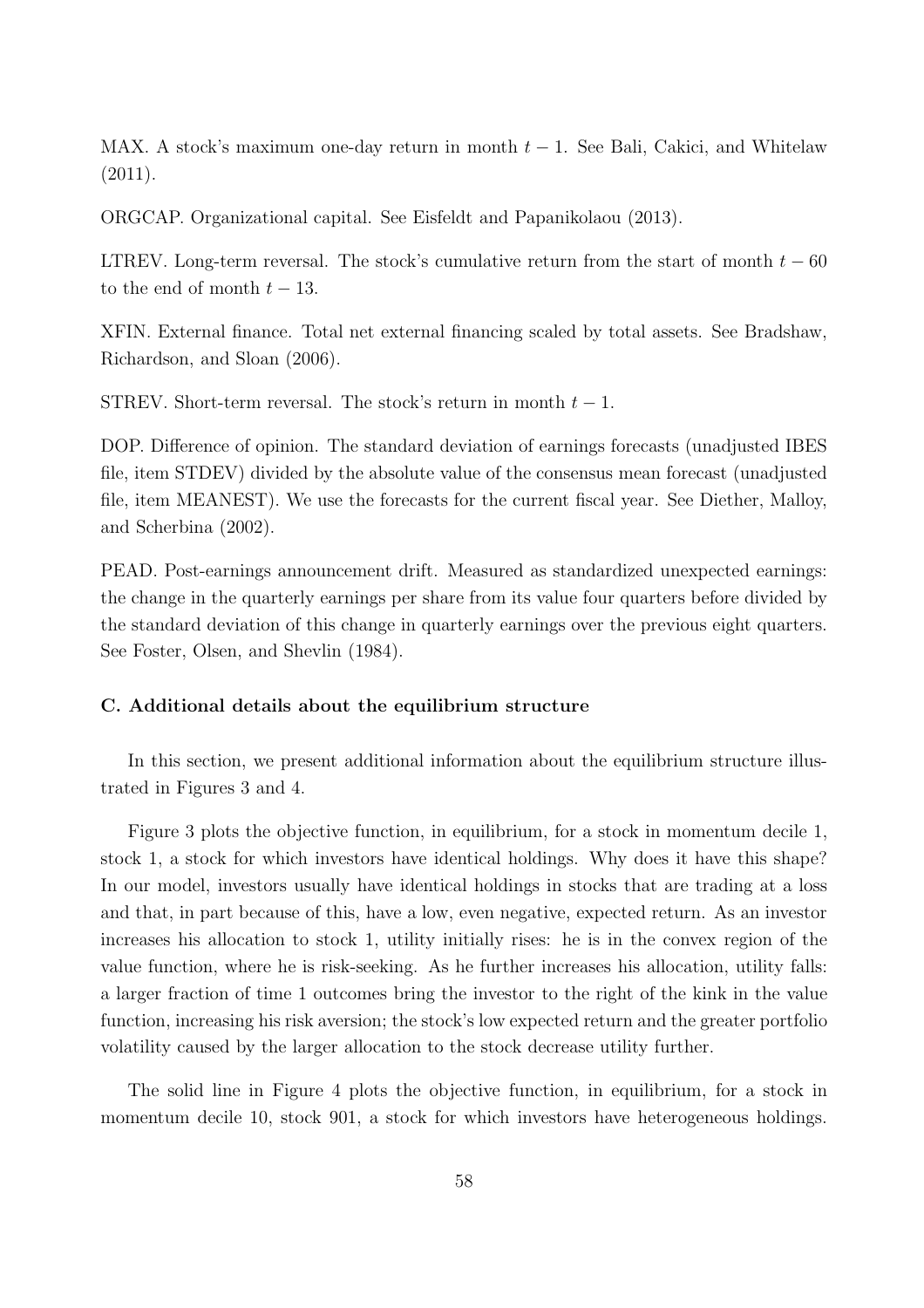Why does it have this shape? The heterogeneous holdings typically arise for stocks that are trading at a gain and that, in part because of this, have a high expected return. As an investor increases his allocation to the stock, utility initially falls; this is because he is in the gain region of the prospect theory value function, where he is risk averse. As he further increases his allocation, utility starts to rise; this is due to the stock's high average return. Finally, as the investor increases his allocation even more, utility falls again: the large holdings of the stock create high portfolio volatility, which lowers utility.<sup>29</sup>

For any stock in momentum decile 10, there is no equilibrium in which investors have identical holdings in the stock. We can see this in Figure 4 for the case of stock 901. The dashed line plots the function in (20) for  $\mu_{901} = 0.5793$ . For this value of  $\mu_{901}$ , the function has a unique global maximum at  $\theta_{901} = 0.14 > \theta_{M,901} = 7.5 \times 10^{-4}$ . Since demand for stock 901 exceeds supply at this value of  $\mu_{901}$ , it appears that, to clear the market, we need to lower the value of  $\mu_{901}$ . However, as we do so, the value of  $\theta_{901}$  at which the function attains its maximum jumps discontinuously downward: the dash-dot line, which plots the objective function for a slightly lower value of  $\mu_{901}$ , namely 0.5743, shows that the unique maximum is now at  $\theta_{901} = 0 < \theta_{M,901}$ . As such, there is no value of  $\mu_{901}$  such that the function in (20), for  $i = 901$ , has a unique global maximum at  $\theta_{901} = \theta_{M,901}$ .

At time 0, for a stock in which investors have heterogeneous holdings, there is substantial volume as investors adjust their holdings of the stock from their time  $-1$  level,  $\theta_{M,i}$ , to either  $\theta_i^*$  or  $\theta_i^{**}$ . For a stock in which, at time 0, investors have identical holdings, there is no volume. A stock is more likely to have heterogeneous holdings if it has a positive gain overhang. Our model therefore predicts higher trading volume for stocks with a high positive gain overhang than for stocks with a low negative gain overhang. We find that, if, in historical U.S. data, we sort stocks by their gain overhang or, more simply, by their return over the previous year, then, consistent with this prediction, stocks in the decile with the highest gain overhang indeed have higher trading volume than stocks in the decile with the lowest gain overhang.

#### **D. Inferring beliefs from option prices**

When generating our model's predictions for average returns, we assume that investors have sensible beliefs about the return volatility and return skewness of the typical stock in each anomaly decile. We now present some evidence on this assumption. Specifically, we

<sup>29</sup>As the investor increases his allocation to stock 901 from zero, the objective function actually rises slightly before falling. The initial rise is not visible to the naked eye in Figure 4, but it is the reason the lower optimum <sup>θ</sup><sup>∗</sup> is strictly greater than zero. For stock 901, the investor is in the gain region of the value function at time 0. While the value function is concave over gains, it exhibits second-order risk aversion. This, and the stock's high expected return, explain the objective function's initial rise.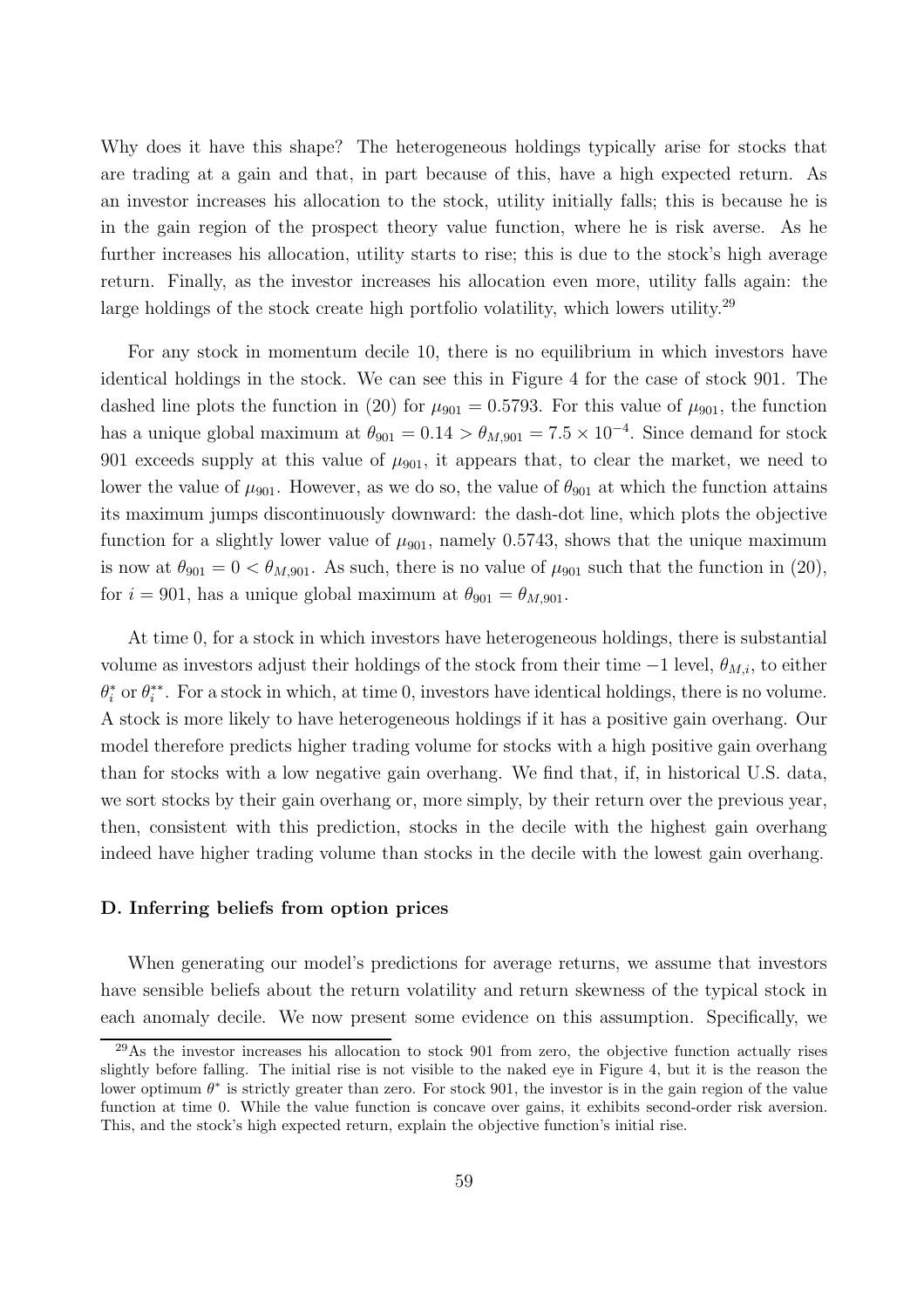take data on the prices of stock options and use them to extract estimates of risk-neutral variance and risk-neutral skewness.

Our options data come from the IvyDB OptionMetrics database, which provides option prices, volume, and open interest from January 1996 to December 2015. We use these data to compute, for each anomaly, the risk-neutral variance and risk-neutral skewness of the typical stock in each of the two extreme anomaly deciles. Specifically, for a given month and anomaly decile, we compute the risk-neutral moments for each stock in the decile for which option data are available, and then average the results across the stocks in the decile. We then compute time-series means across all months in the sample.

Our methodology follows that of Birru and Wang (2016). We compute risk-neutral variance and skewness using equations (1)-(4) in their paper, which were originally derived by Bakshi, Kapadia, and Madan (2003); see their Theorem 1. These equations assume a continuum of options; we use a discrete approximation. We implement the calculation only for stocks with at least two out-of-the-money (OTM) puts and two OTM calls; Dennis and Mayhew (2002) argue that the biases that arise from the discrete approximation are small in this case.

We compute 30-day risk-neutral moments. One-year moments would be a better match for the volatility and skewness of annual returns reported in Table 2. We focus on 30-day moments because short-maturity options are more heavily traded and therefore likely to give us more reliable estimates. However, we have also computed 60-day and one-year moments and find that these lead to similar conclusions.

To compute the 30-day moments, we interpolate the moments of the option with expiration closest to, but less than, 30 days and the option with expiration closest to, but greater than, 30 days. If there is no option with maturity longer (shorter) than 30 days, we use the option with the longest (shortest) available maturity.

To minimize the impact of data errors, we remove options with missing best bid or offer prices, as well as those with bid prices less than or equal to \$0.05. We also remove options that violate arbitrage bounds; options with zero open interest; options with special settlement arrangements; and options for which the underlying stock price is under \$10. We take the option price to be the midpoint of the best bid and best offer.

Table A1 reports, for each anomaly, the 30-day risk-neutral variance and risk-neutral skewness of the typical stock in each of the two extreme anomaly deciles. Comparing these results to those in Table 2, we see that, for most types of stocks, investors have sensible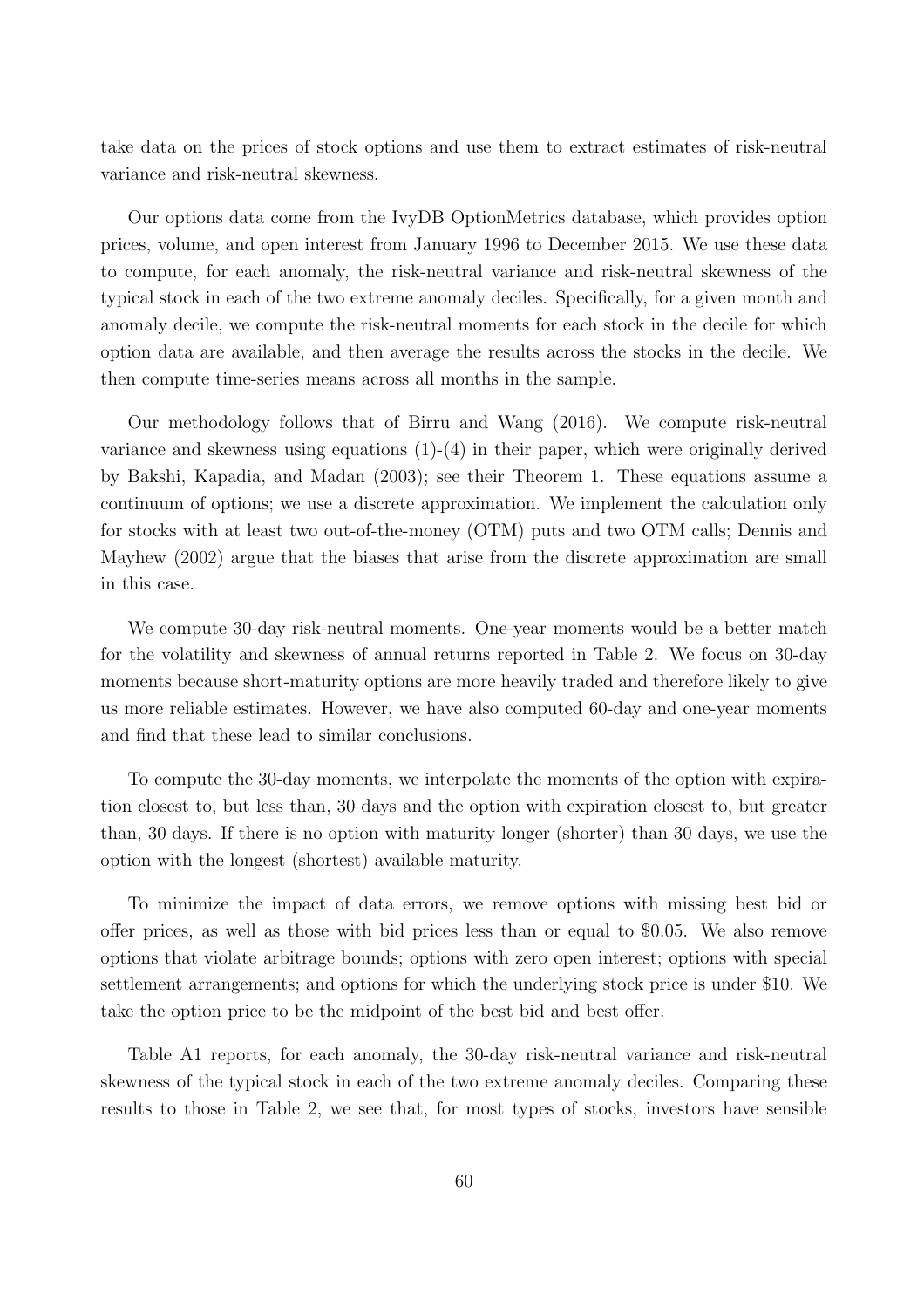beliefs: the risk-neutral variance and skewness are almost always higher for stocks whose actual return volatility and skewness are higher. There is, however, one notable exception: the risk-neutral skewness of value stocks is the same as that of growth stocks, even though the *actual* return skewness of value stocks is much higher than that of growth stocks.

As noted in Section 6.1, this last finding may explain why our model performs poorly on the value anomaly. To generate the value anomaly graph in Figure 9, we assumed that investors *know* that value stocks have more positively-skewed returns than growth stocks; this, in turn, leads the model to predict a lower average return on value stocks. However, if investors think that the return skewness of value stocks and growth stocks is similar, this will increase the average return that the model predicts for value stocks relative to growth stocks, reducing the gap between the empirical and model-predicted alphas.

#### **E. Investor heterogeneity**

To keep our model tractable, we assume that, along several dimensions, the investors in the economy are identical. For example, at time 0, the second term on the right-hand side of equation (10) is the same for all investors: they all have the same initial allocation  $\Theta_{-1}$ to each risky asset and experience the same capital gain g.

While it is not possible to study heterogeneity in a general way, our model does allow us to consider simple forms of heterogeneity. The outcome of this exercise is reassuring: the model predictions turn out to be quite robust to investor heterogeneity.

Take, for example, momentum decile 10. As shown in Table 2, the gain overhang of the typical stock in this decile is 30.8%. Accordingly, in our main analysis, we assume that, for this stock, all investors have the same prior gain of 30.8%, an assumption that leads the model to predict an expected return of 8.47% for the stock. Suppose instead that, for this stock, half of the investors have a gain of  $30.8 - 10 = 20.8\%$  while the other half have a gain of  $30.8 + 10 = 40.8\%$ . We find that there is then an equilibrium in which the objective function for the 40.8-gain investors has a single global optimum at  $\theta^* = 1.24 \times 10^{-4} < \theta_M$  $7.47 \times 10^{-4}$ , while the objective function for the 20.8-gain investors has two global optima at  $\theta^* = 6.17 \times 10^{-5} < \theta_M$  and  $\theta^{**} = 0.109 > \theta_M$ . In equilibrium, the stock has an expected return of 8.35%. As such, heterogeneity affects the expected return, but in a minor way.

For momentum decile 1, where investors have identical holdings of each stock, the impact of heterogeneity is even smaller. As shown in Table 2, the gain overhang of the typical stock in this decile is −44.6%. In our main analysis, we assume that all investors have the same prior gain of −44.6% in the stock, and this leads to a predicted expected return of −6.66%.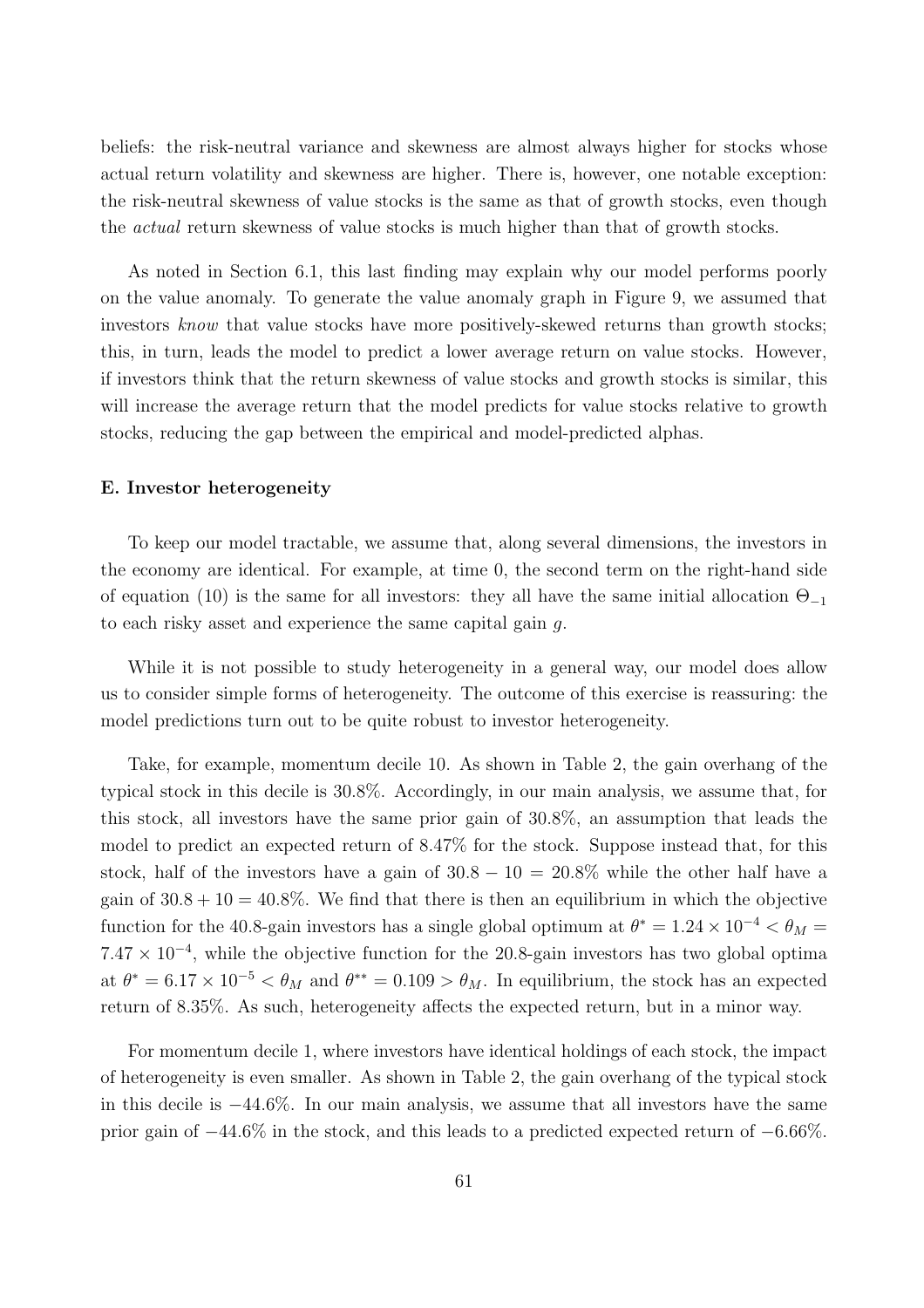Suppose that we instead assume that half of the investors have a gain of  $-44.6-10 = -54.6\%$ while the other half have a gain of  $-44.6+10 = -34.6\%$ . In this case, there is an equilibrium in which the objective function of the −54.6-gain investors has a single global optimum at  $\theta^* = 2.25 \times 10^{-4} > \theta_M = 1.85 \times 10^{-4}$ , while that for the -34.6-gain investors has a single global optimum at  $\theta^* = 1.45 \times 10^{-4} < \theta_M$ . The predicted expected return is *the same* as in the equilibrium with identical investors, namely −6.66%.

The fact that heterogeneity in  $g$  has a relatively small impact on our results immediately implies that heterogeneity in  $\Theta_{-1}$ , investors' time  $-1$  allocation to risky assets, will also have little impact: equation (10) shows that allowing for heterogeneity in  $\Theta_{-1}$  is mathematically equivalent to allowing for heterogeneity in  $q$ .

#### **F. Broad vs. narrow framing**

The model of Section 3 assumes that investors engage in narrow framing: they derive prospect theory utility from *stock*-level gains and losses. How do the predictions of this model compare with those of a model with broad framing, in other words, one where investors derive prospect theory utility from *portfolio* gains and losses?

Models that apply prospect theory at the portfolio level are less tractable than those with narrow framing. However, under the same bounded-rationality assumption that we adopt in Section 3, we have been able to solve a model with broad framing, and have used it to generate predictions about the anomalies in Table 1. We find that the broad framing model is less successful than the narrow framing model at explaining the anomalies. Under narrow framing, a stock's gain overhang affects its average return in a way that can shed light on several anomalies. Under broad framing, however, investors' focus on portfolio gains and losses means that a stock's own gain overhang has much less impact on its average return; this, in turn, means that the broad framing model is less able to explain the observed facts. The greater success of the narrow framing model offers support for our conjecture, in Section 3, that narrow framing is a realistic psychological assumption.